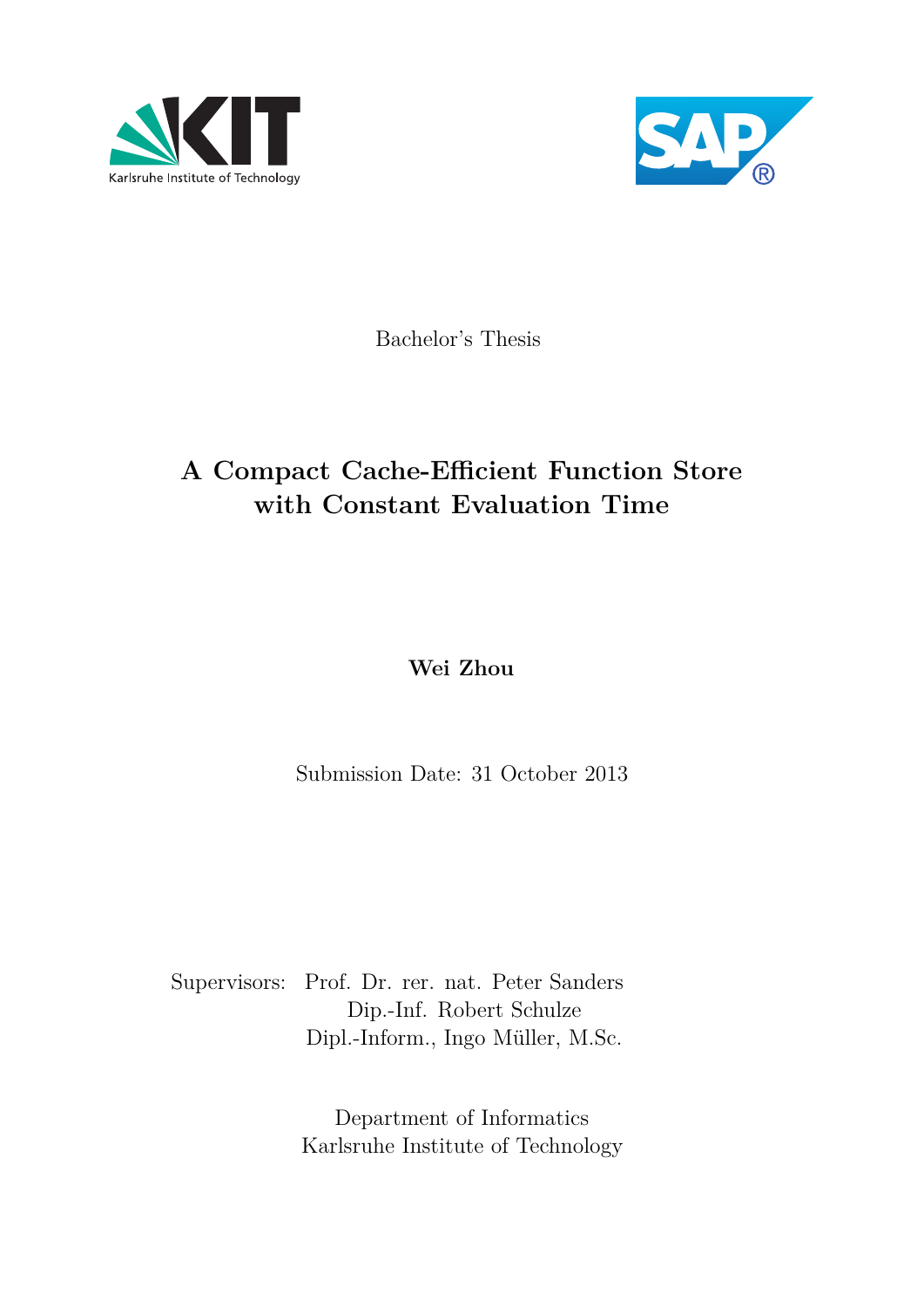Hiermit versichere ich, dass ich diese Arbeit selbständig verfasst und keine anderen, als die angegebenen Quellen und Hilfsmittel benutzt, die wörtlich oder inhaltlich übernommenen Stellen als solche kenntlich gemacht und die Satzung des Karlsruher Instituts für Technologie zur Sicherung guter wissenschaftlicher Praxis in der jeweils gültigen Fassung beachtet habe.

Karlsruhe, 31. Oktober 2013

Wei Zhou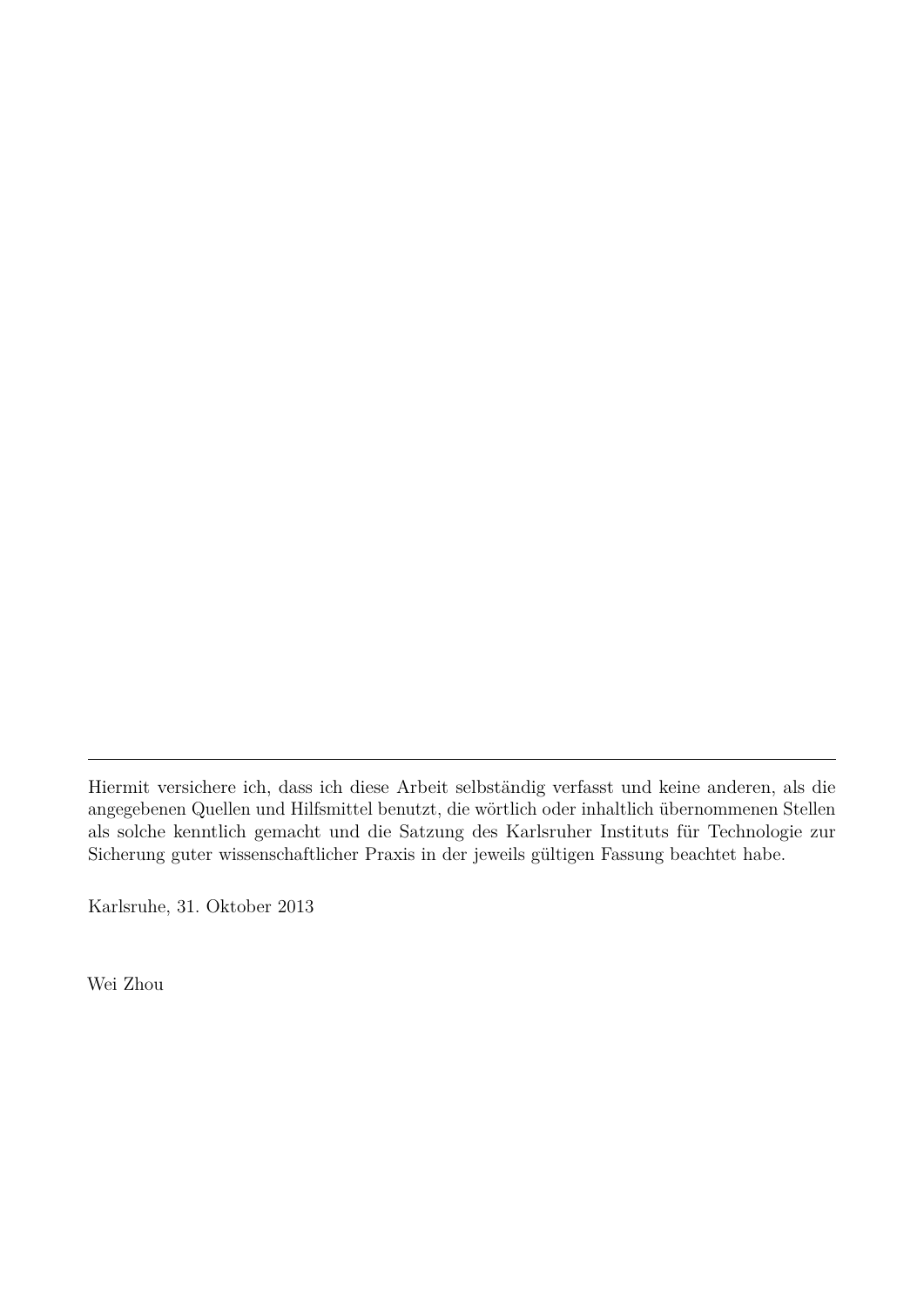#### **Abstract**

A new data structure to store a set of key-value mappings for finite static key sets is presented. The data structure, which is called Cache-Efficient Function Stores (CEFS), can be built in linear expected time and supports evaluation for a key within worst-case constant time. Furthermore, (i) the building process can be parallelized to achieve massive speed-up over known methods; (ii) an evaluation needs less than two cache misses in average case for many applications, improving upon all known methods. The data structure is also compact, needing only  $\mathcal{O}(n)$  bits extra space to be stored. The data structure is flexible in that there are many parameters that can be configured in order to fit in specific applications. The time and space properties for different parameters can be predicted to great precision in advance with formulae developed in the thesis. It is also possible to automate the selection of parameters. Experiments have shown the efficiency of the new data structure and confirmed the theoretical analysis.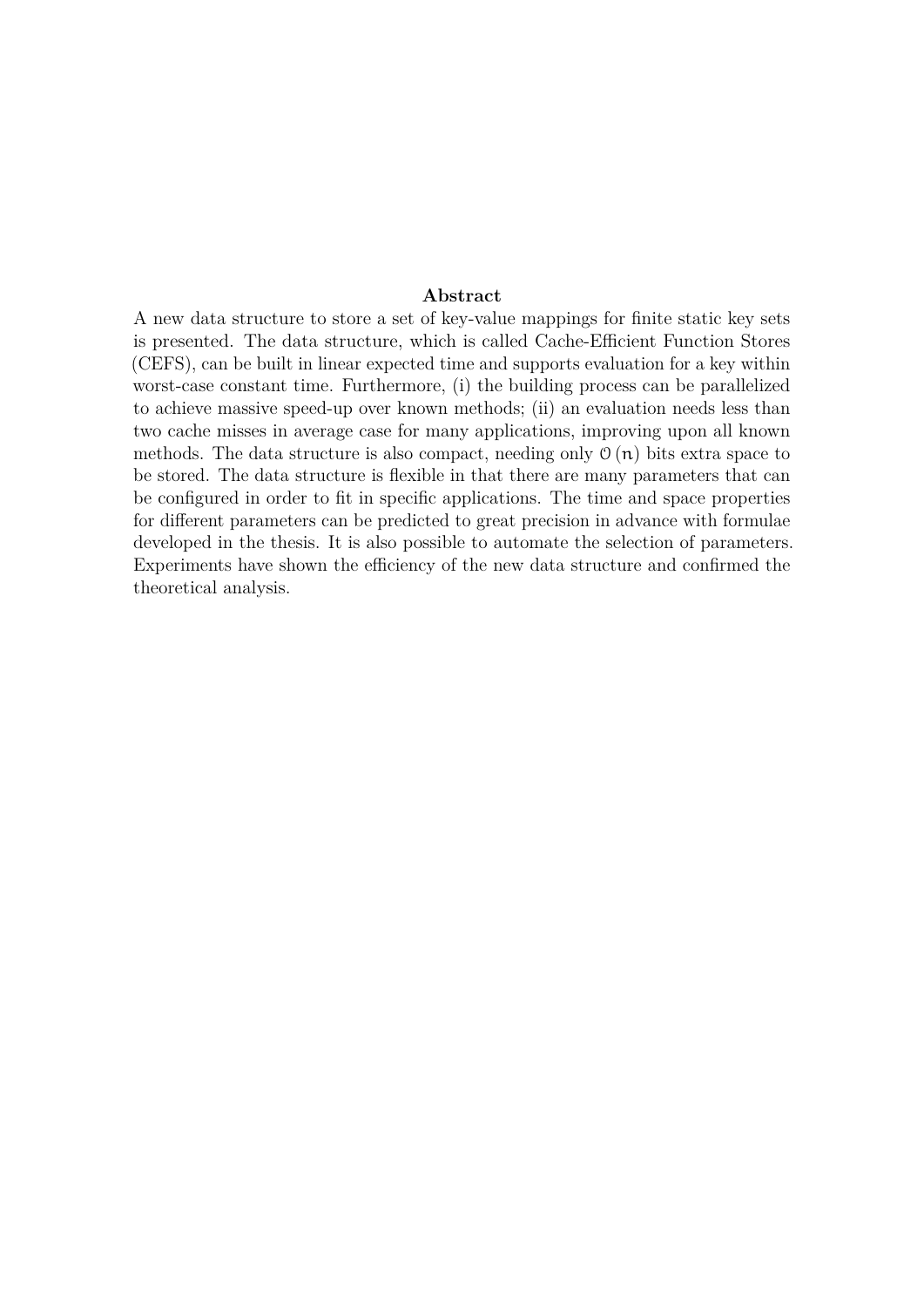## **Acknowledgments**

The author would like to thank Prof. Peter Sanders at the Karlsruhe Institute of Technology, from whom the primary idea of the data structure originates, as well as Ingo Müller from the Karlsruhe Institute of Technology and Robert Schulze from SAP AG for their kind guidance and all the valuable discussions.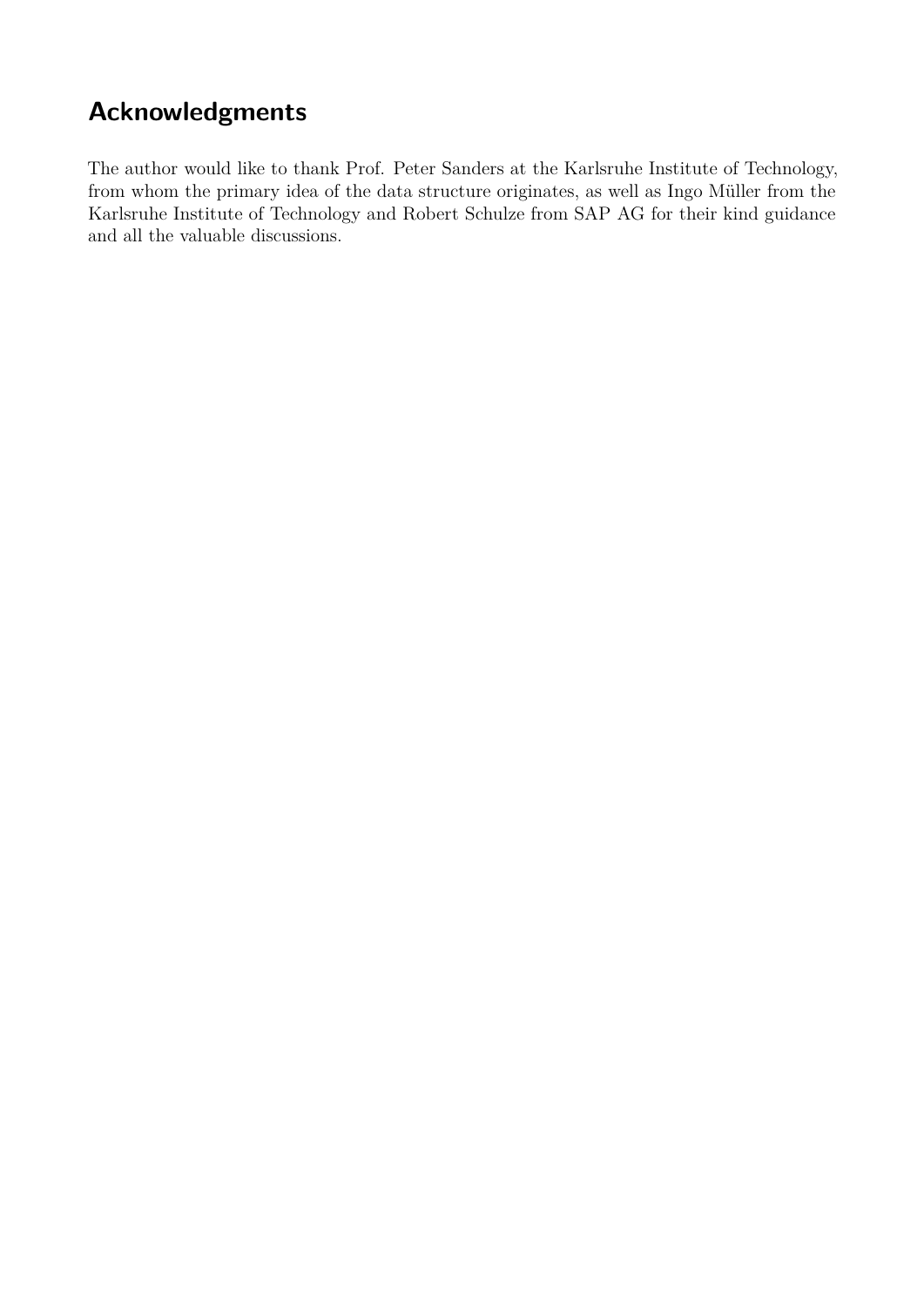## **Contents**

| $\mathbf{1}$            |                   | $\mathbf{1}$<br><b>Introduction</b>                                                                           |  |  |  |  |  |  |  |  |  |  |  |  |  |
|-------------------------|-------------------|---------------------------------------------------------------------------------------------------------------|--|--|--|--|--|--|--|--|--|--|--|--|--|
|                         | 1.1               | $\mathbf{1}$                                                                                                  |  |  |  |  |  |  |  |  |  |  |  |  |  |
|                         | 1.2               | $\overline{2}$                                                                                                |  |  |  |  |  |  |  |  |  |  |  |  |  |
|                         | 1.3               | 3                                                                                                             |  |  |  |  |  |  |  |  |  |  |  |  |  |
|                         | 1.4               | 3                                                                                                             |  |  |  |  |  |  |  |  |  |  |  |  |  |
| $\overline{2}$          |                   | $\overline{4}$<br><b>The New Approach</b>                                                                     |  |  |  |  |  |  |  |  |  |  |  |  |  |
|                         | 2.1               | The Cache-Efficient Function Stores (CEFS)<br>$\overline{4}$                                                  |  |  |  |  |  |  |  |  |  |  |  |  |  |
|                         | 2.2               | $\overline{5}$                                                                                                |  |  |  |  |  |  |  |  |  |  |  |  |  |
|                         | 2.3               | 6                                                                                                             |  |  |  |  |  |  |  |  |  |  |  |  |  |
| $\overline{\mathbf{3}}$ |                   | 8<br><b>Implementation Details</b>                                                                            |  |  |  |  |  |  |  |  |  |  |  |  |  |
|                         | 3.1               | 8                                                                                                             |  |  |  |  |  |  |  |  |  |  |  |  |  |
|                         | 3.2               | 8                                                                                                             |  |  |  |  |  |  |  |  |  |  |  |  |  |
|                         |                   | 9<br>3.2.1                                                                                                    |  |  |  |  |  |  |  |  |  |  |  |  |  |
|                         |                   | 9<br>3.2.2                                                                                                    |  |  |  |  |  |  |  |  |  |  |  |  |  |
|                         |                   | 9<br>3.2.3                                                                                                    |  |  |  |  |  |  |  |  |  |  |  |  |  |
|                         | 3.3               | 10                                                                                                            |  |  |  |  |  |  |  |  |  |  |  |  |  |
|                         | 3.4               | 10                                                                                                            |  |  |  |  |  |  |  |  |  |  |  |  |  |
|                         | 3.5               | 11                                                                                                            |  |  |  |  |  |  |  |  |  |  |  |  |  |
| 4                       | <b>Analysis</b>   | 12                                                                                                            |  |  |  |  |  |  |  |  |  |  |  |  |  |
|                         | 4.1               | 12                                                                                                            |  |  |  |  |  |  |  |  |  |  |  |  |  |
|                         | 4.2               | 15                                                                                                            |  |  |  |  |  |  |  |  |  |  |  |  |  |
|                         |                   | 16<br>4.2.1                                                                                                   |  |  |  |  |  |  |  |  |  |  |  |  |  |
|                         |                   | 17<br>4.2.2<br>Querying a Key $\dots \dots \dots \dots \dots \dots \dots \dots \dots \dots \dots \dots \dots$ |  |  |  |  |  |  |  |  |  |  |  |  |  |
|                         | 4.3               | 18                                                                                                            |  |  |  |  |  |  |  |  |  |  |  |  |  |
|                         |                   | 18<br>4.3.1                                                                                                   |  |  |  |  |  |  |  |  |  |  |  |  |  |
|                         |                   | 18<br>4.3.2                                                                                                   |  |  |  |  |  |  |  |  |  |  |  |  |  |
| $5\phantom{.0}$         |                   | 21<br><b>Experimental Results</b>                                                                             |  |  |  |  |  |  |  |  |  |  |  |  |  |
|                         |                   | 5.1 Benchmark Configuration<br>21                                                                             |  |  |  |  |  |  |  |  |  |  |  |  |  |
|                         | 5.2               | 22                                                                                                            |  |  |  |  |  |  |  |  |  |  |  |  |  |
|                         |                   | 23<br>5.2.1                                                                                                   |  |  |  |  |  |  |  |  |  |  |  |  |  |
|                         |                   | 23<br>5.2.2                                                                                                   |  |  |  |  |  |  |  |  |  |  |  |  |  |
|                         |                   | 5.2.3<br>24                                                                                                   |  |  |  |  |  |  |  |  |  |  |  |  |  |
| 6                       |                   | <b>Conclusion</b><br>28                                                                                       |  |  |  |  |  |  |  |  |  |  |  |  |  |
|                         | 6.1               | 28                                                                                                            |  |  |  |  |  |  |  |  |  |  |  |  |  |
|                         | 6.2               | 28                                                                                                            |  |  |  |  |  |  |  |  |  |  |  |  |  |
|                         | <b>References</b> | 30                                                                                                            |  |  |  |  |  |  |  |  |  |  |  |  |  |
|                         | <b>Appendices</b> | 32                                                                                                            |  |  |  |  |  |  |  |  |  |  |  |  |  |
|                         |                   |                                                                                                               |  |  |  |  |  |  |  |  |  |  |  |  |  |
|                         | A.1               | 32<br><b>Appendix A An Optimal Signature Encoding Scheme</b><br>32                                            |  |  |  |  |  |  |  |  |  |  |  |  |  |
|                         |                   |                                                                                                               |  |  |  |  |  |  |  |  |  |  |  |  |  |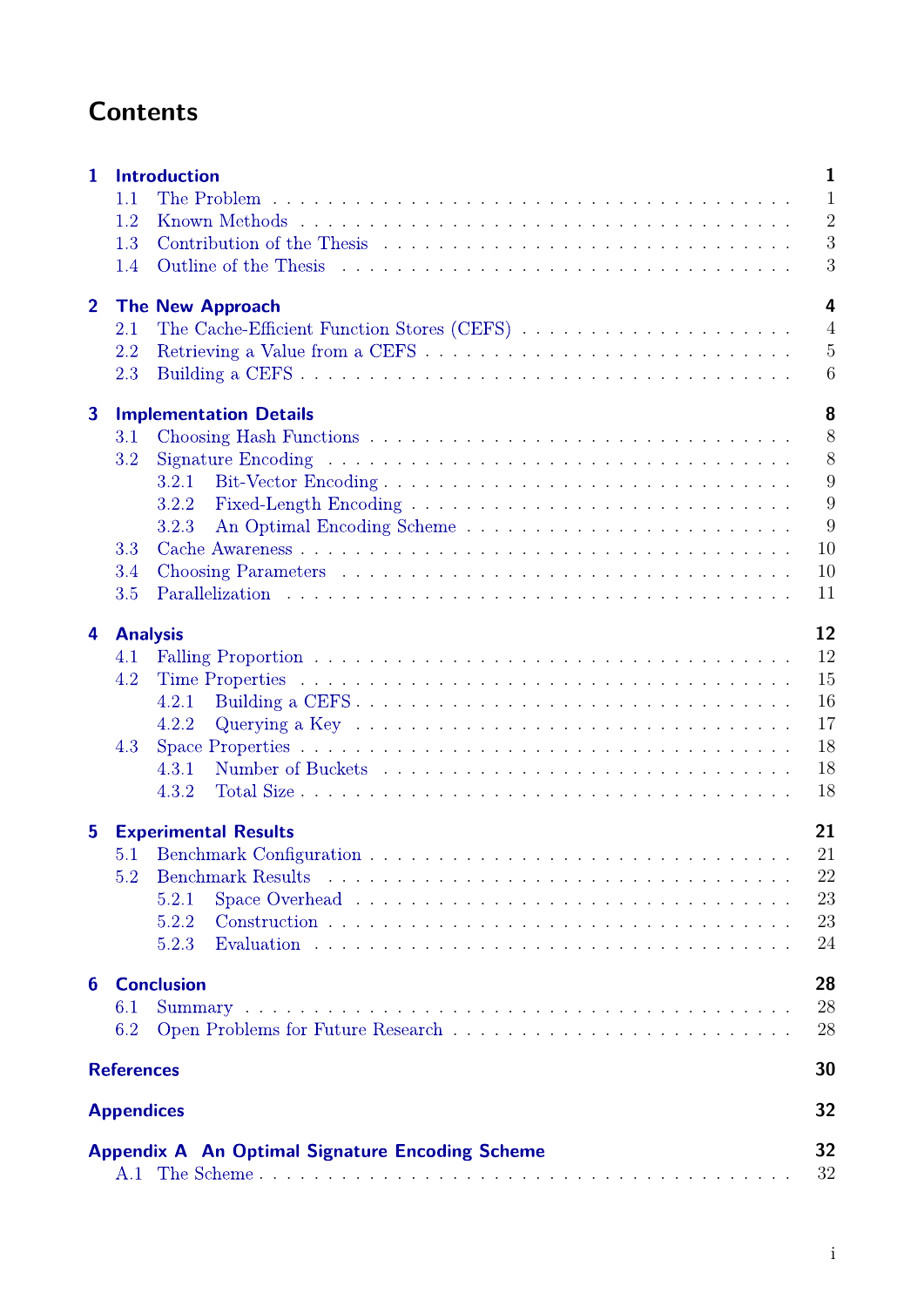# **List of Figures**

| $\overline{2}$ |                                                                                                       |
|----------------|-------------------------------------------------------------------------------------------------------|
| -3             | -17<br>Comparison Between Poisson and Binomial Distribution                                           |
| $\overline{4}$ | - 20<br>Pareto-optimal Parameters in Time-Space Trade-Off                                             |
| $5^{\circ}$    |                                                                                                       |
| -6             |                                                                                                       |
|                | Comparison – Cache behavior (INT) $\ldots \ldots \ldots \ldots \ldots \ldots \ldots \ldots \ldots 25$ |
| -8             | Comparison – Cache behavior (NGRAMS) $\ldots \ldots \ldots \ldots \ldots \ldots \ldots \ldots 26$     |
|                |                                                                                                       |

## **List of Tables**

|  | - 22 |
|--|------|
|  |      |

# **List of Algorithms**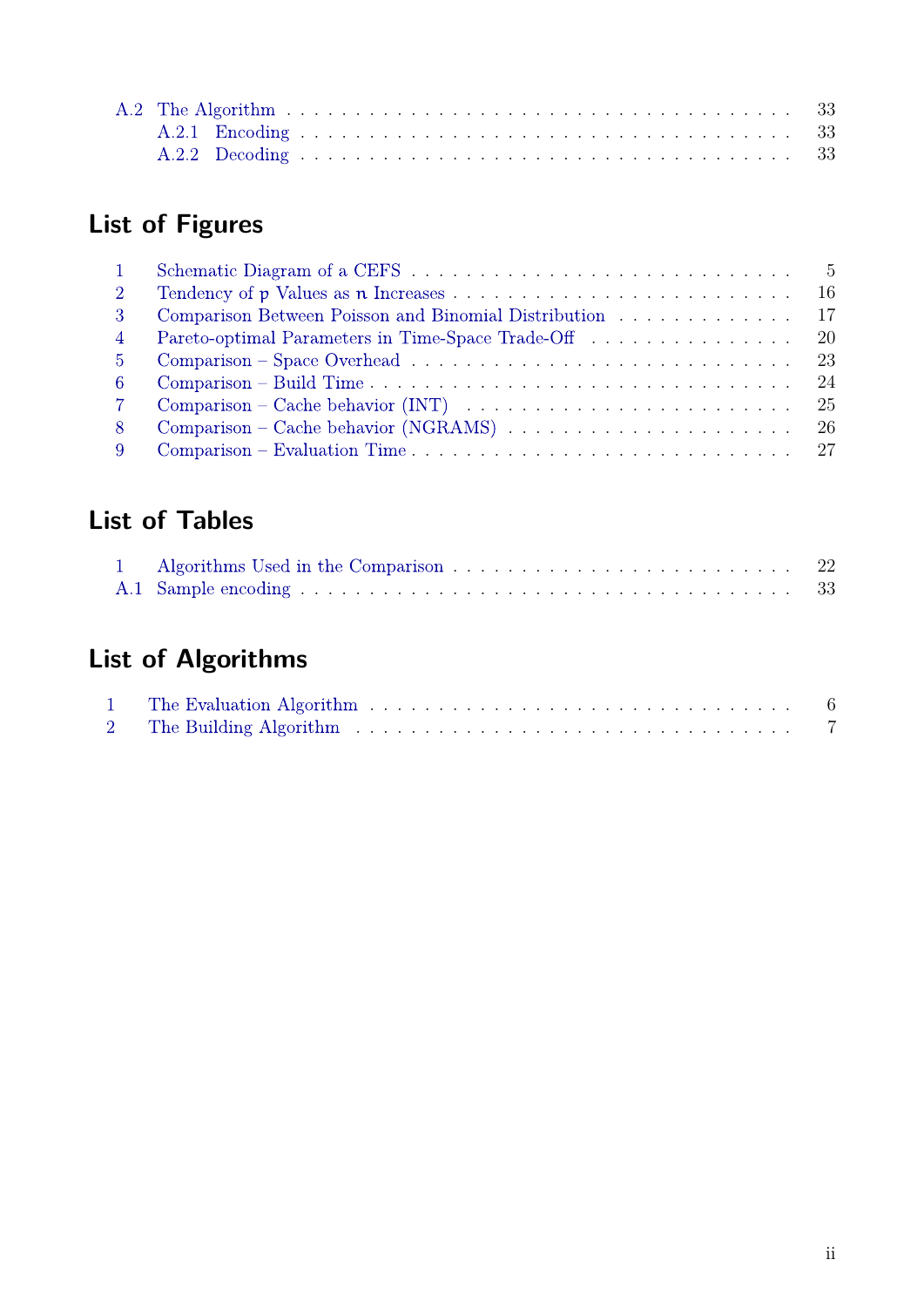## <span id="page-6-0"></span>**List of Notations**

- [a.b] The set of all integers in the closed interval [a, b], i.e.  $\{x \in \mathbb{Z} \mid a \le x \le b\}$ .
- $A[i]$  The i-th element of sequence A. A can also be any multiset, in which case  $A[i]$  means the *i*-th element in a *fixed* permutation of all elements in A.  $i \in [0..|A| - 1].$
- $A[a,b]$  An array or a sequence with indices from a to b or the sub-array of A consisting of the elements  $A[a], A[a + 1], \ldots, A[b]$ , depending on the context.
- $|x|$  The biggest integer that is smaller than or equal to x.
- $\lceil x \rceil$  The smallest integer that is larger than or equal to x.
- $Pr[A]$  The probability that event A occurs.
- $Pr[A \mid B]$  The probability that event A occurs under the condition that B occurs.
- $E[X]$  The expected value of the random variable X.
- $\binom{n}{r}$ r The binomial coefficient, which is the number of ways to choose an r-element subset from a set of n distinguishable elements.
- Pois $(\lambda)$  The Poisson distribution with parameter  $\lambda$ . The probability mass function is  $Pr(X = k) = \frac{\lambda^k e^{-\lambda}}{k!}$  $\frac{e^{-\lambda}}{k!}$ .
- $B(n, p)$  The binomial distribution with parameter n and p. The probability mass function is  $Pr(X = k) = {n \choose k}$  $_{k}^{n}$ ) $p^{k}(1-p)^{n-k}$ .
- n! The factorial of  $n$ , defined as  $n! :=$  $\overline{\Pi}^n$  $\prod_{i=1}^n i$ .
- $\begin{cases} n \\ r \end{cases}$ n <sub>1</sub><br>r <sup>1</sup>2 The 2-associated Stirling numbers of the second kind, which count the ways to partition a set of  $\bf{n}$  labeled objects into  $\bf{r}$  unlabeled boxes such that every box contains at least two objects [\[1,](#page-37-0) [2,](#page-37-1) [3\]](#page-37-2).
- $a \mid b$  "a divides b", which means there exists an integer  $q \neq 0$  such that  $b = aq$ .
- $\#x$  Reads "the number of x", which is the number of object x in the context.

## **List of Variables and Constants**

- n The number of key-value pairs.
- S The set of keys. The *i*-th key is denoted as  $S[i], 0 \le i \le n 1$ .
- V The set of values.  $S[i]$  corresponds to  $V[i], 0 \le i \le n 1$ .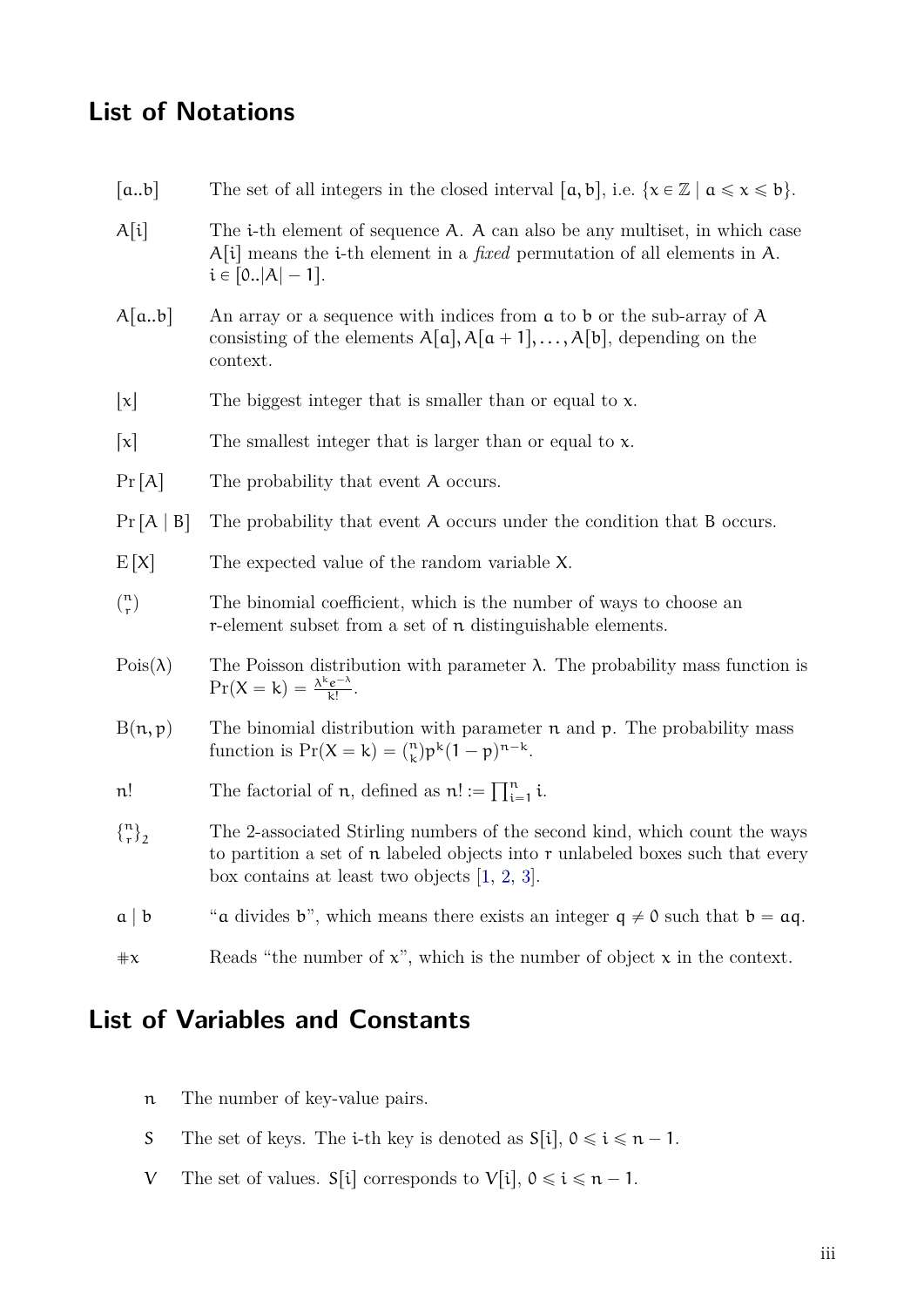- <span id="page-7-0"></span>a The bucket size, i.e. the number of slots for values in a bucket.
- b The ratio of the number of elements to that of buckets. Given a fixed b, the number of buckets is then defined as  $\lfloor \frac{n}{b} \rfloor$  $\frac{n}{b}$ .
- m The number of buckets (in a level), defined as  $m := \lfloor \frac{n}{b} \rfloor$  $\frac{n}{b}$ .
- k The number of signature bits.
- d The upper bound of the signatures, defined as  $2^k$ . All signatures fall into  $[0..d - 1].$
- r The number of value bits per element.
- h The hash function (of a level) used to assign a bucket id to each key. The range will be  $[0..m - 1]$ .
- g The signature function (of a level) with range  $[0..d 1]$ .
- W The cache line size in bytes.
- t The number of non-PHF levels in the data structure.
- c The number of possible cache misses per query at the last level (PHF level).

## **Glossary**

| ADT           | Abstract data type.                                                                                                             |
|---------------|---------------------------------------------------------------------------------------------------------------------------------|
| <b>BBST</b>   | Balanced binary search tree. Well-known data structure used to<br>implement dynamic dictionaries.                               |
| <b>CEFS</b>   | Cache-Efficient Function Store. The main contribution of the<br>present thesis.                                                 |
| PHF           | Perfect hash function. They are hash functions that do not cause<br>any collisions                                              |
| BPZ Algorithm | A family of perfect hash functions proposed in [4].                                                                             |
| CHD Algorithm | A family of perfect hash functions proposed in [5].                                                                             |
| CHM Algorithm | A family of perfect hash functions proposed in [6]. In the present<br>thesis the algorithm is used as a function store.         |
| <b>CMPH</b>   | C Minimal Perfect Hashing Library. A library to generate and to<br>work with very efficient minimal perfect hash functions [7]. |
| Intel PCM     | Intel $\circledR$ Performance Counter Monitor [8], a set of programs to<br>measure the CPU utilization of applications.         |
| OpenMP        | Open Multi-Processing, an API supporting multi-platform<br>shared-memory parallel programming in $C/C++$ and Fortran.           |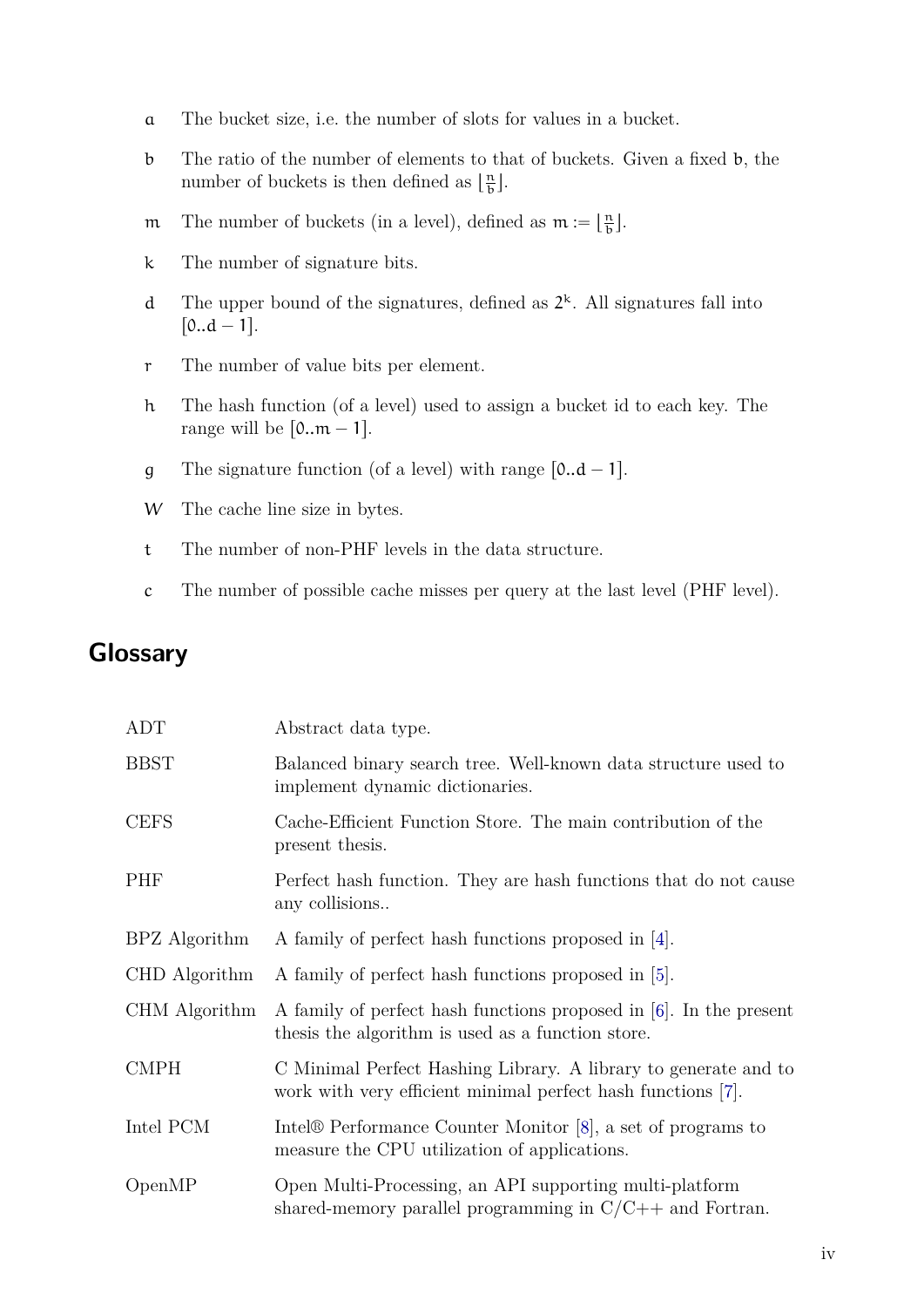## <span id="page-8-3"></span><span id="page-8-0"></span>**1 Introduction**

## <span id="page-8-1"></span>**1.1 The Problem**

Dictionaries are a kind of abstract data type (ADT) which handle key-value mappings. They support the following operations:

- Inserting a new key-value mapping into the dictionary;
- Removing a mapping from the dictionary. A mapping is specified by its key. The caller should be notified if no mapping for that key exists;
- Retrieving the value for a given key. The caller should be notified if no mapping for that key exists.

Dictionaries count as one of the most-used data structures. For example, an address book is a dictionary: the keys are names of the contacts, the value for a key consists of the phone number, the e-mail address, etc. of the contact. The aforementioned operations correspond to adding or removing a contact, or finding out the phone number or e-mail address of a contact. Balanced binary search trees (BBSTs) and hash tables are among the most well-known and most used implementations of dictionaries in the practice [\[9\]](#page-37-8).

There exist many practical applications in which insertions and deletions never occur or are very rare, i.e. the key-value pairs are all given in advance. Examples of such applications include real dictionaries, which are usually revised at most once or twice a year. In such cases, the only operation that needs to be efficiently supported is the retrieval of values. We call such an ADT *static dictionary*. The original dictionaries supporting insertions and deletions are called *dynamic* accordingly. In the static case there are simpler algorithms and data structures. For example, the key-value pairs can be sorted by the key and stored in an array, allowing to answer queries with binary search. In this case, BBSTs are not that attractive any more because they are usually outperformed by binary searches due to large constant factors hidden in the big-oh notation [\[9\]](#page-37-8).

Yet in many applications, the ability to detect invalid queries can also be dropped, e.g. when it is known in advance that the key being searched for is always in the data structure and we just want to get its value. An example would be the real-world dictionaries mentioned above. Dictionaries are made to be as extensive as possible. So it is to expect that every word we look for will be found. Another example of such applications are indices for reverse look-ups in database systems, that is, to find the row number of a given value in a table of unique values. In such applications, the queried values are often known to exist in the table.

The last scenario is the central problem we would like to tackle in the present thesis. The data structure in question can be formalized as the following definition.

**Definition 1.1** (Function store). *Given a set of* **n** *unique keys*  $S[i]$  *from a universe* U, *each having a corresponding* r-bit value  $V[i], i \in [0..n - 1]$ , a function store *is an abstract data type which supports the operation of retrieving the corresponding value for a key from* S*. The return value for a key not from* S *is unspecified[1](#page-8-2) . In other words, a function store represents a static dictionary without the ability to detect invalid queries.*

A function store is also known as a *static support lookup table* in the literature [\[10\]](#page-37-9). The problem of implementing a function store was known as the *Retrieval Problem* [\[11\]](#page-37-10). The name "function

<span id="page-8-2"></span><sup>&</sup>lt;sup>1"</sup>Unspecified" means the function either reports that the key does not belong to the set or it returns any valid value, though that value may not correspond to the key.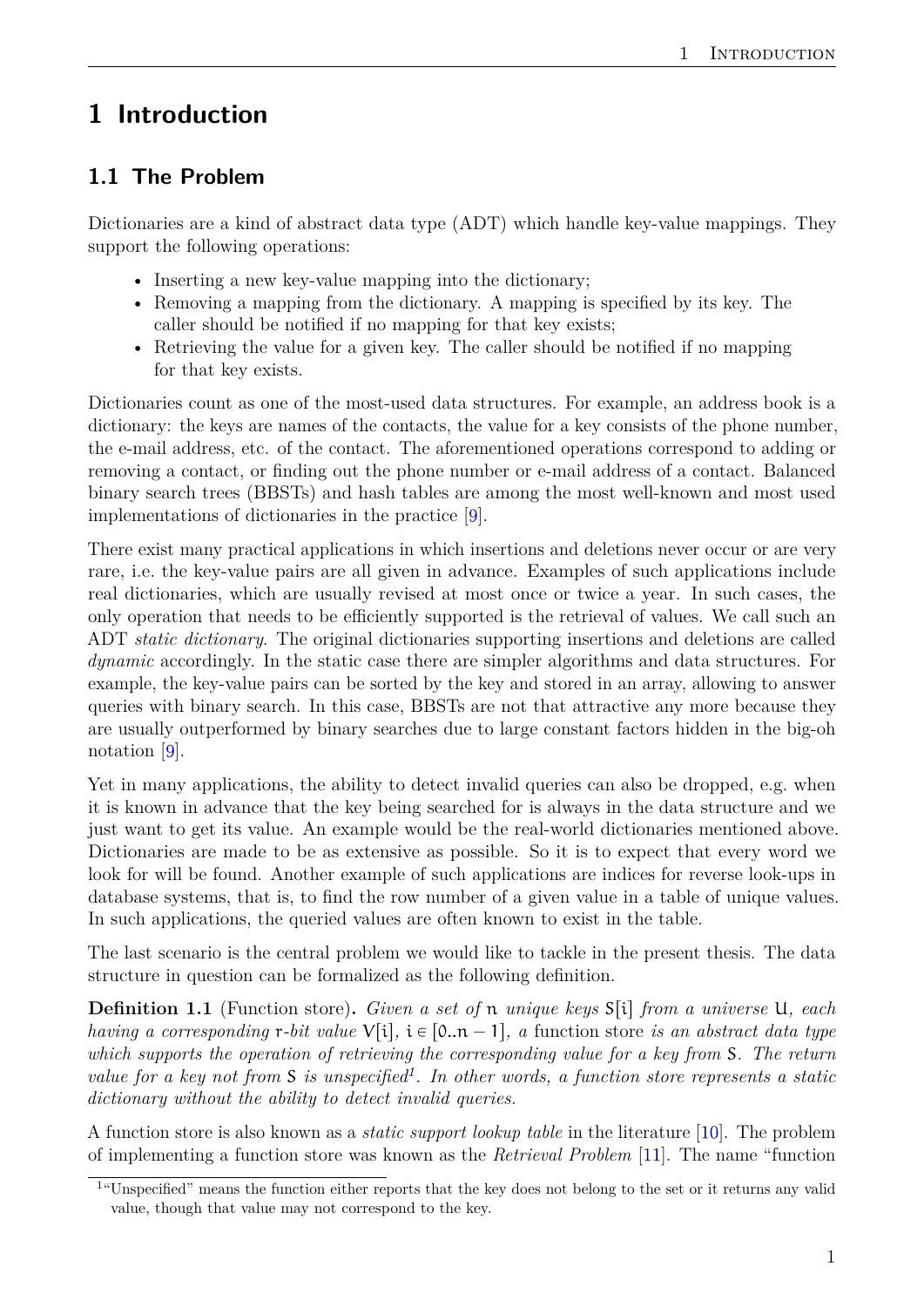<span id="page-9-1"></span>store" has been chosen because it sounds less technical without being ambiguous.

Note that the definition of function store implies that all keys and values are given beforehand, and insertion and deletion need not be supported, just like with static dictionaries. The connection between dictionaries, static dictionaries and function stores is the following:

Dictionaries  $\frac{\text{No update of any kind}}{\text{All data are given beforehand}}$  Static Dictionaries  $\frac{\text{Only valid queries}}{\text{Python} \times \text{Function}}$  Function Stores.

The most natural criteria for a good function store are short evaluation times and small space consumption. We therefore seek for an implementation of function store that is both fast and compact in terms of space usage.

#### <span id="page-9-0"></span>**1.2 Known Methods**

Because function stores are constrained dictionaries, all implementation of dictionaries are automatically also function stores. However, since function stores give up much flexibility, we expect better performance from tailored implementations.

BBSTs and binary searches both answer queries within  $\mathcal{O}(\log n)$  *comparisons*, which is too costly for large  $\pi$  and long keys. Naive hash tables use more than  $\pi$  buckets only to achieve *expected* constant time queries with no worst-case guarantee [\[9\]](#page-37-8). They all have to store the keys along with the values, which could take much space when the keys are long.

There are variants of hash tables that offer worst-case constant time queries. One of the most popular ones is the *Cuckoo Hashing* proposed in [\[12\]](#page-37-11) and its variants, *d-ary Cuckoo Hashing* [\[13\]](#page-37-12) and *Blocked Cuckoo Hashing* [\[14\]](#page-37-13). The key idea is to use an array of buckets, each having some constant number of slots ("blocked"), and each key can be in any of d possible buckets ("d-ary") instead of just one, calculated by d hash functions. In that way every query can be answered by checking at most d buckets, offering constant time guarantee. However, they also have to store the keys with them, and in the worst case they have to inspect d possibly not very small buckets.

Another family of competitive solutions are perfect hash functions (PHFs). A hash function f is said to be *perfect* with respect to a key set S if f maps keys in S to distinct integers in  $[0..m - 1]$  for some  $m \ge n$ . A perfect hash function is *minimal* if  $m = n$ . Perfect hash functions have been an active research area in the last two decades and many methods to generate them efficiently have been developed. The current state-of-the-art known to the author are the *CHD Algorithm* [\[5\]](#page-37-4) and the *BPZ Algorithm* [\[4\]](#page-37-3). They can generate minimal perfect hash functions in expected  $\mathcal{O}(n)$  time, and only  $\Theta(n)$  bits are needed to describe such a function. Each function evaluation can be done in worst-case constant time. One of the best things about such perfect hash functions is that they do not have to store keys themselves. For keys not from S, they usually return an arbitrary integer.

Perfect hash functions offer a simple implementation of function stores: just generate a perfect hash function and use the function values as the array index into an array of all values. Such an implementation is fast enough for many applications, but not for all if the description of the PHF does not fit into cache. The evaluation using the BPZ Algorithm induces three or four possible cache misses depending on an internal parameter, because the algorithm inspects two or three locations in a big array to calculate an index, and then extracts the value from the value array at the calculated index. The CHD Algorithm also needs no less than two cache misses.

Yet another family of function stores exist. The basic idea is to assign k positions of an m-element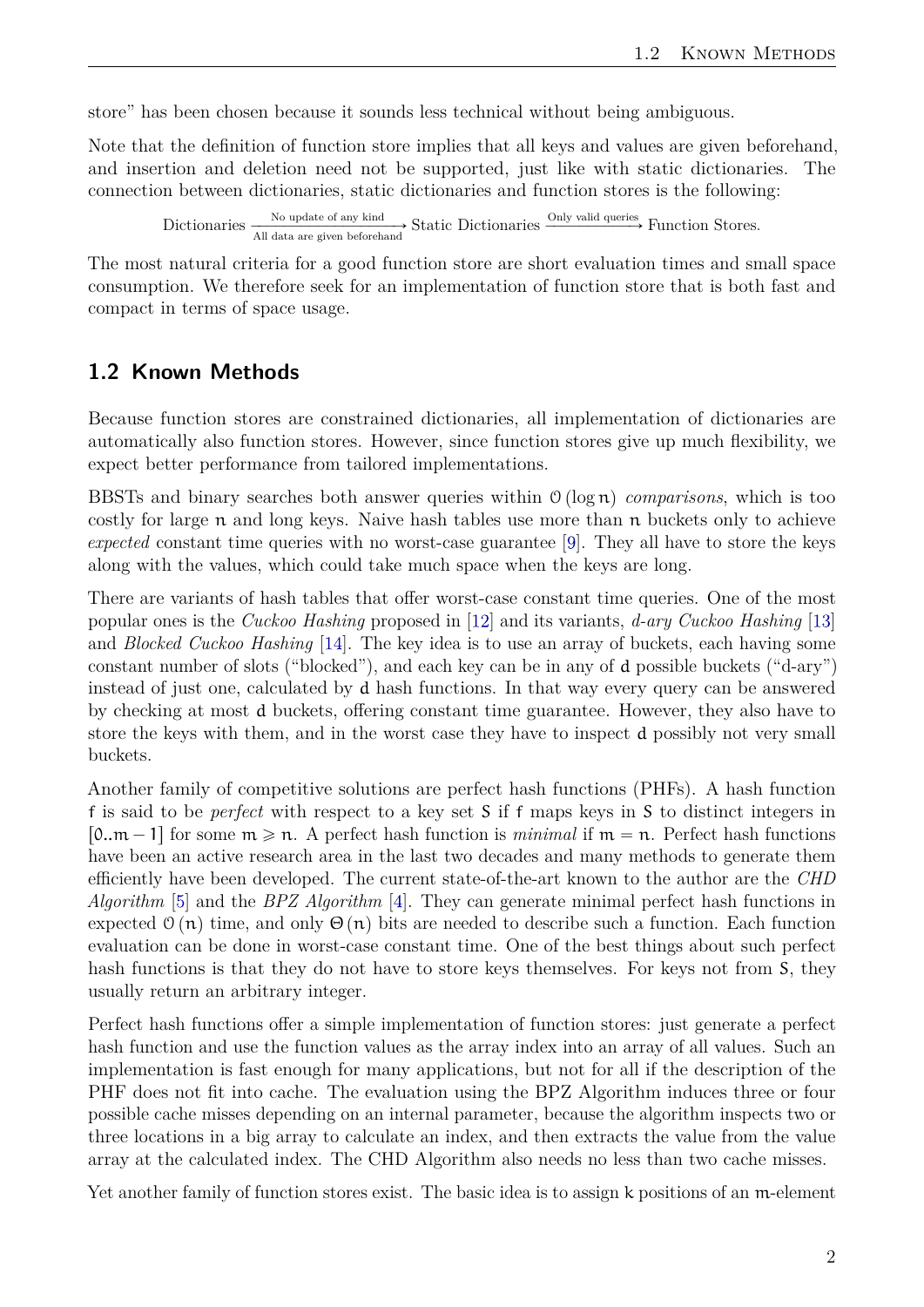<span id="page-10-2"></span>array with r-bit elements to each key, and the value of the key is calculated as the bit-wise exclusive-or of those k elements. Therefore no access to another value array is needed, saving one cache miss per query. The idea has already been utilized in [\[6\]](#page-37-5) two decades ago to construct perfect hash functions, though it has not been explicitly mentioned that the same idea can be exploited to implement function stores rather than just perfect hash functions. In the recent years, the same idea has been utilized in various ways in e.g. [\[11,](#page-37-10) [10\]](#page-37-9) for function stores. we call this family of function stores the *CHM Algorithm*. They offer evaluation within k cache misses.  $k = 2$  and  $k = 3$  are typical values.

The focus of all those known methods is space-efficiency. Their space usage is known to be optimal or almost optimal (see e.g. [\[11\]](#page-37-10)). The goal of the present thesis is to reduce the number of possible cache misses for the evaluation without sacrificing the space-efficiency too much.

### <span id="page-10-0"></span>**1.3 Contribution of the Thesis**

The main contribution of the present thesis is a new family of function stores, the Cache-Efficient Function Store (CEFSs), that offer very fast evaluations while being very compact in terms of memory consumption. The aforementioned perfect hash functions serve as an important component of the new function stores.

More precisely, the data structure can be built in expected  $\mathcal{O}(n)$  time and supports worst-case constant time evaluation. The expected number of cache misses per query can be reduced to well under two under certain realistic conditions stated in [Section 3.3.](#page-17-0) Besides the required memory for storing all values, only  $\mathcal{O}(n)$  bits extra space is needed. The keys themselves are *not* stored.

The data structure is especially suitable for small values, e.g. machine-size words or smaller, in which case the number of cache misses of under two can be reached. For large variable-length values, the function store (with machine-size values) can be used as a perfect hash function, which can in turn implement general function stores, just like for other perfect hash functions described in [Section 1.2.](#page-9-0) In this case, the CEFS is also competitive, because the number of cache misses introduced by fetching the value cannot be avoided in general. The nearest competitor with respect to evaluation times is the CHM Algorithm with  $k = 2$  which, however, has a high space overhead.

The data structure is easily configurable. The performance for different parameter settings can be precisely predicted so that choosing the best parameters suitable to the application is no hard work. It is even possible to (at least semi-)automate the parameter selection.

### <span id="page-10-1"></span>**1.4 Outline of the Thesis**

[Section 2](#page-11-0) introduces the new method, which we call the Cache-Efficient Function Store (CEFSs). [Section 3](#page-15-0) discusses some details in the implementation of CEFS. The building procedure and the query operation will be explained in detail there. The mathematical analysis of CEFS follows in [Section 4.](#page-19-0)

The new data structure is benchmarked and compared to the known methods in [Section 5.](#page-28-0)

[Section 6](#page-35-0) concludes the thesis and discusses some possible extensions.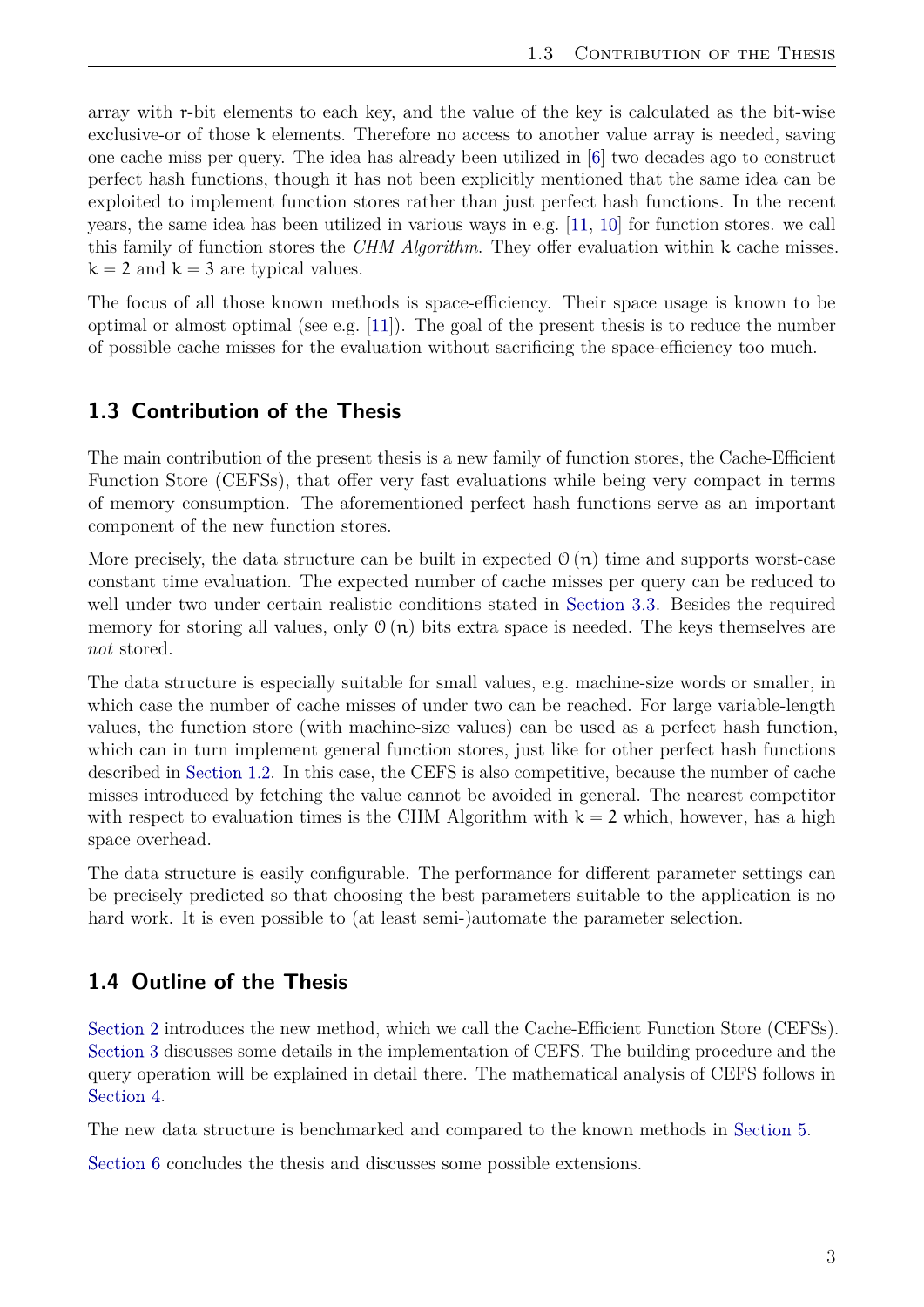## <span id="page-11-0"></span>**2 The New Approach**

In this section, the new family of function stores, namely the Cache-Efficient Function Stores (CEFS), will be presented. The first subsection describes the structure of CEFS, and the following ones explain how to retrieve values from a CEFS and how the structure itself is built. Note that this section gives a high-level overview of the data structure and the algorithms. Some implementation details are given in [Section 3.](#page-15-0)

### <span id="page-11-1"></span>**2.1 The Cache-Efficient Function Stores (CEFS)**

A CEFS is a conceptually recursive data structure consisting of multiple levels. [Figure 1](#page-12-1) gives an overview of the structure.

A CEFS contains  $t + 1$  levels, with the last level being any perfect-hash-function-based function store, which serves as a "fallback". Each level except for the last one consists of an array of m buckets. Every bucket can hold up to a values and contains the encoded *signatures* of the keys whose values are stored in the bucket. As will see shortly, different levels normally have different and decreasing m's.

The rationale for the introduction of such buckets is that we hope to fit each bucket into a cache line. As we will see in [Section 4,](#page-19-0) the expected number of bucket accesses for each query can be bounded well under two, therefore each query can be answered with expected less than two cache misses.

Signatures are introduced to eliminate the need to store the keys themselves. They serve to identify keys in each bucket. Since the keys are not stored as mentioned earlier, some sort of information on the keys must be recorded somewhere or exploited somehow in order to select the correct value when searching for a key. The encoded signature holds that piece of information. Since there is e than one slot in the bucket, the encoding also contains information of which slot each key belongs to. Details are given in [Section 3.2.](#page-15-2)

Every level also holds two hash functions, which are chosen independently of the ones in other levels. One, called h, is used to distribute the keys into buckets and the other (by assigning an integer from  $[0..m - 1]$  to every key), g, generates k-bit-long signatures for the keys.

The following parameters are needed to build a CEFS:

- a: positive integer, the number of slots in every bucket.
- b: positive number, used to determine the number of buckets  $m$  in a level.  $m$  is defined by  $m := \frac{m}{b}$  $\frac{n}{b}$  where n is the number of elements for the current level at the beginning.
- k: positive integer, the number of signature bits for each key. We also define  $d := 2^k$ . Thus **d** is the upper bound of all signatures and  $g(x)$  returns an integer in  $[0..d-1]$ .  $\left\langle \begin{array}{c} \cdots \end{array} \right\rangle$

More precisely, for a sequence of  $\pi$  keys  $S[0..n-1]$ , the first level of CEFS has  $m := \frac{n}{b}$  $\frac{\mathfrak{n}}{\mathfrak{b}}$  buckets<sup>[2](#page-11-2)</sup>, numbered 0 to  $m - 1$ , each of which contains slots for up to a values, as well as the encoded signatures of their corresponding keys. Hash function h maps every key to an integral bucket id in  $[0..m - 1]$ , g generates a k-bit signature for each key. If a key x is stored in this level, then it must be in bucket number  $h(x)$ . It may happen, however, that some keys cannot be stored

<span id="page-11-2"></span><sup>2</sup>For the sake of conciseness we may leave out floor/ceiling/rounding operators on fractions as long as they do not affect the asymptotic behavior of the data structure. The default behavior in this thesis is flooring.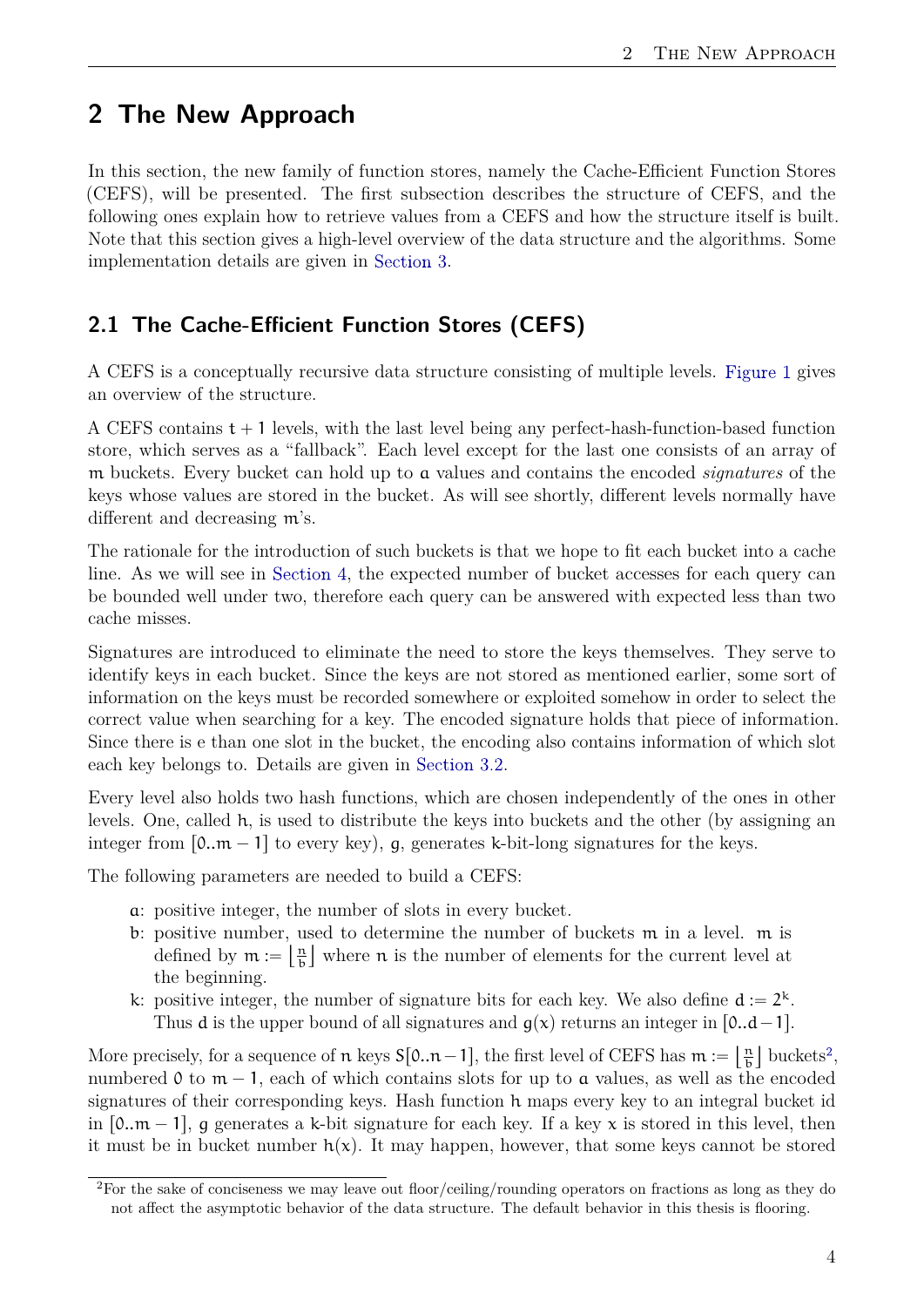<span id="page-12-1"></span>

**Figure 1:** Schematic diagram of a CEFS. It contains  $t + 1$  levels, with the last level being any perfect-hash-function-based function store. Each level except for the last one consists of an array of m buckets. Each bucket can hold up to a values and contains the encoded signatures of the keys whose values are stored in the bucket. Note that different levels normally have different and decreasing m's.

in the first level due to signature collision or capacity limitation in their buckets. Those keys therefore *fall* into the next level, which has the same shape but different number of buckets, except for the last level which is a PHF-based function store.

To make a clear image of how a CEFS works, we first take a look at how queries are done. The building procedure will be described thereafter.

#### <span id="page-12-0"></span>**2.2 Retrieving a Value from a CEFS**

The evaluation of a key, i.e. retrieval of its value, is quite simple on a CEFS. Assume we want to find the value for a key  $x \in S$ . We search each level in order, with the following procedure.

In each (non-PHF) level, we first calculate  $h(x)$ , which is the bucket id of x if it was stored in this level. Then we check whether its signature  $q(x)$  appears in the (encoded) signatures of that bucket. If it does, we simply return the value stored in the corresponding slot in the bucket, according to the positional information encoded in the signatures. Otherwise we conclude that the key was not stored in this level. We proceed to the next one.

The value of the key will eventually be found if it was stored in the CEFS. For keys that were not stored in the CEFS, the algorithm above would generally return an arbitrary value. Invalid searches may only be detected in rare cases where the perfect hash function in the last level supports that to some extent, and the signature for that key does not appear in any buckets it may belong to in all non-PHF levels.

It is worth emphasizing that only one bucket is accessed in every non-PHF level. As we will see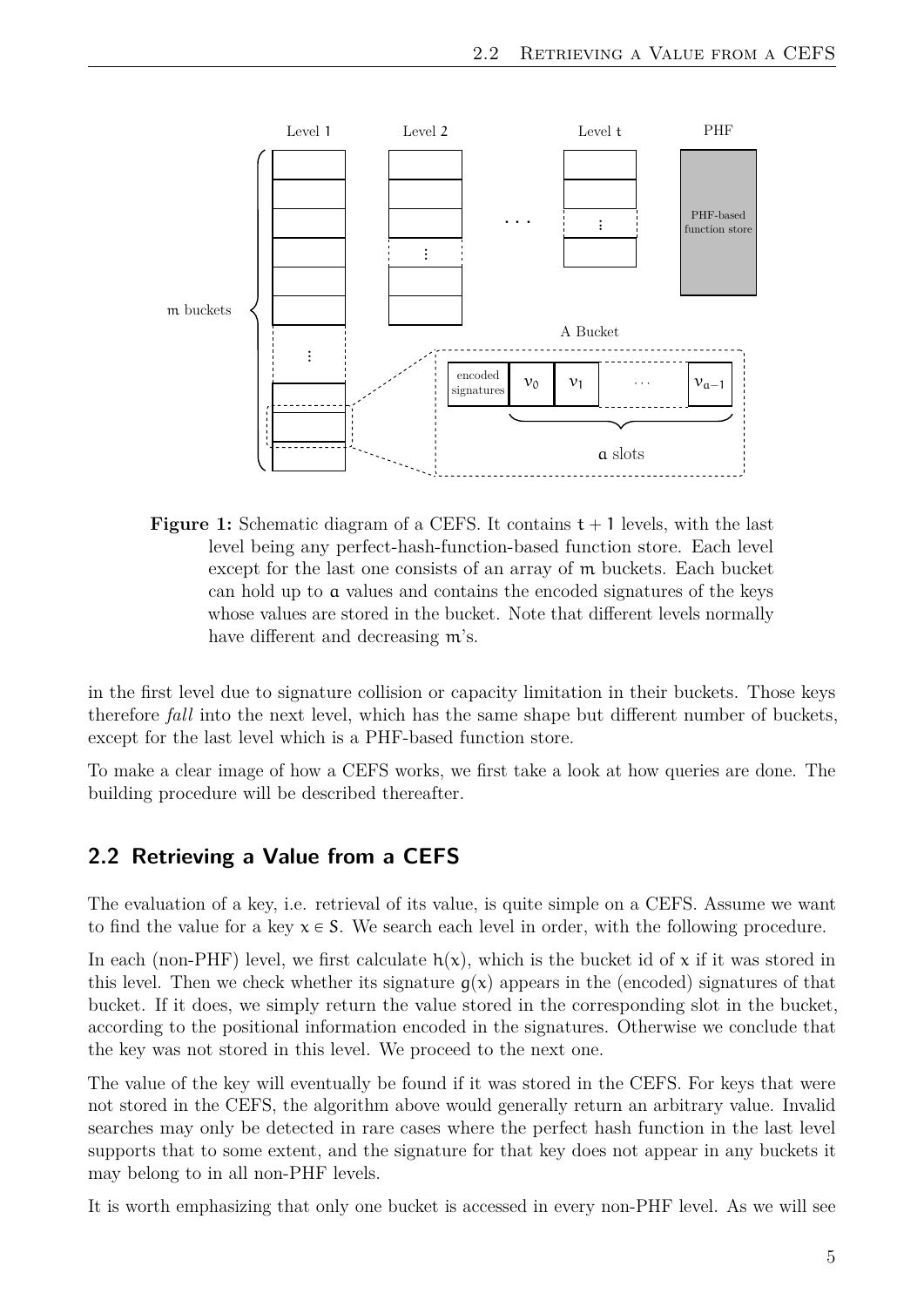in [Section 3.3,](#page-17-0) the number of cache misses per query can be characterized by the number of bucket accesses for many parameter combinations.

[Algorithm 1](#page-13-1) gives an overview of the evaluation process.

| <b>Algorithm 1:</b> The Evaluation Algorithm                                           |  |  |  |  |  |  |
|----------------------------------------------------------------------------------------|--|--|--|--|--|--|
| Input: CEFS $f$ and key $\in U$                                                        |  |  |  |  |  |  |
| <b>Output:</b> The corresponding value of key if key $\in$ S; otherwise unspecified.   |  |  |  |  |  |  |
| 1 begin                                                                                |  |  |  |  |  |  |
| for $i = 1$ to t do<br>// For each level $i$<br>$\overline{2}$                         |  |  |  |  |  |  |
| // The bucket id<br>$bid \leftarrow h_i(key)$<br>3                                     |  |  |  |  |  |  |
| $sig \leftarrow g_i(key)$<br>$//$ The signature<br>4                                   |  |  |  |  |  |  |
| if sig is in Bucket bid then<br>5                                                      |  |  |  |  |  |  |
| return the corresponding value in the bucket<br>6                                      |  |  |  |  |  |  |
| end<br>7                                                                               |  |  |  |  |  |  |
| end<br>8                                                                               |  |  |  |  |  |  |
| if f has a PHF-level phffs then<br>9                                                   |  |  |  |  |  |  |
| $val \leftarrow$ the corresponding value of key in phffs<br>// Can be arbitrary!<br>10 |  |  |  |  |  |  |
| return val<br>11                                                                       |  |  |  |  |  |  |
| else<br>12                                                                             |  |  |  |  |  |  |
| return Not found!<br>13                                                                |  |  |  |  |  |  |
| end<br>14                                                                              |  |  |  |  |  |  |
| $15$ end                                                                               |  |  |  |  |  |  |
|                                                                                        |  |  |  |  |  |  |

#### <span id="page-13-1"></span><span id="page-13-0"></span>**2.3 Building a CEFS**

We first choose parameters for the CEFS according to the memory constraints, timing goal, etc. [Section 3](#page-15-0) contains more details on the choice of parameters.

As the evaluation procedure indicates, we build a CEFS level by level. For each level, we select (independently of other levels) two hash functions h and g for generating bucket ids and signatures. All keys are divided into the m buckets according to the h values. For each bucket we have to ensure that two requirements are met:

- (i) No two elements in the bucket have the same signature. This makes sure that the evaluation algorithm works.
- (ii) The capacity of the bucket is not exceeded, i.e. no more than a elements are in the bucket.

Therefore we do the following, in that order, for each bucket:

- **Collision Resolution.** If two or more elements share the same signature, none of them will be stored in the current level. We remove all of them from the bucket and mark them for the next levels.
- **Capacity Compliance.** If there are more than a elements remaining in the bucket, choose any a of them for the current level, and mark the others for the next levels.

Note the above order is important to ensure the evaluation algorithm works correctly.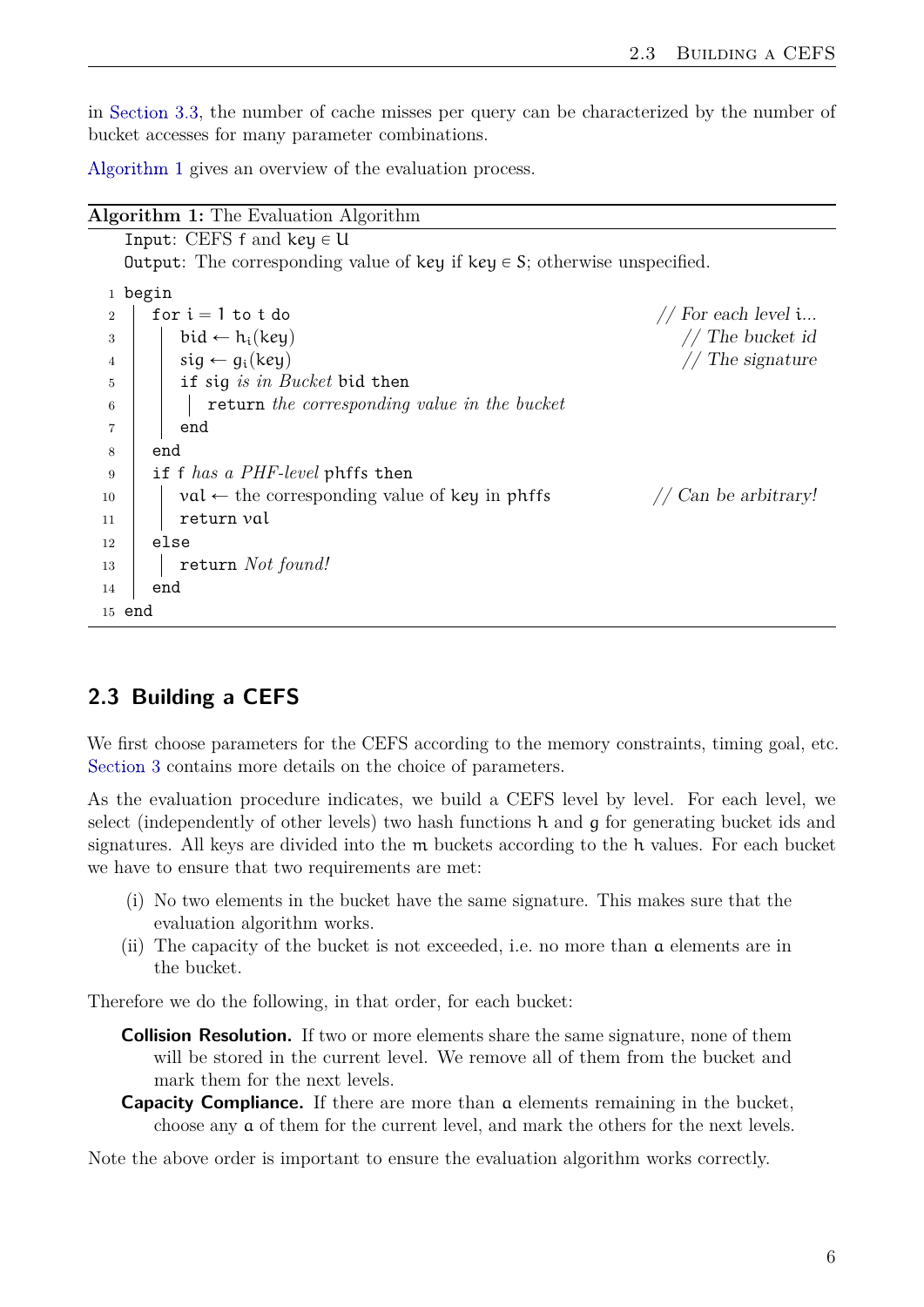After these steps, we generate the signature encoding for the keys that are not marked in each bucket and store the encoding in that bucket. Values of the keys that stay in the buckets are also stored in the bucket, positioned according to the encoding.

If there are elements marked for the next level, we continue to build that level. Otherwise we are done. If, however, we reach a certain depth or the number of remaining elements is under a certain threshold, we build a PHF-based function store for those elements instead of building the next level as normal.

The building algorithm is given as [Algorithm 2.](#page-14-0) Note the sorting procedure involved in the pseudo-code can be done in linear time since bucket ids are integers in  $[0..m - 1]$ .

**Algorithm 2:** The Building Algorithm

<span id="page-14-0"></span>

|                |                     | Input: $S[0n - 1]$ , $V[0n - 1]$ and parameters $(b, k, a, t)$                           |
|----------------|---------------------|------------------------------------------------------------------------------------------|
|                |                     | Output: A CEFS f                                                                         |
|                | 1 begin             |                                                                                          |
| $\overline{2}$ | $l\nu \leftarrow 0$ | // The current number of levels                                                          |
| 3              |                     | $curS \leftarrow S$ , $curV \leftarrow V$ , $curN \leftarrow n$                          |
| 4              |                     | while $curN > 0$ do<br>$//$ There are unsettled elements                                 |
| 5              |                     | $l\nu \leftarrow l\nu + 1$                                                               |
| 6              |                     | if $\text{lv} > \text{t}$ or curN < threshold then<br>// Reached threshold for PHF-level |
| 7              |                     | $\text{phffs} \leftarrow \text{PHF-based function store for (curS, curV)}$               |
| 8              |                     | Store phffs in f                                                                         |
| 9              |                     | return f                                                                                 |
| 10             |                     | // Building next CEFS level<br>else                                                      |
| 11             |                     | Choose two random hash functions $h_{\nu}$ and $g_{\nu}$                                 |
| 12             |                     | Calculate the bucket id $h_{1v}$ (key) for all key $\in \text{curS}$                     |
| 13             |                     | Sort all keys according to $h_{\nu}$ (key)<br>// Distributing keys into buckets          |
| 14             |                     | foreach $Bucket A_i$ , i $\in$ [0 $m-1$ ] do                                             |
| 15             |                     | Calculate the signatures $g_{1v}(\text{key})$ , key $\in A_i$                            |
| 16             |                     | if signature s occurs more than once then<br>// Collision Resolution                     |
| 17             |                     | for each $x \in A_i$ with $g_{1\nu}(x) = s$ do                                           |
| 18             |                     | Mark $x$ for the next level                                                              |
| 19             |                     | end                                                                                      |
| 20             |                     | end                                                                                      |
| 21             |                     | if $ A_i  > a$ then<br>// Capacity Compliance                                            |
| 22             |                     | Choose a keys and mark others for the next level                                         |
| 23             |                     | end                                                                                      |
| 24             |                     | Store the signatures and values of the unmarked keys in this level.                      |
| 25             |                     | end                                                                                      |
| 26             |                     | $curS \leftarrow$ the marked keys                                                        |
| 27             |                     | $curN \leftarrow  curS $                                                                 |
| 28             |                     | Set curV accordingly                                                                     |
| 29             |                     | end                                                                                      |
| 30             | end                 |                                                                                          |
| 31 end         |                     |                                                                                          |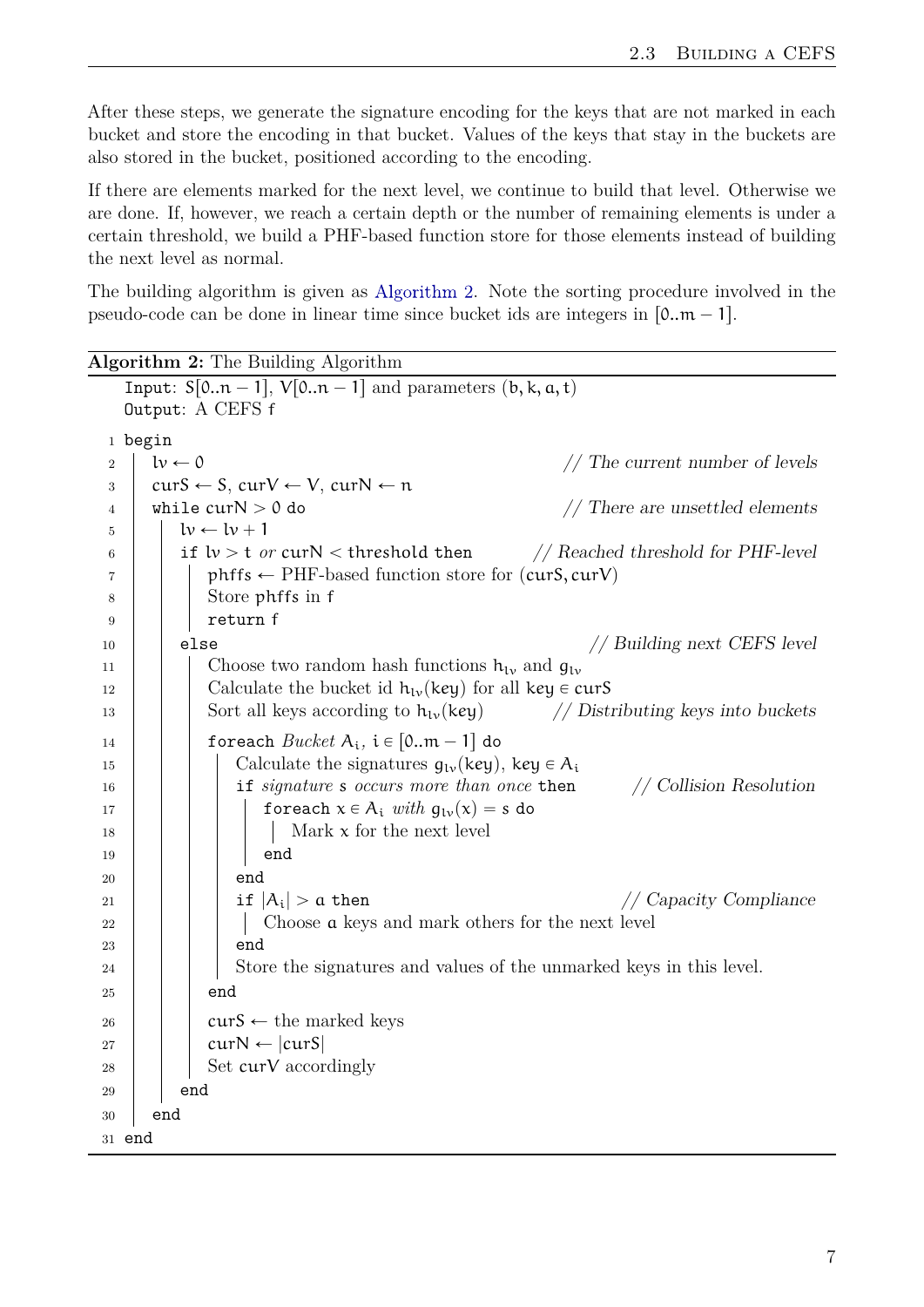## <span id="page-15-3"></span><span id="page-15-0"></span>**3 Implementation Details**

In this section we discuss some details and options in implementing the CEFS.

#### <span id="page-15-1"></span>**3.1 Choosing Hash Functions**

The CEFS uses hash functions internally. We assume in the theoretical analysis in [Section 4](#page-19-0) that these are fully random. In practice, however, it appears to be enough to use a fast deterministic heuristic hash function to achieve sufficiently good performance.

In the experiments, the author used a family of fast non-cryptographic hash functions proposed by Jenkins [\[15\]](#page-37-14), which we call the *Jenkins Hash*. It proves to be very suitable for CEFS in that every hash function in the family needs only 4 bytes (which is the seed) to be represented and the hash values are sufficiently well distributed [\[5,](#page-37-4) [16\]](#page-37-15). The former property makes the "metadata" (consisting of information on every level, such as the number of buckets $(m)$  in the level, the hash functions for the level, pointer to the array of buckets of the level) as small as possible, which in turn contributes to the cache-efficiency. The latter ensures that few or no buckets are so full that too many elements fall into next levels.

With hash functions like the Jenkins Hash, we can simply choose some pseudo-random number as the seed in each level in order to get a new hash function from the family that is pseudoindependent of the ones in the former levels.

The full-randomness assumption can be justified with a "split-and-share" technique introduced in [\[17\]](#page-37-16), which can be applied to generate fully random hash functions on S with probability  $1 - n^{-c}$  for some  $c > 0$ , at the cost of  $o(n)$  extra space.

Another problem concerning the hash functions is that we need two hash functions for each level according to the description of the CEFS. But given the fact that many hash function return sufficiently long values (e.g. 32, 64 or even 128 bits for the Jenkins Hash), it is unnecessary to have two distinct hash functions for our purpose. We can just use a single hash function in each level, using the higher and lower bits of the hash values for the signatures and bucket ids, respectively. This way we make the metadata even smaller and save one hash function evaluation per level for each query while having to pay little penalty in the quality of the generated signatures and bucket ids .

#### <span id="page-15-2"></span>**3.2 Signature Encoding**

For the sake of comprehensibility the details about the signature encoding were left out from the description of CEFS. The signature encoding is in essence an abstract data type supporting the following operations:

- $E = \text{build}(sigs)$  which builds the encoding E for a list sigs of at most a signatures. The caller has to ensure a signature is not present twice.
- $pos = find(E, sig)$  which tries to find the array index for signature sig in the encoded signatures E. If sig does not appear in E, the caller should be notified (e.g. through some sentinel return value like  $-1$ ).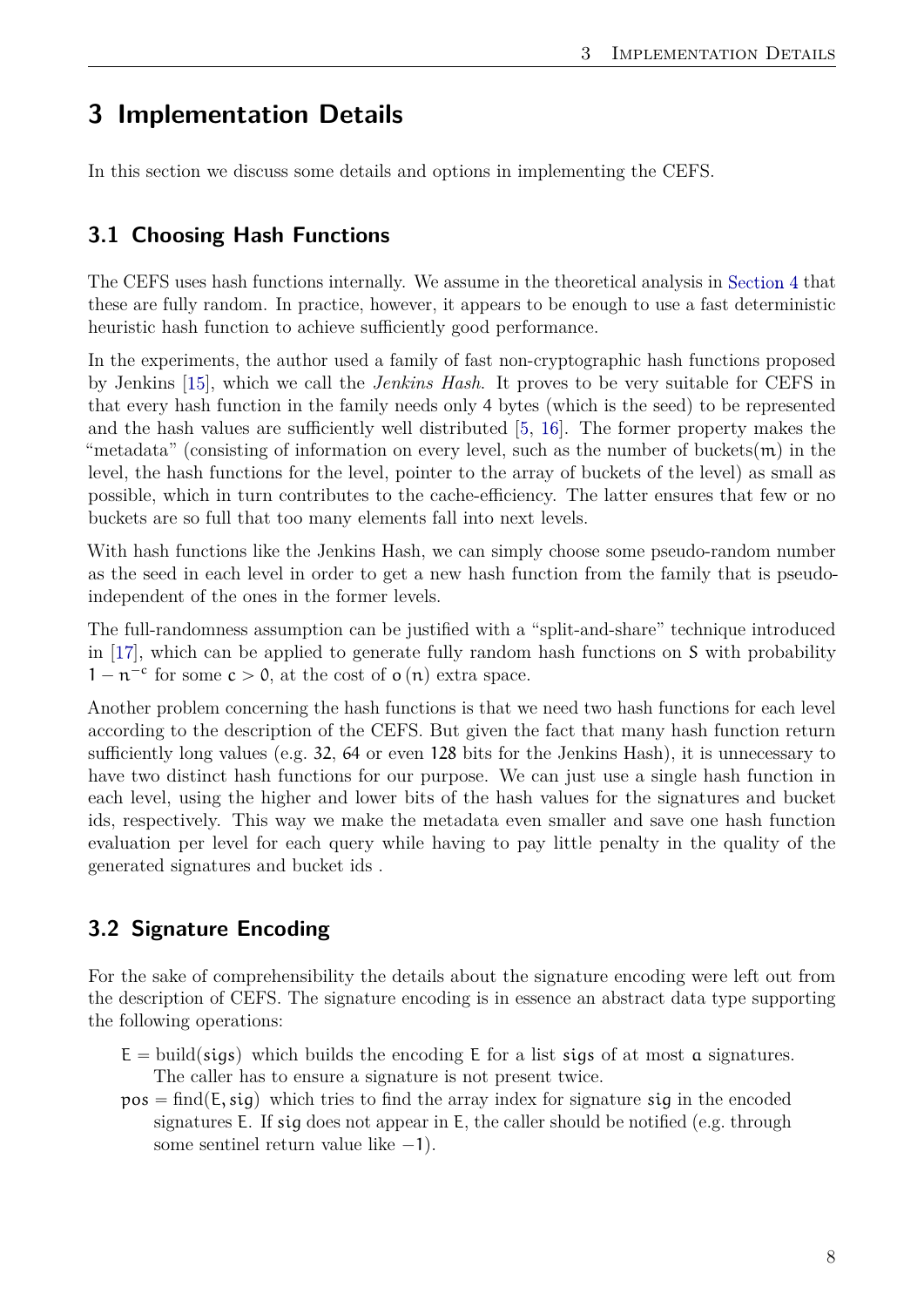<span id="page-16-3"></span>Two simple and practical encoding schemes are presented in this section. Brief introduction to an optimal scheme (assuming every bucket is independently considered) is also given. Details are given in [Appendix A.](#page-39-0)

#### <span id="page-16-0"></span>**3.2.1 Bit-Vector Encoding**

In a bit-vector encoding, the list of (signature, value) pairs is assumed to be *sorted* by signature. The (at most) **a** signatures in the bucket are represented by a bit vector of length  $d := 2^k$  with at most a 1's in it. Values are stored in the first slots of the buckets. The two operations are implemented as following:

- build(sigs) returns a bit vector  $E[0..d 1]$  of length  $d = 2<sup>k</sup>$ .  $E[s] = 1$  iff a signature s is present, otherwise  $E[s] = 0$ .
- find( $E$ , sig) returns the number of ones in  $E[0..sig 1]$  if  $E[sig] = 1$ , otherwise it returns  $-1$ . Note this is correct only when the (signature, value) pairs was sorted by the time of creation of E.

The total memory requirement of the encoding for a bucket is  $d = 2<sup>k</sup>$  bits, independent of a. For small d, e.g.  $d = 64$  (k = 6), all signatures of a bucket can be encoded in a 64-bit integer. This allows compact signature representation and fast find-operations by utilizing *popcnt*-instructions (which counts the number of ones in a binary number) provided by many CPUs [\[18,](#page-38-0) [19\]](#page-38-1).

#### <span id="page-16-1"></span>**3.2.2 Fixed-Length Encoding**

Another equally simple encoding scheme is the fixed-length encoding. Each signature in the bucket is represented by exactly k bits, and they are concatenated to form the encoded signatures with  $a \cdot k$  bits. Note that a bucket can also hold less than  $a$  elements, which means we have to be able to identify whether a slot contains a value for some key or is just garbage. We have at least three ways to handle non-full buckets:

- (i) Store the actual number of elements in the bucket. This needs about  $\log_2 a$  bits.
- (ii) Assign some bucket-local sentinel signature for all the unoccupied value slots. This sentinel signature is generated *before* the collision resolution, so that the sentinel will not be taken as the signature of any actual element that could potentially be stored in the bucket. The problem here is that it is not always possible to find such a sentinel for each bucket due to overfull buckets.
- (iii) We can also reserve a signature value, e.g. 0, as a global sentinel for the whole CEFS, so that every valid signature is from  $[1..d - 1]$  instead of  $[0..d - 1]$ . This does not impose much penalty in practice, but needs some minor modifications in the analysis.

The building procedure is straightforward (except for finding a sentinel if the second approach is used). Queries can be done by running through all signatures in the bucket and see whether the signature being searched for is present and, if it is, in which position.

#### <span id="page-16-2"></span>**3.2.3 An Optimal Encoding Scheme**

Assuming every bucket is independently processed, i.e. the list of all signatures in the level is not considered as a whole (in which case the probabilistic distribution of possible signature lists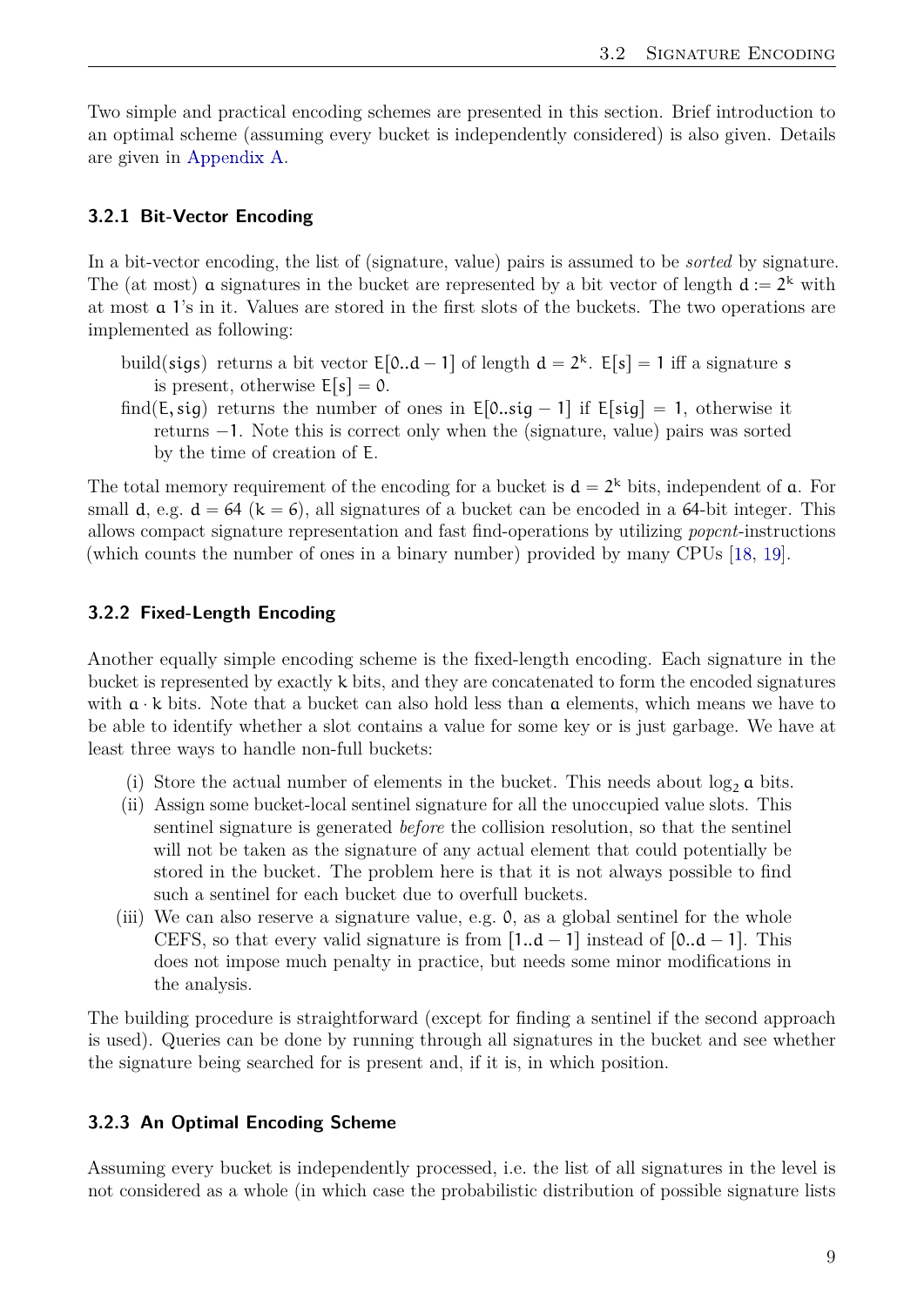<span id="page-17-2"></span>must be taken into account), it is possible to construct an "optimal" encoding scheme in the sense that every possible signature list has a unique encoding, and every encoding represents a signature list. That is to say, there exists a bijection between possible encodings and lists of signatures. A possible such bijection is given in [Appendix A.](#page-39-0)

The problem is that the decoding procedure takes much more, though constant, time than other two encoding schemes. It is therefore not preferred for query-intensive applications.

#### <span id="page-17-0"></span>**3.3 Cache Awareness**

Each evaluation in a CEFS accesses some buckets. The number of bucket accesses is bounded to a constant, i.e. the depth of the whole data structure. It is shown in [Section 4.2](#page-22-0) that the expected number of bucket accesses is even well under two for many parameter settings.

Under certain realistic assumptions, the phrase "cache misses" can be used as a synonym of "bucket accesses":

**Assumption 1.** Every bucket is small enough to be held in one cache line. Since each bucket holds **a** values, values should not be too large. For large values, CEFS can be used as a perfect hash function: it maps each key to the index of its value in the array of all values. In this case one or multiple additional cache misses will be induced only to fetch the value from memory, which is by intuition unavoidable. This assumption is true for many parameter combinations, CPU architectures and scenarios, e.g. using bit-vector signature encoding explained in [Section 3.2,](#page-15-2)  $(a, k, r) = (4, 4, 32)$  yields buckets of size  $2^k + a \cdot r = 2^4 + 4 \cdot 32 = 144$  bit = 18 byte which is much smaller than a currently typical cache line size of 64 bytes [\[18,](#page-38-0) [20\]](#page-38-2).

**Assumption 2.** Buckets are properly (cache-)aligned. This can be achieved easily in many relatively low-level languages like  $C/C++$  (see e.g. [\[21\]](#page-38-3)). Note this could result in waste of memory. Parameters should be chosen so that the cache line size is equal to or slightly bigger than a multiple of the size of a bucket to make full use of each cache line.

**Assumption 3.** Metadata of the levels do not contribute to the number of cache misses. Metadata are small for each level. 16 bytes is a typical size: 8 bytes for the pointer to the bucket array; 4 bytes for the hash function of the level and 4 bytes for m for calculating bucket ids. Since the number of levels is bounded to a small constant  $(e.g. 8)$ , metadata of the whole data structure are also of constant size and thus do not impose much penalty on the number of cache misses. The same assumption is also made when inspecting the cache behavior of previously known methods, therefore this does not damage the fairness of the comparison.

#### <span id="page-17-1"></span>**3.4 Choosing Parameters**

There are at least three parameters to set in order to build a CEFS as stated in [Section 2.3:](#page-13-0)

 $\overline{a}$ 

 $\mathbf{r}$ 

- a: the capacity of each bucket.
- b: used to determine the number of buckets m in a level  $(m := \frac{1}{b})$  $\frac{n}{b}$ ).
- k: the number of signature bits.

These parameters determine the shape and thus the performance of a CEFS. Choosing them wisely is crucial to fast CEFSs.

With the deduced results in [Section 4,](#page-19-0) it is even possible to predict the final space consumption quite precisely. Given the fact that the parameter space is not too large (except that b does not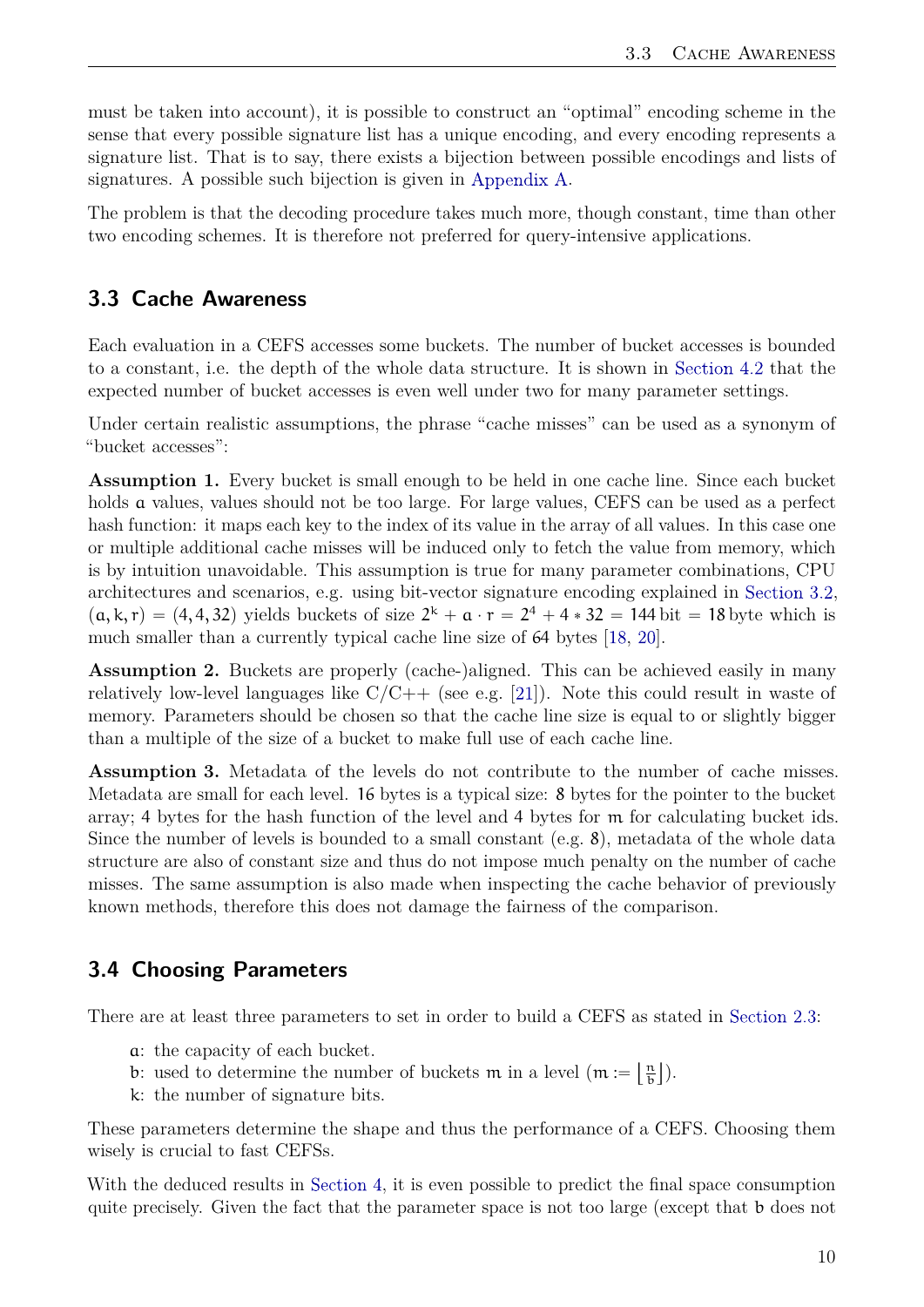<span id="page-18-1"></span>have to be integral which is not that important since we can always choose the nearest integer), we could just run through all combinations, filtering out the unacceptable ones due to cache, time or space constraints and select the best one for our application according to certain metrics or goals. This allows us to easily select the best parameters fitting a certain application and/or performance goal, e.g. it is possible to select the setting "requiring the least number of cache misses per query while constraining the space overhead to under 2 bytes".

From this point of view, the CEFS is actually a quite flexible and "adaptive" data structure in that the best parameters can actually be chosen automatically.

#### <span id="page-18-0"></span>**3.5 Parallelization**

The evaluation algorithm does not need to be parallelized, because the number of levels is usually a small constant (e.g. 8).

On the other hand, it is foreseeable that the CPU-intensive building procedure may take some time for exceedingly large sets, even though the algorithm is already very fast. Thus it makes sense to parallelize the building procedure to achieve better CPU utilization and performance.

Fortunately the bottlenecks of the building algorithm can be parallelized:

- **Distributing Keys into Buckets.** One way to implement this is to simply sort the keys by their bucket id. In this way all elements in the same bucket will be together. Parallel sorting is a well researched area, many algorithms exist, and some compilers even offer a very simple switch to parallel algorithms, see e.g. [\[22\]](#page-38-4).
- **Collision Resolution and Capacity Compliance.** This is actually done for each bucket independently of other buckets and thus naturally parallelizable.

Having parallelized the bottlenecks, the building algorithm runs very fast, faster than any known methods by magnitudes, see experimental results in [Section 5.](#page-28-0)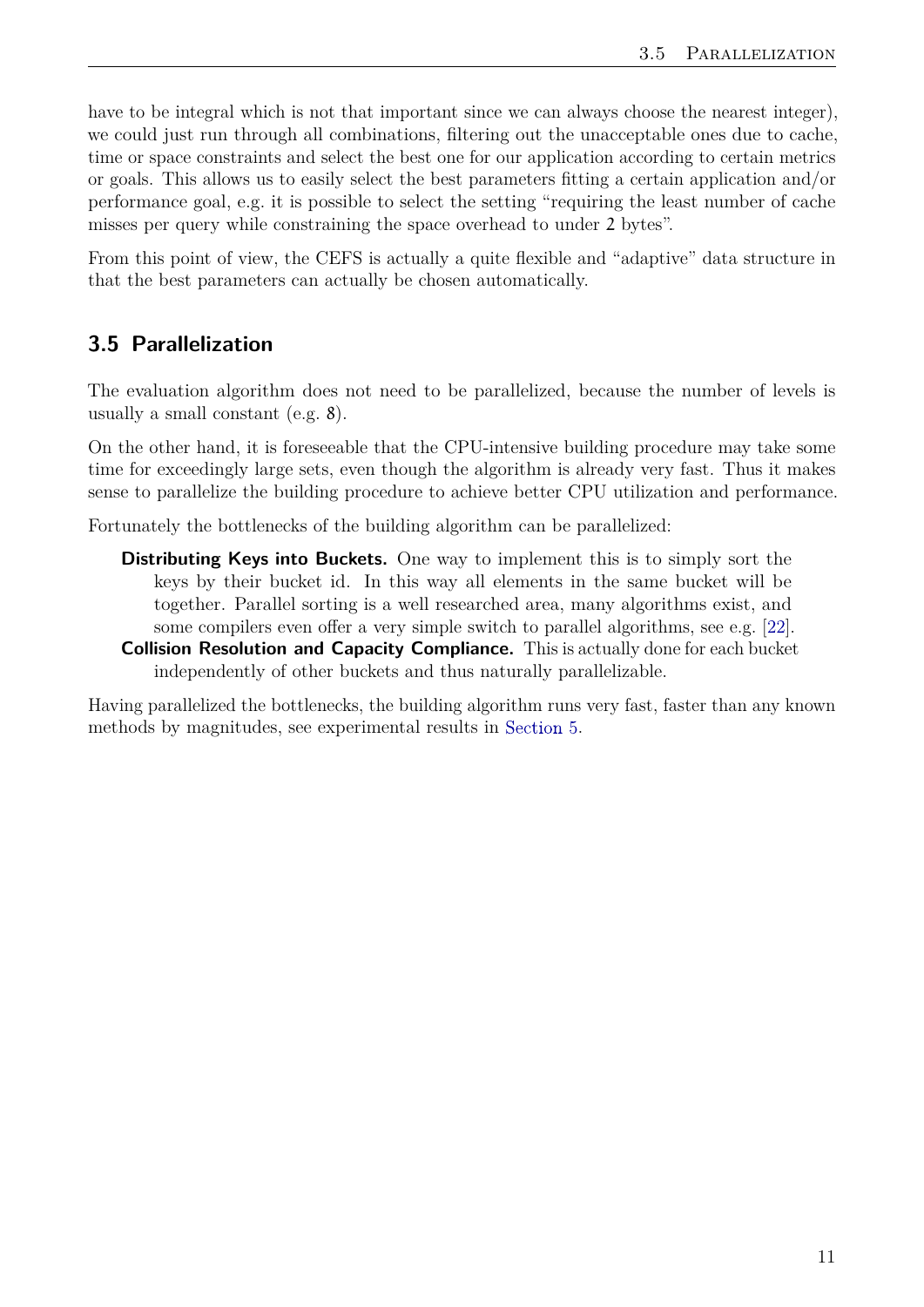## <span id="page-19-0"></span>**4 Analysis**

We have already seen the conceptual simplicity of the CEFS. It is natural to ask about its performance. In this section we analyze the data structure carefully and thereby show the performance guarantee offered by such a conceptually simple data structure.

We make the following assumptions for the analysis to work:

- (i) The underlying hash functions distribute all keys uniformly at random. As such, each key can be assigned to any of the m buckets with probability  $\frac{1}{m}$  and each key can get any of the  $2^k$  signatures with probability  $\frac{1}{2^k}$ .
- (ii) n is sufficiently large, at least  $n > a$ . This is merely a simplifying assumption unless noted otherwise.

#### <span id="page-19-1"></span>**4.1 Falling Proportion**

In order to analyze the performance of the whole data structure, it is helpful to be able to calculate the expected number of elements that do *not* fit in the current level (thus falling into next levels due to collision with other elements or saturation of the assigned bucket). We define the expected proportion of these elements to be  $p(n, m, a, d)$  and call it the *falling proportion*.

Let  $N_i(n, m, a, d)^3$  $N_i(n, m, a, d)^3$  be the number of elements assigned to Bucket i, and  $n_i(n, m, a, d)$  be the number of those staying there in the end. The falling proportion being sought for is then  $\frac{n - E[\sum_{i=0}^{n-1} n_i]}{n} = 1 - \frac{E[\sum_{i=0}^{n-1} n_i]}{n}$  $\frac{1}{n}$ . Because of the linearity of expectation and the uniform randomness of the hash functions, this can be further reduced:

$$
p(n,m,a,d)=1-\frac{\mathrm{E}\left[\sum_{i=0}^{m-1}n_i\right]}{n}=1-\frac{\sum_{i=0}^{m-1}\mathrm{E}\left[n_i\right]}{n}=1-\frac{m\cdot\mathrm{E}\left[n_t\right]}{n}=1-\frac{\mathrm{E}\left[n_t\right]}{b}
$$

ı

where t can be any fixed integer in  $[0..m - 1]$  in the last expression. Expanding E  $[n_t]$  yields

$$
E[n_t] = \sum_{s=1}^{n} s \cdot Pr[n_t = s]
$$
 (Definition of expectation)  
= 
$$
\sum_{s=1}^{n} s \sum_{r=1}^{n} Pr[N_t = r] \cdot Pr[n_t = s | N_t = r]
$$
 (Law of Total Probability)  
= 
$$
\sum_{r=1}^{n} \sum_{s=1}^{n} s \cdot Pr[N_t = r] \cdot Pr[n_t = s | N_t = r]
$$
 (Swapping sums)

The last expression is a more natural way of thinking: we first distribute r keys into the bucket in question (with probability  $Pr[N_t = r]$ ), and then calculate the probability that exactly s of them stay there  $(Pr[n_t = s | N_t = r])$ . It remains to calculate the two probabilities involved in the expression.

<span id="page-19-2"></span><sup>3</sup>Parameters are left out when it is clear from the context what values they take. Furthermore, in a function, constants and variables which are merely simple combinations of the parameters could be used. For example, b could appear in a function which takes parameters n and m.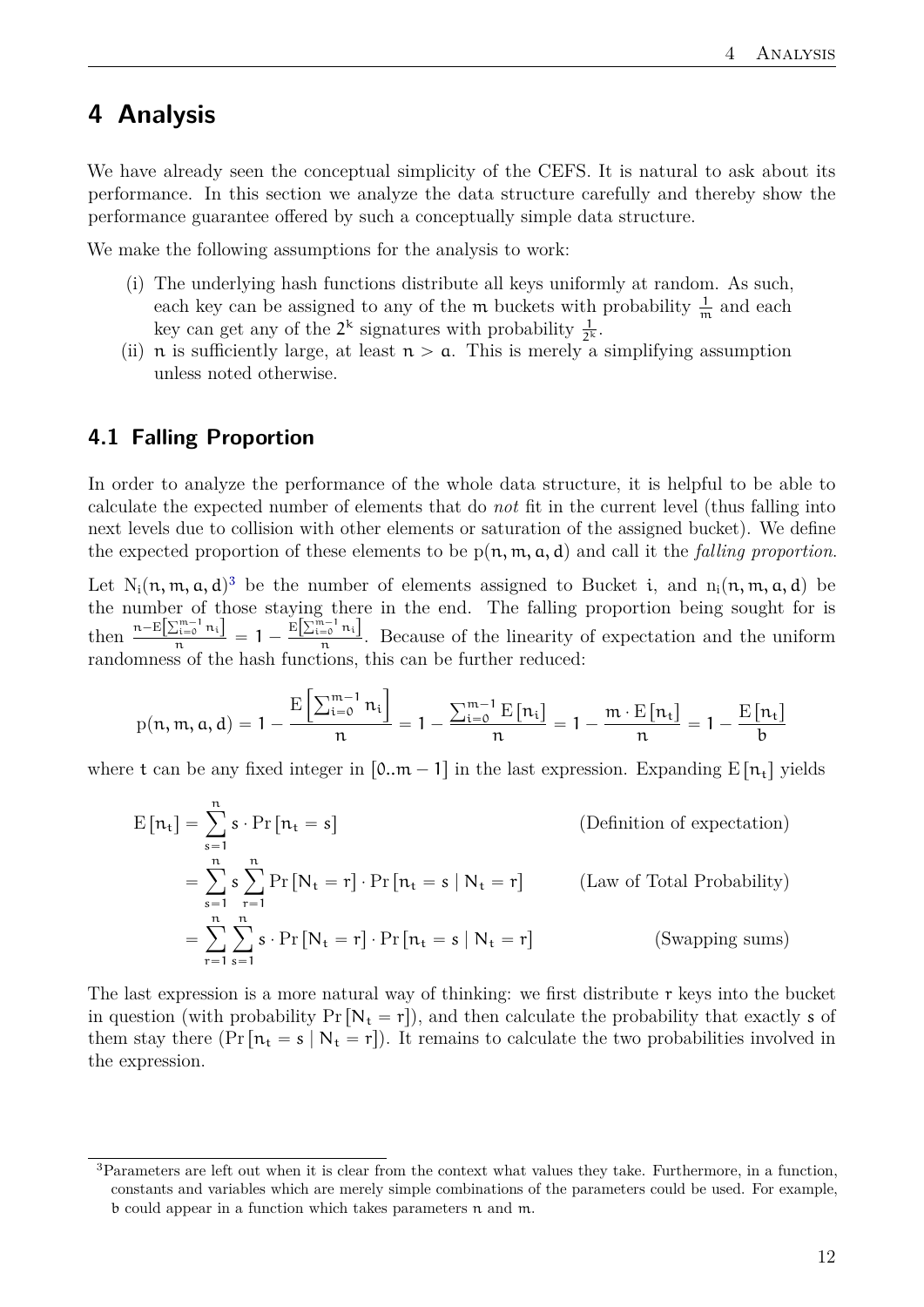#### <span id="page-20-0"></span>**4.1.1**  $Pr[N_t = r]$

Given n elements, each assigned to one of m buckets uniformly at random, we are to calculate the probability that a specific bucket  $t$  has exactly  $r$  elements in it.

This problem is quite easy because  $N_t \sim B(n, \frac{1}{m})$ , since every element can either be in Bucket t (with probability  $\frac{1}{m}$ ) or not be there (with probability  $1 - \frac{1}{m}$ ). This results in p1(n, m, r)

$$
\mathrm{p1}(n,m,r):=\Pr\left[N_{\mathrm{t}}=r\right]:=\binom{n}{r}\left(\frac{1}{m}\right)^{r}\left(1-\frac{1}{m}\right)^{n-r}
$$

**4.1.2**  $Pr[n_t = s | N_t = r]$ 

After distributing elements into buckets, we take care of collisions and the capacity concerns as described in [Section 2.3.](#page-13-0)

The problem here can be formulated as following: Given r elements in a bucket (of size a) and d possible signatures, we would like to find the probability that exactly  $s$  ( $s \leq a$ ) of them stay there in the end after considering collisions and the capacity of the bucket.

The problem is naturally divided into two parts according to whether the capacity of the bucket is exceeded after resolving collisions (by assigning all colliding elements into next levels), where exceeding the capacity results in  $n_t = a$ . Therefore we distinguish the cases  $s < a$  and  $s = a$ .

**4.1.2.1** s  $\lt$  **a.** We first tackle the case s  $\lt$  **a** where no second step is performed. The probability needed is simply the number of ways to assign signatures to elements so that exactly s occupy their signatures exclusively divided by the number of all possible assignments. Since the latter is obviously  $d^r$ , the only problem is to calculate the former.

We divide the **d** signatures into three (possibly empty) parts:

- (i) s signatures which are assigned to exactly one element
- (ii) u unoccupied signatures
- (iii)  $d s u$  signatures which are all assigned to two or more elements.

The calculation can therefore be naturally divided into three stages.

For the first stage, there are clearly  $\binom{d}{s}$  $s$ ) possible choices of those s signatures. For every possible selection of signatures, we assign them to a subset of s elements. For every choice of s signatures and s elements, there are s! possible concrete assignment. The multiplication principle of combinatorics results in a total of  $\binom{d}{s}$  $S(s)$ <sup>d</sup> $(s)$ s! possibilities for the first stage.

The second stage is easy, just choose  $\mu$  from the remaining  $d - s$  signatures. The possibilities are counted by  $\binom{d-s}{u}$  $\binom{-s}{\mathfrak{u}}$ .

The last stage is a bit trickier: we would like to assign the remaining  $d - s - u$  signatures to  $r - s$  elements such that every signature is used no less than twice. One could make use of the so-called 2-associated Stirling numbers of the second kind where  $\binom{n}{k}$  $\binom{n}{k}_2$  counts the ways to partition a set of n labeled objects into k unlabeled boxes such that every box contains at least two objects. There is (to the best of the author's knowledge) unfortunately no known closed formula to calculate  $\begin{Bmatrix} n \\ k \end{Bmatrix}$  $\binom{n}{k}_2$  (although an explicit formula does exist, see e.g. [\[2,](#page-37-1) [3\]](#page-37-2)), but they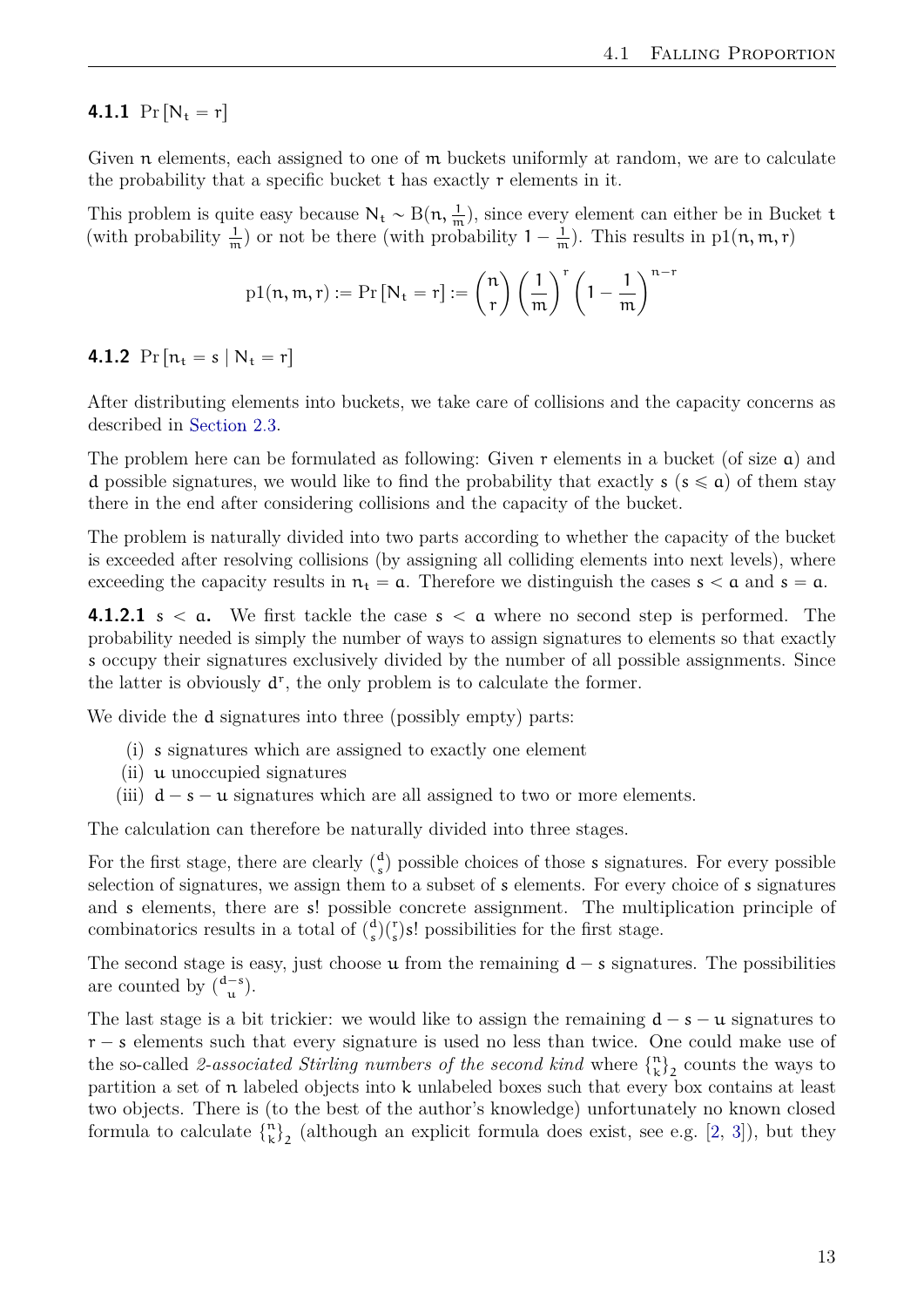<span id="page-21-1"></span>satisfy the following recurrence relationship [\[1,](#page-37-0) [2,](#page-37-1) [3\]](#page-37-2):

$$
\begin{Bmatrix}n \\ k \end{Bmatrix}_2 = \begin{cases} 0 & \text{if } n < 2k \text{ or } n < 0 \text{ or } k < 0 \\ 1 & \text{if } n = k = 0 \\ k\{\frac{n-1}{k}\}_2 + (n-1)\{\frac{n-2}{k-1}\}_2 & \text{else} \end{cases}
$$

With help of those numbers, regarding the signatures as the boxes and the elements as the objects, there are  $\begin{cases} r-s \\ d-s \end{cases}$  $\begin{bmatrix}r-s\\d-s-u\end{bmatrix}$  possibilities. Note that the 2-associated Stirling numbers distribute objects into *unlabeled* boxes, which means we need to multiply the result by  $(d - s - u)$ ! to take every permutation of the signatures into account. The total count for this stage is then  $\begin{cases} r-s \\ d-s \end{cases}$  $\binom{r-s}{d-s-u}_2(d-s-u)!$ .

Relating all three stages with the multiplication principle and summing up the result for every u, the final result *for the case*  $s < a$  is calculated by the function  $f(d, r, s)$ :

$$
f(d,r,s):=\frac{\sum\limits_{u=0}^{d-s}\overbrace{\binom{d}{s}\binom{r}{s}s!}\cdot\overbrace{\binom{d-s}{u}}^{Stage\ 2}\cdot\overbrace{\left\{\frac{r-s}{d-s-u}\right\}_{2}}^{Stage\ 3}(d-s-u)!}{d^r}
$$

**4.1.2.2**  $s = a$ . The formula above only grasps a portion of the truth for the case  $s = a$ , since  $s = a$  could also possibly be resulted from exceeding the capacity after collision resolution. This case is complementary to the one above, which means the probability for  $s = a$  is  $g(d, r, s)$ :

$$
g(d,r,s) := f(d,r,a) + \overbrace{\left(1 - \sum_{i=0}^{a} f(d,r,i)\right)}^{Capacity\ exceeds}
$$

Combining both cases  $s < a$  and  $s = a$  gives the needed probability for the specific Bucket t  $p2(d, r, s)$ : #

<span id="page-21-0"></span>
$$
p2(d,r,s) := Pr[n_t = s \mid N_t = r] = \begin{cases} f(d,r,s) & \text{if } s < a \\ g(d,r,s) & \text{if } s = a \end{cases}
$$

And finally the expected value being sought for:

$$
E[n_{t}] = \sum_{r=1}^{n} \sum_{s=1}^{n} s \cdot Pr[N_{t} = r] \cdot Pr[n_{t} = s | N_{t} = r]
$$
  
\n
$$
= \sum_{r=1}^{n} \sum_{s=1}^{n} s \cdot p1(n, m, r) \cdot p2(d, r, s)
$$
  
\n
$$
= \sum_{r=1}^{n} p1(n, m, r) \sum_{s=1}^{n} s \cdot p2(d, r, s)
$$
  
\n
$$
= \sum_{r=1}^{n} {n \choose r} \left(\frac{1}{m}\right)^{r} \left(1 - \frac{1}{m}\right)^{n-r} \cdot \left(\sum_{s=1}^{n} s \cdot f(d, r, s) + a \left(1 - \sum_{i=0}^{n} f(d, r, i)\right)\right)
$$
(4.1)

With  $E[\mathbf{n_t}]$  at hand, the expected number of elements falling into the next levels (and thus also that of those staying in the current level) and its proportion  $p(n, m, a, d)$  can be easily calculated.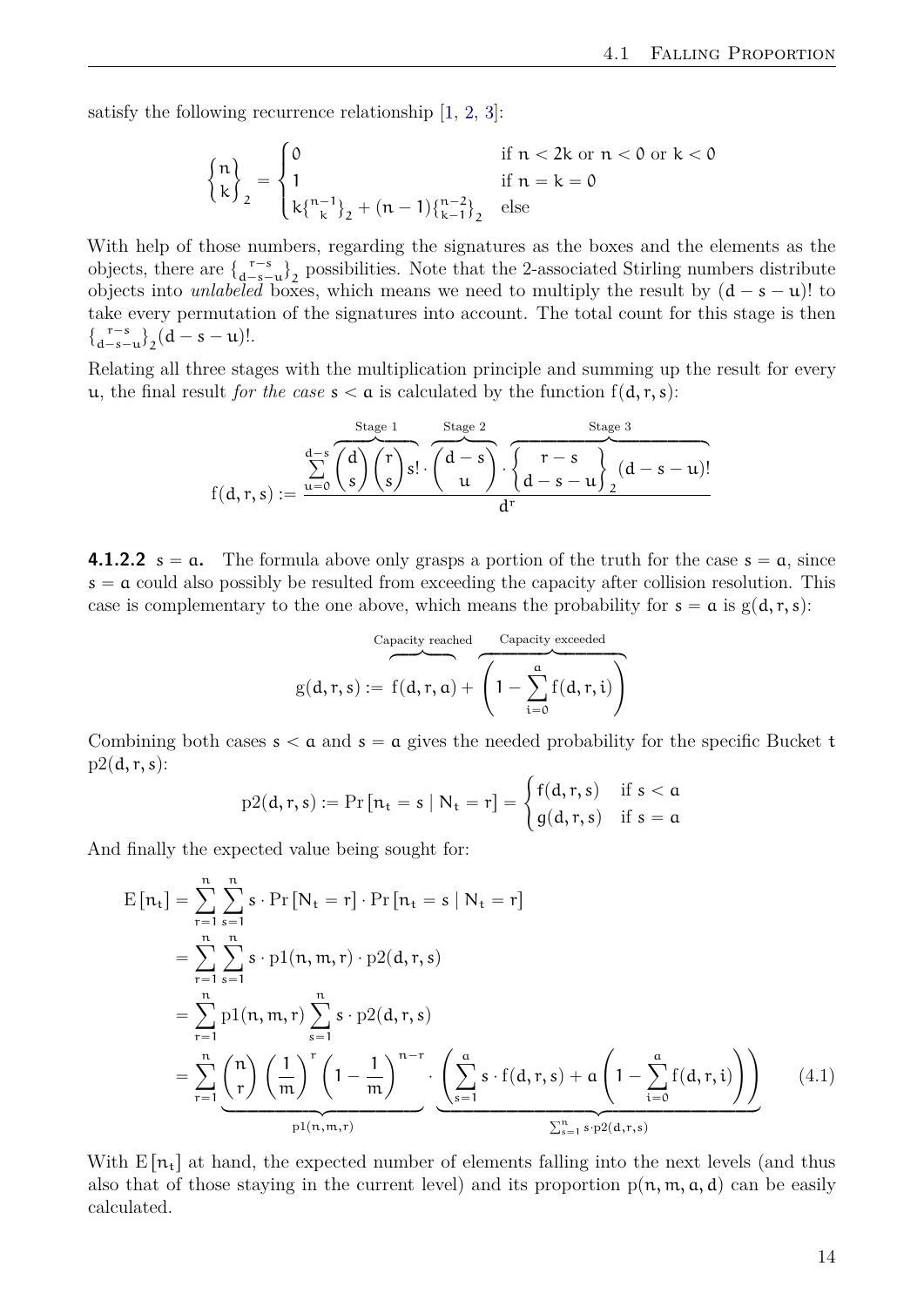<span id="page-22-2"></span>At this point, i.e. without having a closed formula for  $E[n_t]$  or for the falling proportion  $p(n, m, a, d)$ , we would like to make the following conjecture, which would greatly simplify further analysis of the performance:

**Conjecture 4.1.** For fixed parameters  $(a, d, b)$  satisfying b | n, the falling proportion  $p(n, \frac{n}{b}, a, d)$ *converges against a real number*  $0 \lt p \lt 1$  *as*  $n \to \infty$ .

This conjecture is supported by various evidences in the practice. For example, [Figure 2](#page-23-1) gives an overview of how the p values converge as n increases for two sets of fixed  $(b, k, a)$ parameters. Furthermore, comparing the measured proportion<sup>[4](#page-22-1)</sup> of elements falling into next levels with  $n = 10000000$  to the computed values with  $n = 500$  for all combinations of  $(b, k, a) \in [2..16] \times [2..6] \times [2..16]$ , no difference larger than 0.017 has been observed. To gain even more confidence, we could show the following theorem and find more evidence in its proof:

**Theorem 4.2.** For fixed parameters  $(a, d, b)$  satisfying b | n, the falling proportion  $p(n, \frac{n}{b}, a, d)$ *converges against a real number*  $p \in [0, 1]$  *as*  $n \to \infty$ *.* 

*Proof.* Since  $p1(n, m, r)$  is actually the probability mass function of the binomial distribution  $B(n, \frac{1}{m})$  and  $n \cdot \frac{1}{m} = b$  is a constant, it is well known that  $B(n, \frac{1}{m})$  can be approximated using the Poisson distribution  $Pois(b)$  when n becomes large (see e.g. [\[23\]](#page-38-5)), and thus

$$
\text{pl}(n,m,r) \xrightarrow{n \to \infty} \frac{b^r}{r!} \cdot e^{-b}.
$$

Note the last expression is merely a function in r instead of in n and r.

Consider the sum  $S(n)$  achieved by replacing the p1 $(n, m, r)$  part with  $\frac{b^r}{r!}$  $\frac{b^r}{r!} \cdot e^{-b}$  in the last sum in [Equation 4.1.](#page-21-0)  $S(n)$  is then the partial sum of a series with positive items and thus increasing. Furthermore,  $S(n)$  is bounded by a, because the second part of the sum is by definition bounded by a and the first part is a probability mass function (which sums to 1 as  $n \to \infty$ ). Thus  $S(n)$ converges.

Since each term in  $S(n)$  is the limit of the corresponding term in  $E[n_t]$ , their quotient converges against 1. Thus both series share the convergence according to a form of the Comparison Test (see e.g. [\[24\]](#page-38-6)). Therefore  $E[n_t]$  converges, so does  $p(n, \frac{n}{b}, a, d)$ . The latter as a proportion is naturally bounded in the interval  $[0, 1]$ .  $\Box$ 

However, the proof did not show that the limit  $p$  is not exactly 1. But it brings some confidence that the limit is *near* that of  $S(n)$ . Because  $S(n)$  is increasing, the falling proportion will be *decreasing* as n increases if we use the Poisson distribution instead of binomial distribution, which means we can achieve an upper bound on the falling proportion, which is also useful in practice. [Figure 3](#page-24-1) shows how the p values would look using  $S(n)$  comparing to using  $E[n_t]$  for calculating the falling proportion.

Using  $0 < p < 1$  as a fixed parameter, many properties of the data structure can be deduced. These are summarized in the following sub-sections.

#### <span id="page-22-0"></span>**4.2 Time Properties**

Fast queries are the most important design goal of this data structure. The resulting data structure is indeed fast: it allows worst-case constant time queries with minimal number of cache misses when backed up with the optimizations described in [Section 3.](#page-15-0)

<span id="page-22-1"></span><sup>&</sup>lt;sup>4</sup>Up to the first three levels to eliminate the effect of "small" levels on the statistics.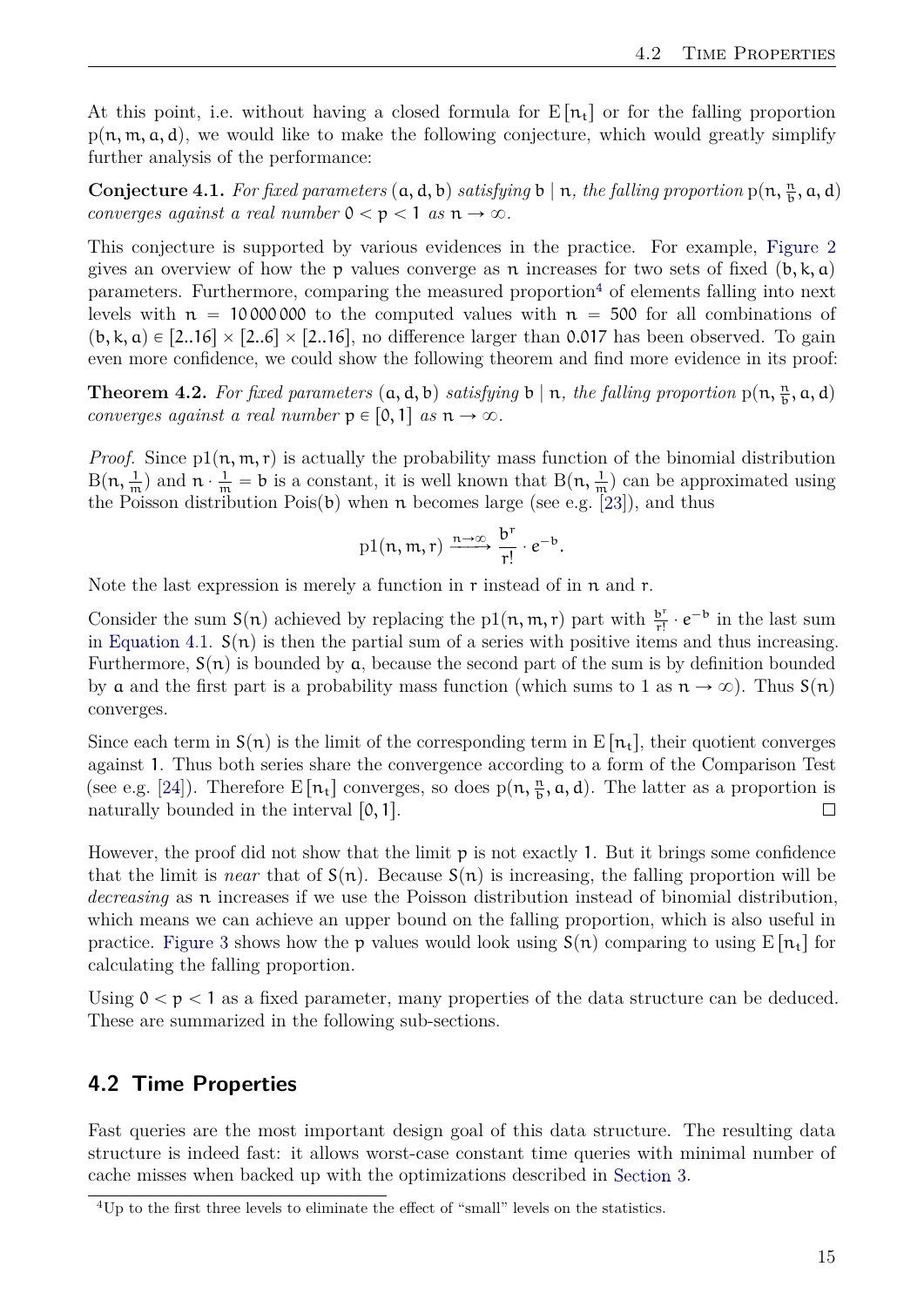<span id="page-23-1"></span>

Tendency of p Values as n Increases

**Figure 2:** The p values for  $n \in [50..1000]$ ,  $m = \frac{n}{b}$  $\frac{n}{b}$  with fixed parameters  $(b, k, a) = (4, 4, 4)$  and  $(b, k, a) = (10, 5, 10)$ . There are multiple lines for each configuration because the same number of buckets are used for  $n \in [tb..tb + b - 1], t = 0, 1, ...,$  with increasing p values. Therefore those are in fact many increasing runs of length b. The p values converge against about 0.294 and 0.286 respectively quite quickly as n increases.

#### <span id="page-23-0"></span>**4.2.1 Building a CEFS**

The asymptotic time complexity of the building procedure is analyzed in this section. We show a CEFS can be built in expected  $\mathcal{O}(n)$  time.

The building procedure in each level involves distributing keys into buckets and processing each bucket independently. Other parts of the building algorithm are obviously implementable in linear time.

The distribution can be done by simply sorting the keys by their bucket ids. Since each bucket id is within  $[0..m - 1]$ , the sorting can be done in linear time with a non-comparison-based sorting algorithm like Counting Sort. Keys in every bucket can also be sorted by their signatures by the way, forming a Radix Sort, in order to simplify the collision resolution and capacity compliance procedure.

For each bucket, the collision resolution and capacity compliance can be done in time proportional to the number of elements in that bucket just by running through all elements in the bucket once, keeping record of the last seen signature.

Since we have a constant number of non-PHF levels, the total time spent here is  $\mathcal{O}(n)$  in the worst case. For the last PHF level, the expected construction time is linear when the BPZ Algorithm or the CHD Algorithm is used.

Therefore the overall time complexity of building a CEFS is expected  $\mathcal{O}(n)$ .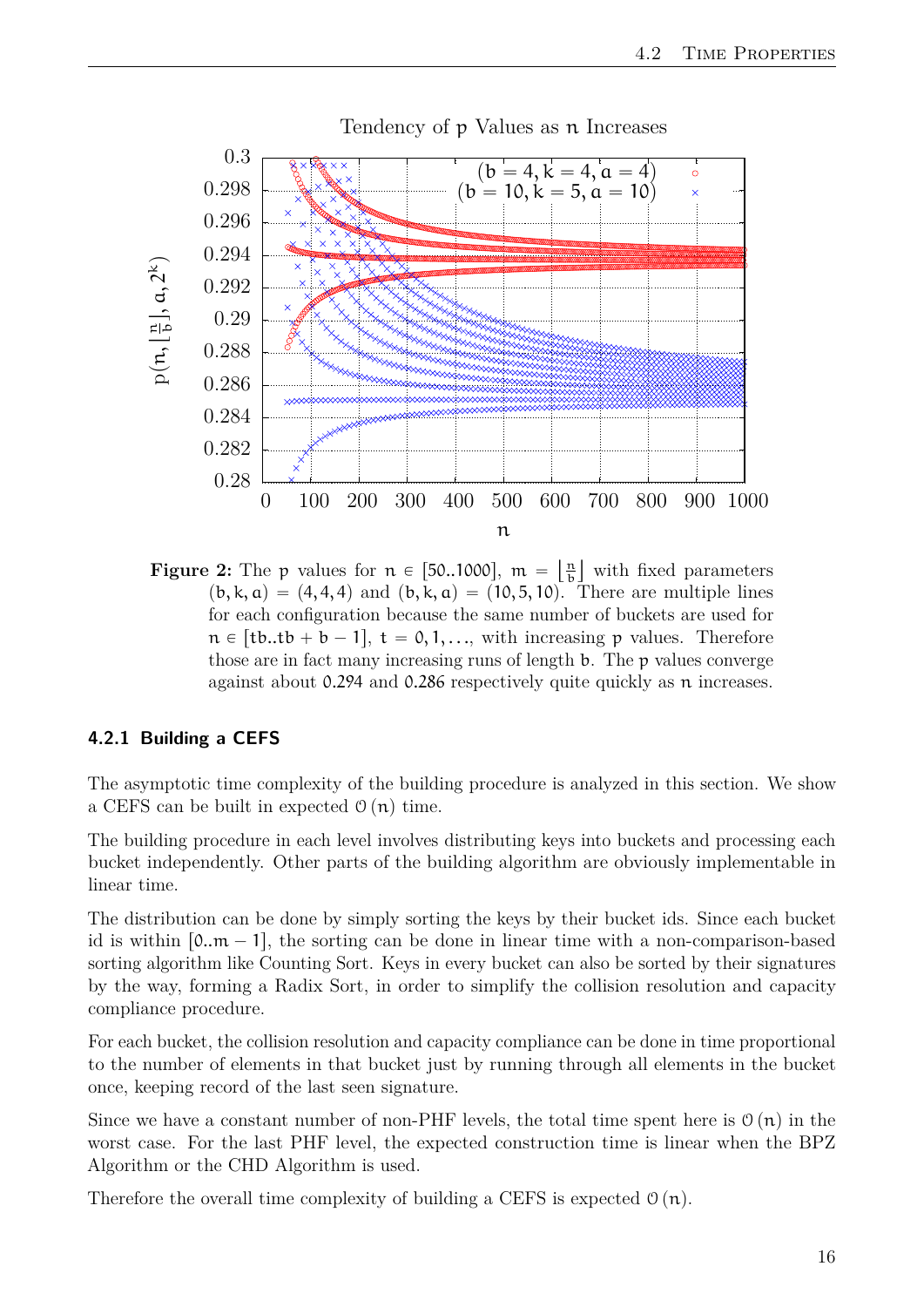<span id="page-24-3"></span><span id="page-24-1"></span>

**Figure 3:** The p values for  $m \in [10..250]$ ,  $n = mb$  with fixed parameters  $(b, k, a) = (4, 4, 4)$  and  $(b, k, a) = (10, 5, 10)$ . We see that the p values calculated using binomial distribution is less than using Poisson distribution, but they go together very quickly. The graph for the Poisson distribution even appears like a constant.

#### <span id="page-24-0"></span>**4.2.2 Querying a Key**

Thanks to the perfect hash function in the last level, the query time is bounded to  $\mathcal{O}(1)$ . So we concentrate on a precise average-case analysis.

The expected depth of a query characterizes the expected number of bucket accesses and thus the number of cache misses, as justified in [Section 3.3.](#page-17-0) This can be calculated with the definition of expected values:

$$
\mathrm{E}\left[\left.\#\mathrm{cache\_misses}\right]=\mathrm{E}\left[\mathrm{depth}(\mathrm{key})\right]=\sum_{i=1}^{\infty}i\cdot p^{i-1}\cdot(1-p)=\frac{1}{1-p}
$$

where the last step results from some standard manipulations of series (see e.g.  $[24]$ ), recalling that  $p$  is assumed to be within the open interval  $(0, 1)$ . Similar manipulations are also utilized later in this section.

The expression above, however, assumes that the data structure is used for every level and this is indeed beneficial over known methods<sup>[5](#page-24-2)</sup> in theory if  $p < \frac{1}{2}$ , in which case E[#cache\_misses] < 2. If we utilize other function stores as fallback for Level  $t + 1$ , providing access with no more than c cache misses, the number of cache misses for a query would not exceed  $t + c$  in the worst case. This setting guarantees constant worst-case query time both in theory and practice with

<span id="page-24-2"></span><sup>5</sup>Assuming two cache misses per query is achieved.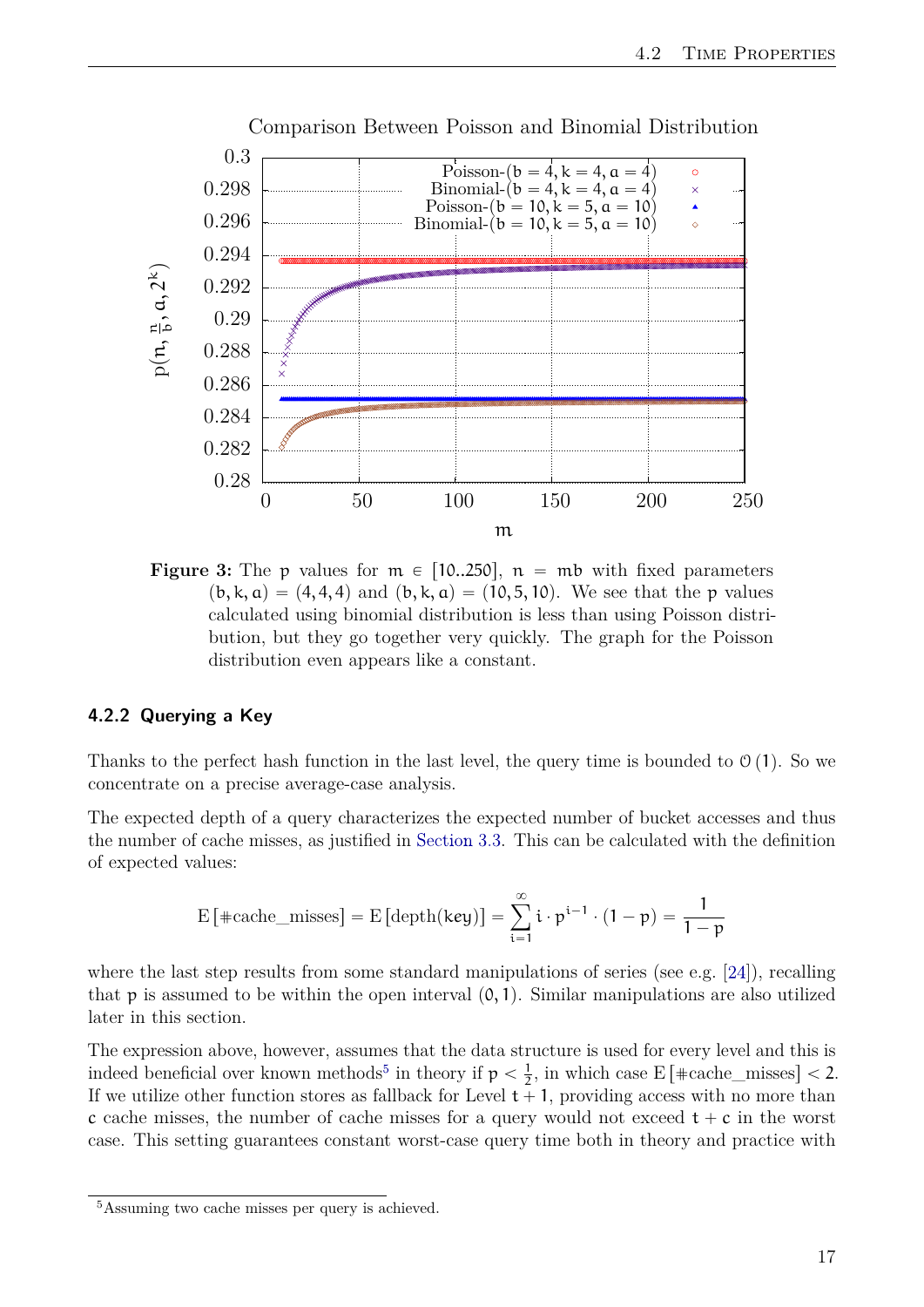expectation ("cache misses – bounded"):

$$
\begin{aligned} \mathrm{E}\left[\mathrm{\#cache\_misses}_b\right] & = \sum_{i=1}^t i \cdot p^{i-1} \cdot (1-p) + p^t \cdot (t+c) \\ & = \frac{1 - (1 - c(1-p))p^t}{1-p} \end{aligned}
$$

#### <span id="page-25-0"></span>**4.3 Space Properties**

This subsection shows that the data structure is compact as well as fast.

It is in fact quite easy to see that the data structure takes  $\mathcal{O}(n)$  space in the worst case if backed up with perfect hash functions: we have constant number of levels, each needing  $\mathcal{O}(n)$  space.

Besides the asymptotic complexity, we can even calculate the actual space usage on average in great precision.

#### <span id="page-25-1"></span>**4.3.1 Number of Buckets**

Since every bucket has a constant size, knowing the number of buckets in total is helpful to estimate the space consumption of the whole data structure.

Assume *n* keys are given as input for a specific level<sup>[6](#page-25-3)</sup>. There are  $m = \frac{n}{b}$  buckets in this level. Noting that the number of input keys on the *i*-th level is  $np^{i-1}$ , summing over all levels results in:

$$
E\left[\text{#buckets}\right] = \sum_{i=1}^{\infty} \frac{np^{i-1}}{b} = \frac{n}{(1-p)b}
$$

Note that this sum goes over all i. This holds under the assumption that all levels are non-PHF ones. If we bound the number of non-PHF levels to no more than t, the expected number of buckets is then

$$
\mathrm{E}\left[\mathrm{\#buckets}_{b}\right]=\sum_{i=1}^{t}\frac{np^{i-1}}{b}=\frac{n}{(1-p)b}(1-p^{t})
$$

#### <span id="page-25-2"></span>**4.3.2 Total Size**

Assume each stored value has r bits and a signature encoding scheme using sig size  $(a, k)$  bits for a bucket of size a is used. Knowing that there are #buckets buckets in total and each bucket uses (sig\_size( $a, k$ ) +  $a \cdot r$ ) bits, the total size of the whole data structure can be obtained:

$$
\begin{aligned} \text{E}\left[\text{tot\_size}\right] &= \text{E}\left[\text{\#buckets}\right] \cdot (\text{sig\_size}(a, k) + a \cdot r) \\ &= \frac{n}{(1 - p)b} \cdot (\text{sig\_size}(a, k) + a \cdot r) + \mathcal{O}\left(1\right) \text{ bit} \end{aligned}
$$

For the two simplest signature encoding schemes bit-vector encoding and fixed-length encoding described in detail in [Section 3.2,](#page-15-2) the function sig\_size( $\alpha, k$ ) for a bucket is simply  $2^k$  and  $\alpha \cdot k$ respectively. An optimal encoding scheme (see [Appendix A\)](#page-39-0) would take  $log_2$ mp<br>Na  $\begin{matrix} a \\ i = 0 \end{matrix}$  $\begin{pmatrix} 2^k \\ i \end{pmatrix}$  $\binom{2^k}{i}$  bits per bucket.

<span id="page-25-3"></span><sup>&</sup>lt;sup>6</sup>There may be fewer on this level in the end of the construction.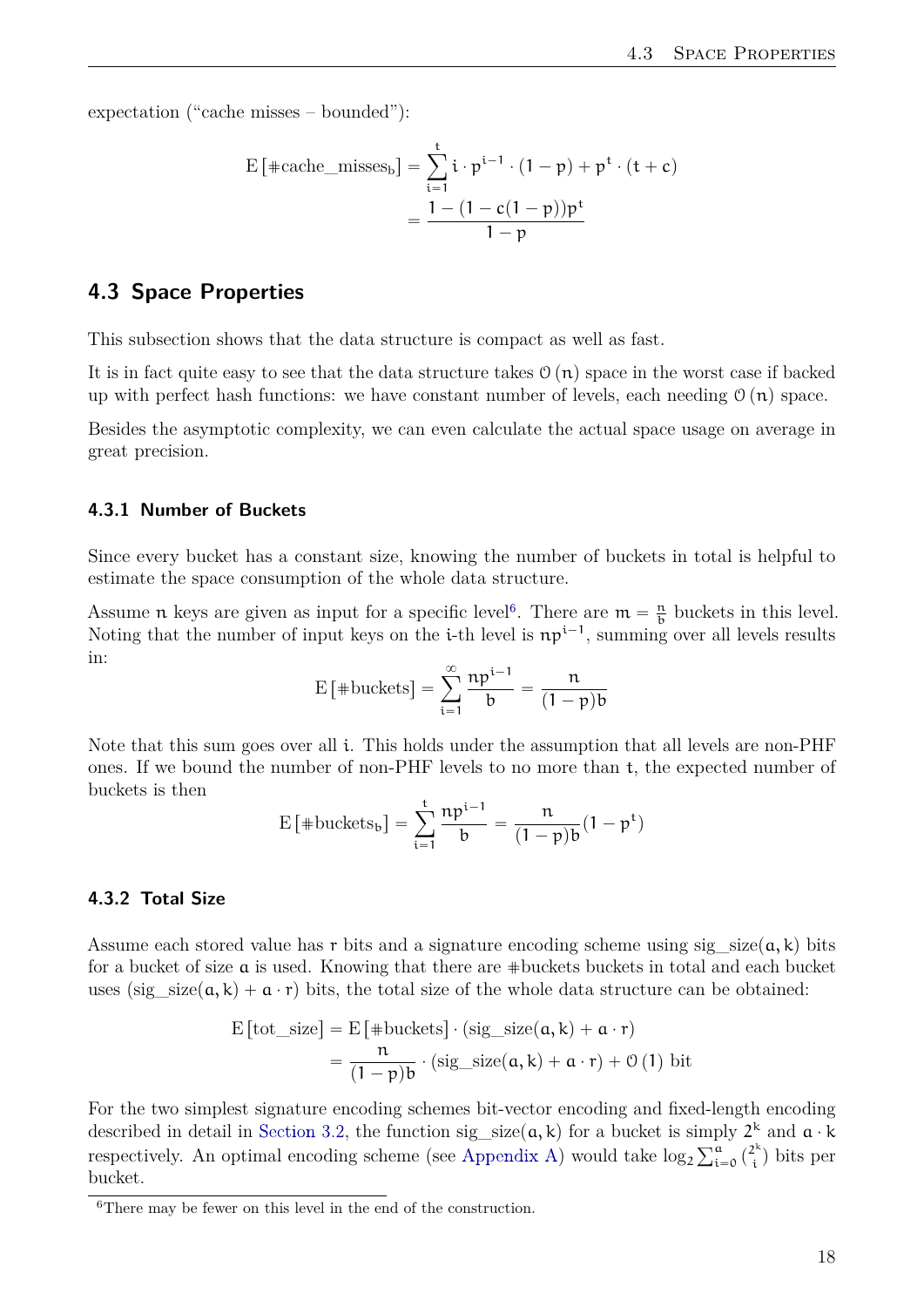This formula for total size, however, is not of much practical value, because buckets should always be aligned and padded to cache line, since we want to characterize cache misses with bucket accesses. A formula that takes this into account is the following  $(\text{tot\_size}_{a}$  for "total  $size - aligned$ "):

$$
E\left[\text{tot\_size}_{a}\right] = E\left[\text{*buckets}\right] \cdot W \cdot \frac{1}{\left[\frac{W}{\text{sig\_size}(a,k) + a \cdot r}\right]}
$$

$$
= \frac{n \cdot W}{(1 - p)b} \cdot \frac{1}{\left[\frac{W}{\text{sig\_size}(a,k) + a \cdot r}\right]} + \mathcal{O}\left(1\right) \text{ bit}
$$

where W is the cache line size in bits. This formula holds because  $\frac{W}{\text{size (size)}}$  $\frac{W}{\text{sig\_size}(a,k)+a\cdot r}$  is the maximum number of buckets that fit into a cache line. That many buckets can therefore be stored together and aligned to cache line boundary, taking W bits in total. For the common special case that only one bucket can fit into a cache line, the formula reduces to

$$
E\left[\text{tot\_size}_1\right] = E\left[\text{*buckets}\right] \cdot W = \frac{n \cdot W}{(1-p)b} + \mathcal{O}\left(1\right) \text{ bit}
$$

Again, those formulae hold for unbounded CEFS. The corresponding bounded versions with parameter t (t non-PHF levels) are then:

$$
E\left[\text{tot\_size}_b\right] = E\left[\text{#buckets}_b\right] \cdot (\text{sig\_size}(a, k) + a \cdot r) + \text{phffs\_size}(np^t, r)
$$

$$
= \frac{n(1 - p^t)}{(1 - p)b} \cdot (\text{sig\_size}(a, k) + a \cdot r) + \text{phffs\_size}(np^t, r) + \mathcal{O}(1) \text{ bit}
$$

$$
E\left[\text{tot\_size}_{ab}\right] = E\left[\text{#buckets}_{b}\right] \cdot W \cdot \frac{1}{\left[\frac{W}{\text{sig\_size}(a,k)+a\cdot r}\right]} + \text{phffs\_size}(np^{t}, r)
$$

$$
= \frac{n(1-p^{t}) \cdot W}{(1-p)b} \cdot \frac{1}{\left[\frac{W}{\text{sig\_size}(a,k)+a\cdot r}\right]} + \text{phffs\_size}(np^{t}, r) + \mathcal{O}\left(1\right) \text{bit}
$$

$$
E\left[\text{tot\_size}_{1b}\right] = E\left[\text{#buckets}_{b}\right] \cdot W + \text{phffs\_size}(np^{t}, r)
$$

$$
= \frac{n(1 - p^{t}) \cdot W}{(1 - p)b} + \text{phffs\_size}(np^{t}, r) + \mathcal{O}(1) \text{ bit}
$$

The function phffs  $size(n, r)$  gives the size of a PHF-based function store for n elements, each having a value of r bits. For a typical implementation of the BPZ Algorithm, phffs  $size(n, r)$  $(2 + r)1.23n$ .

Finally, [Figure 4](#page-27-0) shows all Pareto-optimal parameter settings with respect to the expected number of cache misses per query and the space overhead for some typical settings of  $(t, c, r, W)$ . As shown in the graphic, many parameter settings can offer excellent performance while taking only a small space overhead.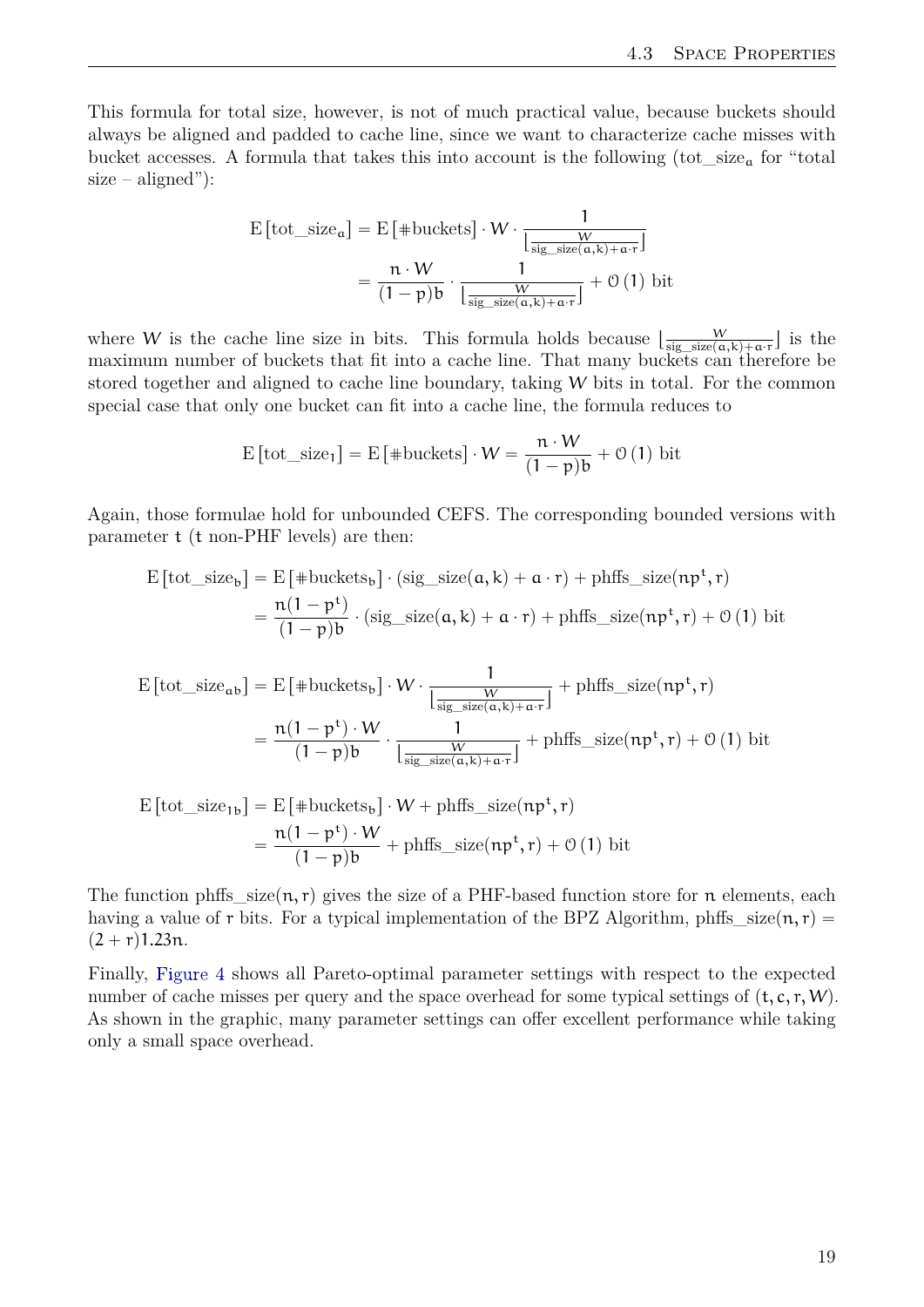<span id="page-27-0"></span>

**Figure 4:** The Pareto-optimal parameter settings with respect to the expected number of cache misses per query and the space overhead. Note the values themselves do not count as overhead. t is the maximum number of non-PHF levels, the last PHF-level answers queries within c cache misses. W is the cache line size. As shown in the graphic, many parameter settings can offer excellent performance while taking only a small space overhead.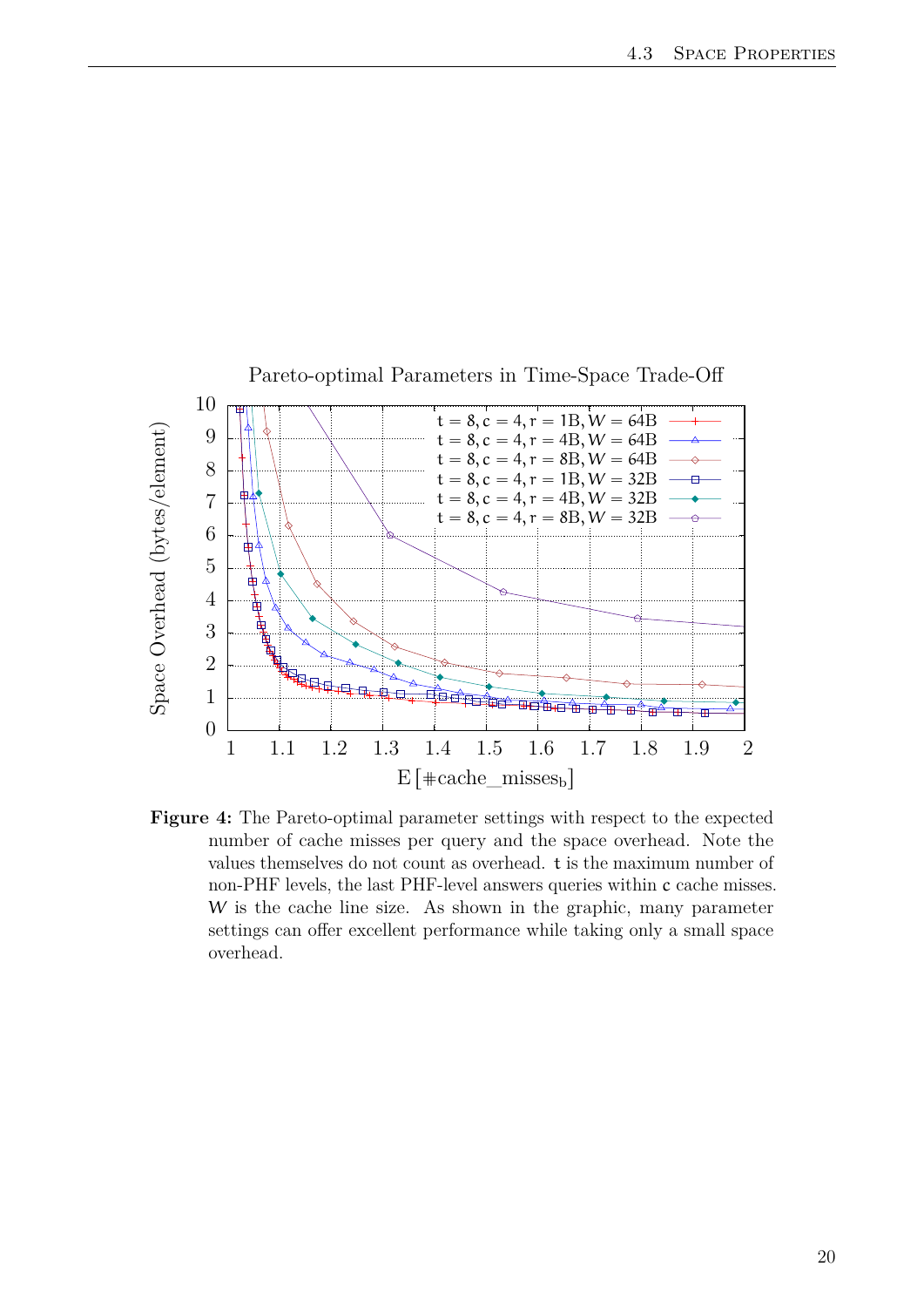## <span id="page-28-3"></span><span id="page-28-0"></span>**5 Experimental Results**

From the theoretic point of view, our design goal has been reached: we have a new implementation of function stores that offers excellent balance in the time-space trade-off. However, the theory has yet to be confirmed by experiments. In this section, we present experimental results that demonstrate the time-space balance achieved by CEFS.

Experiments are conducted on an HP Z600 workstation with the following specifications:

**OS:** Ubuntu 12.04.3 LTS 64 bit. **CPU:** 2x Intel® Xeon® Processor X5550 @ 2.66 GHz. Each socket has 4 cores and 8 threads with Hyper-Threading. **Cache Line Size:** 64 bytes. **Cache Alignment:** 64-byte boundary. **Cache Size:**  $L2 = 256$  KB/core;  $L3 = 8$  MB/socket. **RAM:** 24 GB.

All source codes are in C++ and are compiled using GNU C++ 4.8.1 with following relevant flags and options:

-D GLIBCXX PARALLEL -03 -m64 -msse4.2 -fopenmp -std=c++11 -march=native

The sorting in the building procedure has been parallelized with  $-D$  GLIBCXX PARALLEL, a compiler flag offered by GCC that enables parallelism for many algorithms in the STL [\[22\]](#page-38-4). Note the parallel sorting is comparison-based, thus is no linear-time algorithm. It has been chosen because of the simplicity to integrate into the test and it beats the (sequential) Counting Sort by far. Other easily parallelizable parts are parallelized with OpenMP.

The number of cache misses is measured with Intel® Performance Counter Monitor (Intel PCM). Cache misses on every core are summed up. This does not impose much inaccuracy since the system is not performing other intensive tasks at the time of the benchmarking. On the contrary, this offers the ability to measure cache misses for multithreaded programs.

#### <span id="page-28-1"></span>**5.1 Benchmark Configuration**

The CEFS is benchmarked against other competitive implementations of function stores. These include the following:

**BPZ:** an implementation of the BPZ Algorithm by the author.

**CHM-**2**:** an implementation of the CHM Algorithm by the author.

**CHM-**3**:** an implementation of the CHM Algorithm by the author.

**CMPH-BPZ:** an implementation of the BPZ Algorithm from the C Minimal Perfect Hashing Library (CMPH) [\[7\]](#page-37-6), which is maintained by some of the inventors of these perfect hash functions.

<span id="page-28-2"></span>**CMPH-CHD-**α**:** an implementation of the CHD Algorithm from the CMPH. α is the load factor of the resulting PHF, affecting only the build time and space overhead.

| Algorithm          |       | $E[$ $\pm$ cache_misses] $\vert$ Space Overhead (byte) |
|--------------------|-------|--------------------------------------------------------|
| $CEFS-(13, 8, 32)$ | 1.053 | 4.182 $(r = 8 \text{ bit})$                            |
| $CEFS-(31, 8, 32)$ | 1.152 | 1.378 $(r = 8 \text{ bit})$                            |
| $CEFS-(58, 7, 48)$ | 1.585 | 0.748 $(r = 8 \text{ bit})$                            |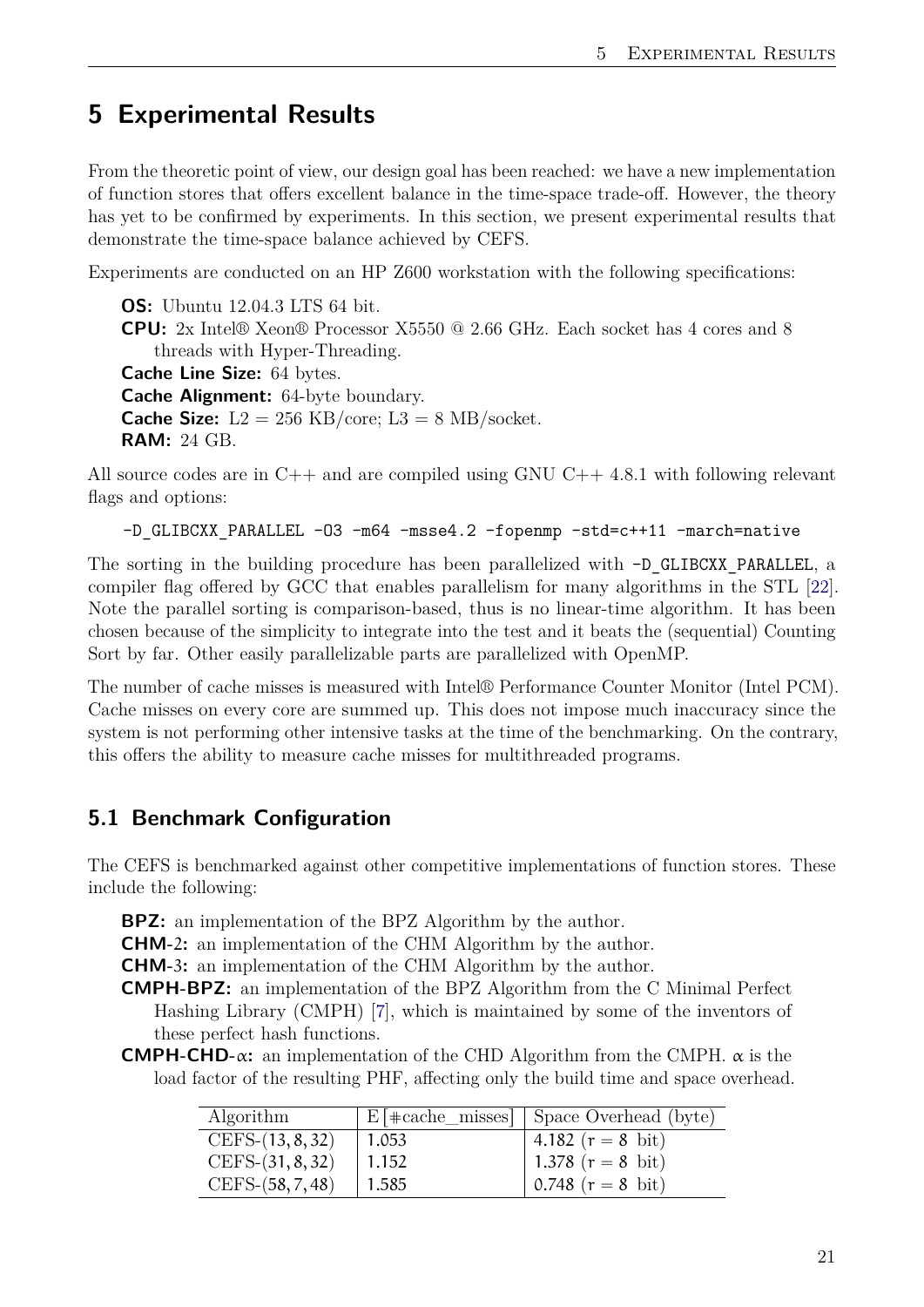<span id="page-29-2"></span>

| CEFS- $(7, 7, 12)$ | 1.061          | 5.699 $(r = 32 \text{ bit})$ |
|--------------------|----------------|------------------------------|
| CEFS-(13, 7, 12)   | 1.237          | 2.088 $(r = 32 \text{ bit})$ |
| CEFS-(19, 6, 14)   | 1.502          | 1.058 $(r = 32 \text{ bit})$ |
| CEFS- $(4, 7, 6)$  | 1.076          | 9.219 $(r = 64$ bit)         |
| $CEFS-(7, 6, 7)$   | 1.244          | 3.369 $(r = 64 \text{ bit})$ |
| $CEFS-(10, 6, 7)$  | 1.526          | 1.761 $(r = 64$ bit)         |
| <b>BPZ</b>         | 4              | $(0.23rn + 2.46n)/8$         |
| $CHM-2$            | $\mathfrak{D}$ | (1.09rn)/8                   |
| CHM-3              | 3              | (0.23rn)/8                   |
| CMPH-BPZ           | 4              | $(0.23rn + 2.46n)$ 8         |
| CMPH-CHD-0.5       | $\mathfrak{I}$ | $(rn + 0.67n)/8$             |
| CMPH-CHD-0.99      | $\mathfrak{D}$ | $(0.01rn + 2.08n)/8$         |

**Table 1:** Algorithms used in the comparison and their properties.

Since in this thesis we are more interested in fast queries in the present thesis, the PHF-based function stores are not implemented with *minimal* perfect hash functions, otherwise more cache misses will be introduced due to accesses in additional rank tables.

Three different Pareto-optimal parameter settings are chosen for CEFS for every different value size  $(1, 4 \text{ or } 8 \text{ bytes})$ . For every fixed r, the parameters are chosen in such a way that the expected numbers of cache misses per query lie near 1.05, 1.20 and 1.50. We therefore have  $3 \times 3 = 9$  CEFS instances. All instances have  $t = 8$  non-PHF levels at maximum and a last PHF level implemented with the BPZ Algorithm, which can answer queries within  $c = 4$  cache misses. The properties of the used algorithms are summarized in [Table 1.](#page-28-2)

The following two datasets are used in the comparison:

- **INT.**  $n = 100000000$  unique 32-bit integers are generated and used as the keys. Values are random integers of size 1, 4 and 8 bytes.
- **NGRAMS.** These are occurrence statistics on the *n-grams* (i.e. n consecutive words) from Google Books[\[25\]](#page-38-7), offered by Google. Specifically, 3-grams that start with "na" is used. All entries for the same 3-gram (by years) are combined into a single entry, the count itself serves as the corresponding value, taking the lower bits for smaller values. The combined dataset is randomly permuted. It contains  $n = 21381162$  items. The minimum, maximum and average lengths of the keys are 6, 145 and 23.814, respectively.

The benchmarking procedure is simple: we generate or read the test dataset, construct the various function stores, and query each key once sequentially<sup>[7](#page-29-1)</sup>.

All measurements are calculated by taking the average over ten runs, excluding the minimum and the maximum.

#### <span id="page-29-0"></span>**5.2 Benchmark Results**

The results of the benchmark are presented in this sub-section. They are naturally divided into three parts: the space overhead, the construction algorithm, and the evaluation procedure.

<span id="page-29-1"></span><sup>7</sup>Note that the keys are either random or are permuted randomly in advance.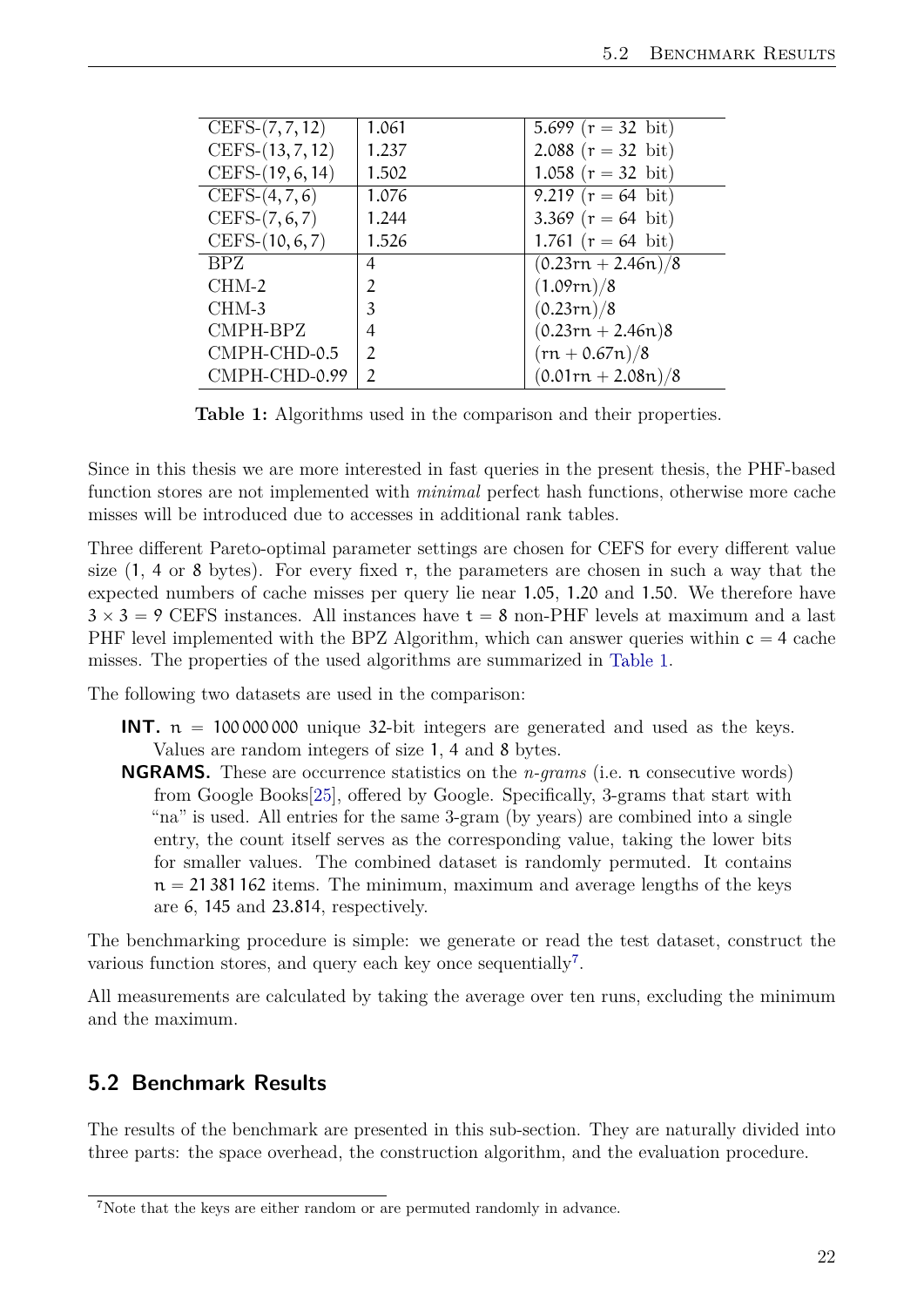#### <span id="page-30-0"></span>**5.2.1 Space Overhead**

[Figure 5](#page-30-2) shows the space overhead of the data structures. The memory taken by the values themselves is excluded.

<span id="page-30-2"></span>

**Figure 5:** Comparison of the space overhead per element. Values themselves don't count as overhead.

We first note that the space usage of PHF-based function (function stores based on the BPZ and CHD Algorithm) stores are linearly increasing as the number of value bits r increases. For example, the CMPH-CHD-0.5 algorithm has 1 byte overhead for 1-byte values, and 4 bytes for 4-byte values. Generally, that is because PHF-based function stores have an extra value array with a portion of wasted slots. The space usage of those PHFs themselves is independent of r, and the number of wasted slots depends linearly on r. This observation is valid for all those PHF-based function stores, including the apparent exception of CMPH-CHD-0.99: it wastes only 1% of the slots. Therefore the slope of the linear dependence is low, but still linear.

Such a linear dependence is not apparent for CEFS because different parameters are chosen for different r. But since the parameters are chosen in such a way that the expected number of cache misses are at about the same level for different r, a similar tendency of space overhead as r increases can still be observed.

As we can see, CEFS is not always as memory-efficient as other approaches, but there are parameters with which the CEFS can compete with them in space usage while retaining fast evaluations. This is also true for larger values.

#### <span id="page-30-1"></span>**5.2.2 Construction**

The building times of various data structures are presented in [Figure 6.](#page-31-1) The two bars for each algorithm represent the results for the INT and NGRAMS data sets, respectively. The times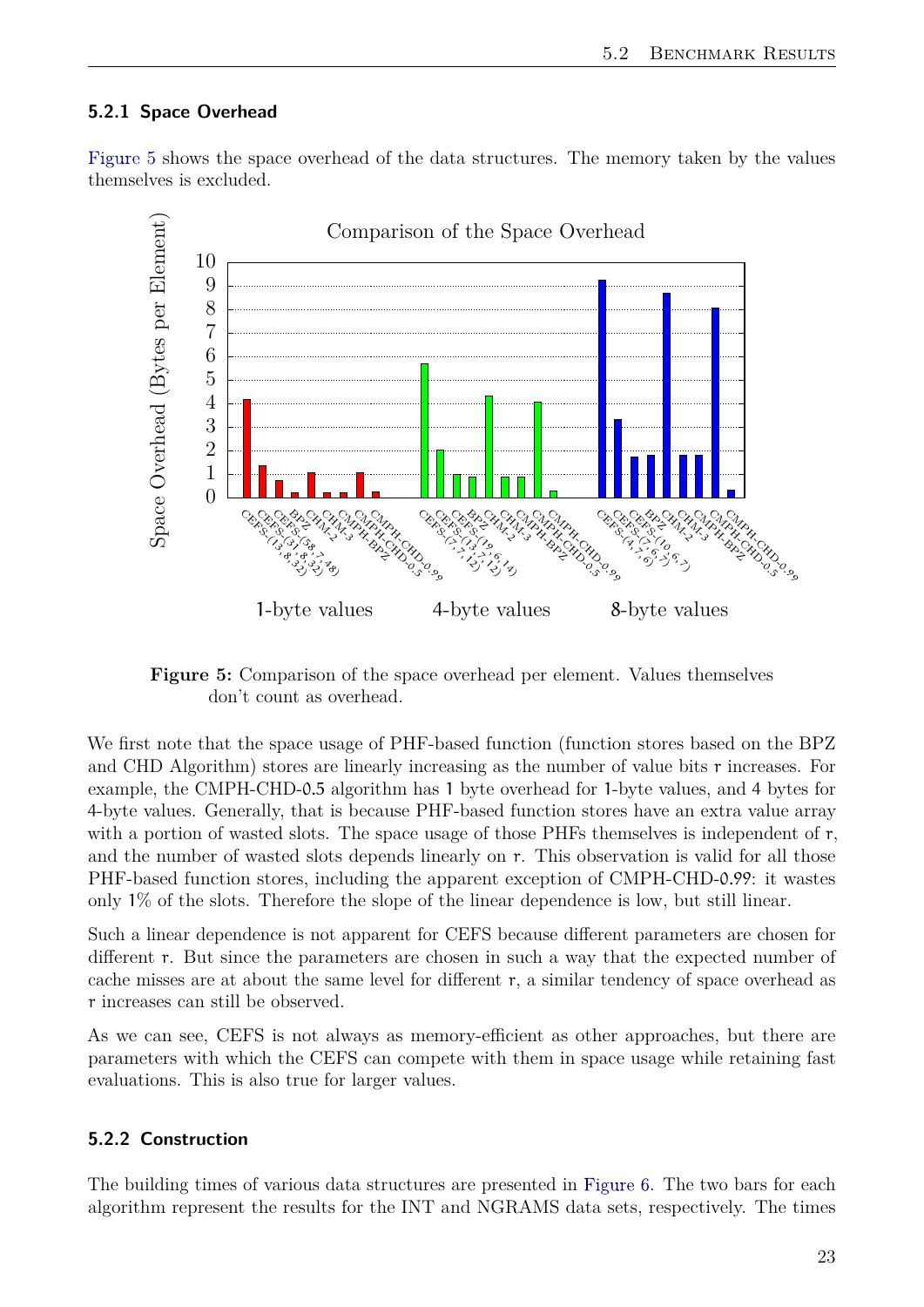

<span id="page-31-1"></span>are divided by n in order to make the test results also for different datasets comparable.

Comparison of the Build Times

One of the attractive features of the CEFS is that the building procedure can be massively parallelized, thus it can be built very efficiently. This feature is demonstrated in the figure. Note how the efficiency of the building procedure of CEFS surpasses all other competitors by at least a magnitude. The other algorithms don't seem easily parallelizable. Even the sequential implementation has been observed to run three times faster than the fastest (CMPH-CHD-0.5) of the other algorithms.

The building times for INT are slightly higher than for NGRAMS for the most algorithms, but the differences between two datasets are not large for most of the times, with the notable exception of CMPH-CHD-0.99 for unknown reasons. The differences for BPZ, CHM-2 and CHM-3 are expected, because a super-linear-time but parallelizable sorting algorithm is used instead of a cache-inefficient linear-time algorithm.

In this perspective, the CEFS shows definite advantage over all other algorithms.

#### <span id="page-31-0"></span>**5.2.3 Evaluation**

The efficiency of CEFS's evaluation algorithm is also confirmed in the experiments.

We first take a look at the measured cache behaviors of the algorithms for INT and NGRAMS in [Figure 7](#page-32-0) and [Figure 8,](#page-33-0) respectively. Every algorithm in those graphs has at least two bars in the histogram, the counts of L2 and L3 cache misses respectively. CEFS instances have two more bars which represent the bucket access count and the expected number of cache misses (both per query).

**Figure 6:** Comparison of building times. The left bar and right bar are running times for INT and NGRAMS, respectively.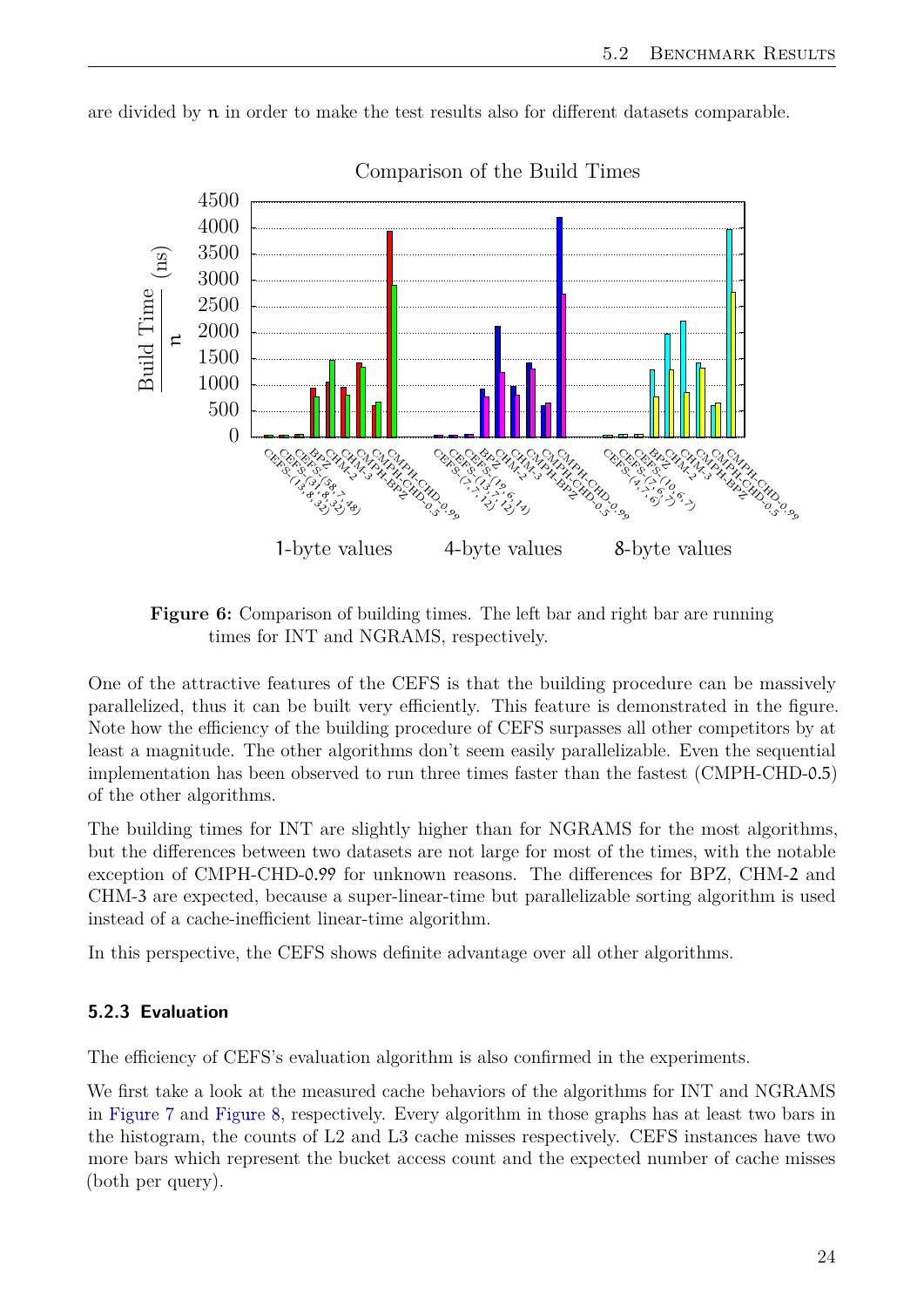<span id="page-32-0"></span>

**Figure 7:** Comparison of the cache behaviors using the INT dataset. The first two bars for each algorithm represent the counts of L2 and L3 cache misses, respectively. CEFS instances have two more bars, the bucket access count and the expected number of cache misses.

For non-PHF-based algorithms, i.e. CEFS and the CHM Algorithm, the difference between the counts of L2 and L3 cache misses is negligible for both datasets. That is because the memory accesses in those algorithms are always carried out in huge arrays, therefore each memory access introduces a cache miss, and each L2 cache miss is also an L3 cache miss, since the L3 cache is still too small to hold any non-negligible portion of the huge arrays.

It is worth noting how the measured cache misses, the measured bucket access count and the calculated expected number of cache misses for CEFS instances coincide almost perfectly[8](#page-32-1) at 1.05, 1.20 and 1.5 as expected. This justifies our design rationale: each bucket access is indeed one cache miss. It further confirms the theoretical analysis in [Section 4](#page-19-0) and indicates that we can use the developed formulae to precisely predict the performance of the algorithm for different parameters, which makes automated parameter selection possible.

The situation is different for the PHF-based function stores. The perfect hash functions themselves are usually very compact, therefore many memory accesses in the internal array of the PHF can be cache *hits*. Only the accesses into the value array are unavoidably cache misses (this is also why the cache misses of CHM-2 and CHM-3 Algorithms lie exactly on the line 2 and 3). This phenomenon is more apparent in the diagram for NGRAMS, which has about 20 million keys. This implies that most PHFs discussed here use only no more than 4 MB, and thus fit theoretically into the L3 cache. The INT dataset has 100 million entries, therefore the PHFs do not fit completely in the cache, but still a portion thereof is in the L3 cache, explaining the difference in the numbers of L2 and L3 cache misses. But even in this case, the CEFS is still in

<span id="page-32-1"></span><sup>8</sup>There are slightly more L2 cache misses than other quantities for the NGRAMS dataset, because the keys themselves are longer and also cause cache misses.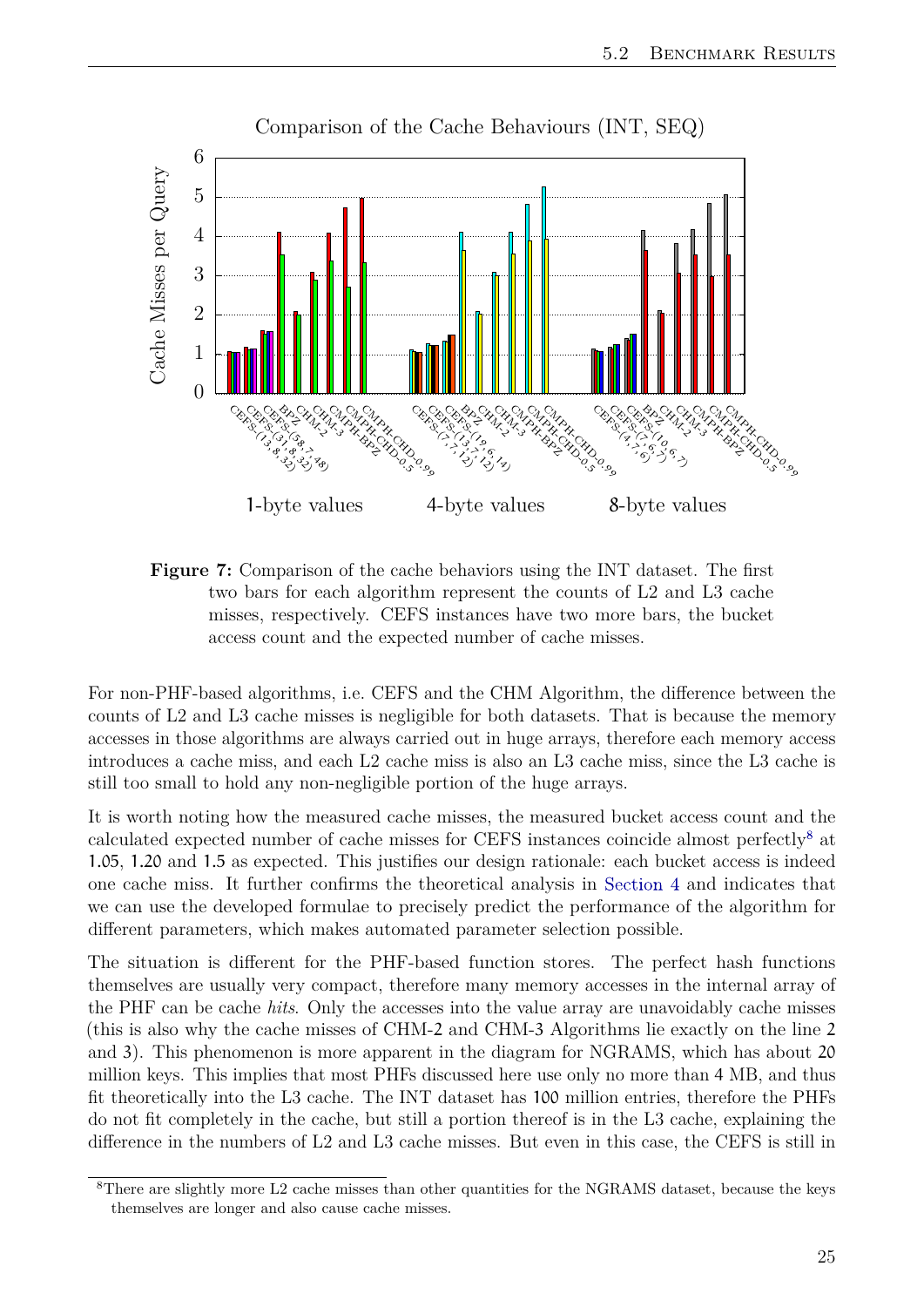<span id="page-33-0"></span>

**Figure 8:** Comparison of the cache behaviors using the NGRAMS dataset. The first two bars for each algorithm represent the counts of L2 and L3 cache misses, respectively. CEFS instances have two more bars, the bucket access count and the expected number of cache misses.

advantage, since a trivial lower bound on the number of cache misses is 1 and CEFS approaches this lower bound. This advantage becomes larger and larger as the number of elements increases and when the data structure is cold.

We now turn to the actually measured time for evaluations in [Figure 9.](#page-34-0) The two bars for each algorithm represent times for INT and NGRAMS, respectively. The tendency shown in the three sub-graphics are almost the same as in [Figure 7](#page-32-0) and [Figure 8.](#page-33-0) This corresponds to our expectation that the running time for the evaluation is dominated by the cache misses. Note that although the numbers of L3 cache misses of PHF-based function stores in [Figure 8](#page-33-0) are small (the CMPH-CHD-0.5 Algorithm even has almost as few L3 cache misses as CEFS), the differences in the number of L2 cache misses also make a huge difference in the running time. Therefore we should concentrate more on L2 instead of L3 cache misses if they differ when making choices. For CEFS, however, the L2 and L3 cache misses are identical. The advantage of CEFS is better seen for larger values. The closest competitor is the CHM-2, which guarantees two cache misses in the worst case at the cost of high space overhead and long construction time.

The running times for NGRAMS are slightly longer in [Figure 9](#page-34-0) for most algorithms because the keys are longer. The reason for the abnormality of CHM-3 Algorithm for the INT dataset and 8-byte values remains unclear.

The figures on the query times and cache behaviors are important because they demonstrate how the theory accords with the experiments. The coincidence of number of cache misses, bucket accesses and the actual running time indicates that the theoretical analysis models the behavior correctly and the calculation is quite accurate. They have thereby shown that CEFS is very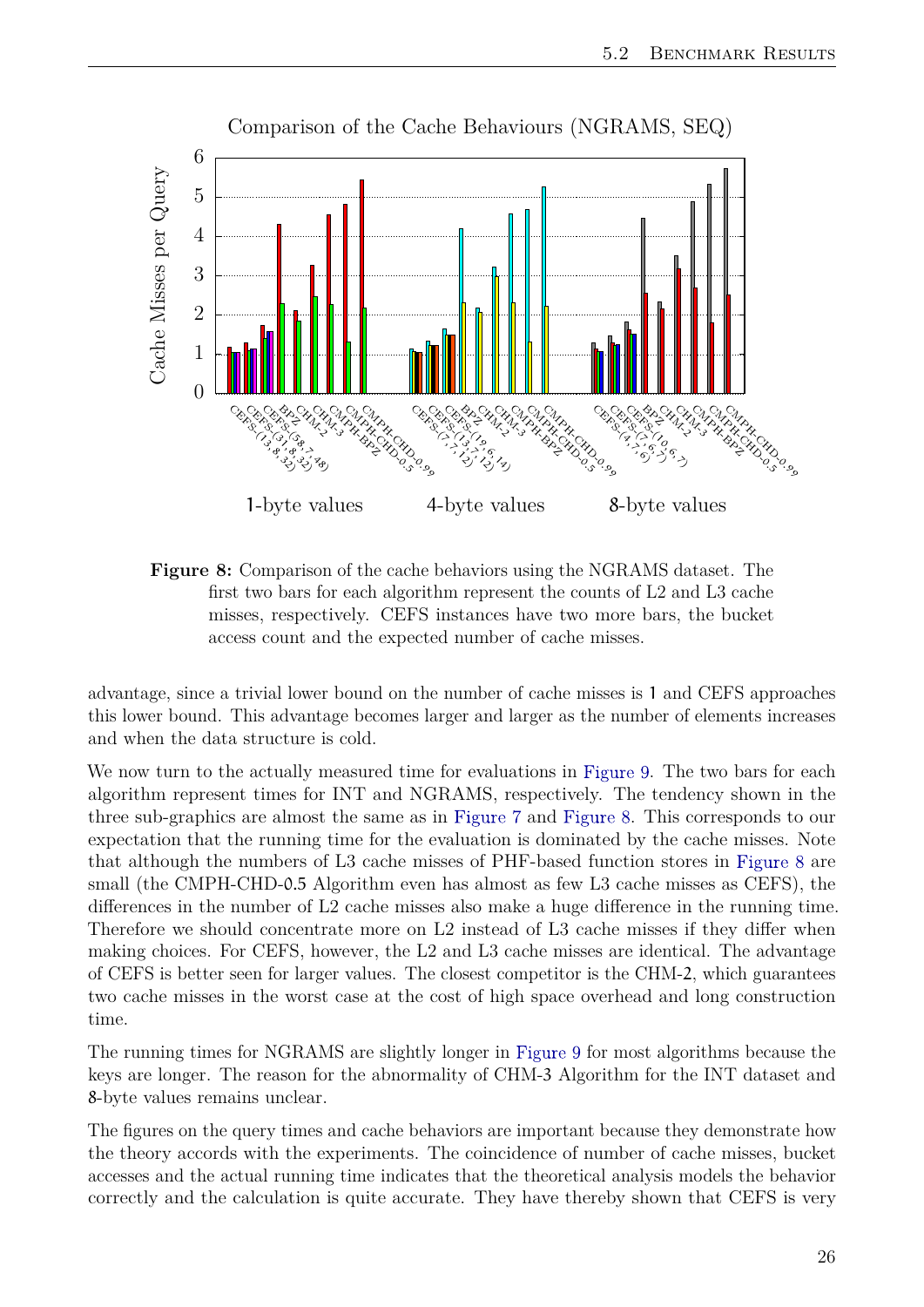<span id="page-34-0"></span>

**Figure 9:** Comparison of evaluation times. The left bar and right bar are running times for INT and NGRAMS, respectively.

efficient in practice as well as in theory.

#### 27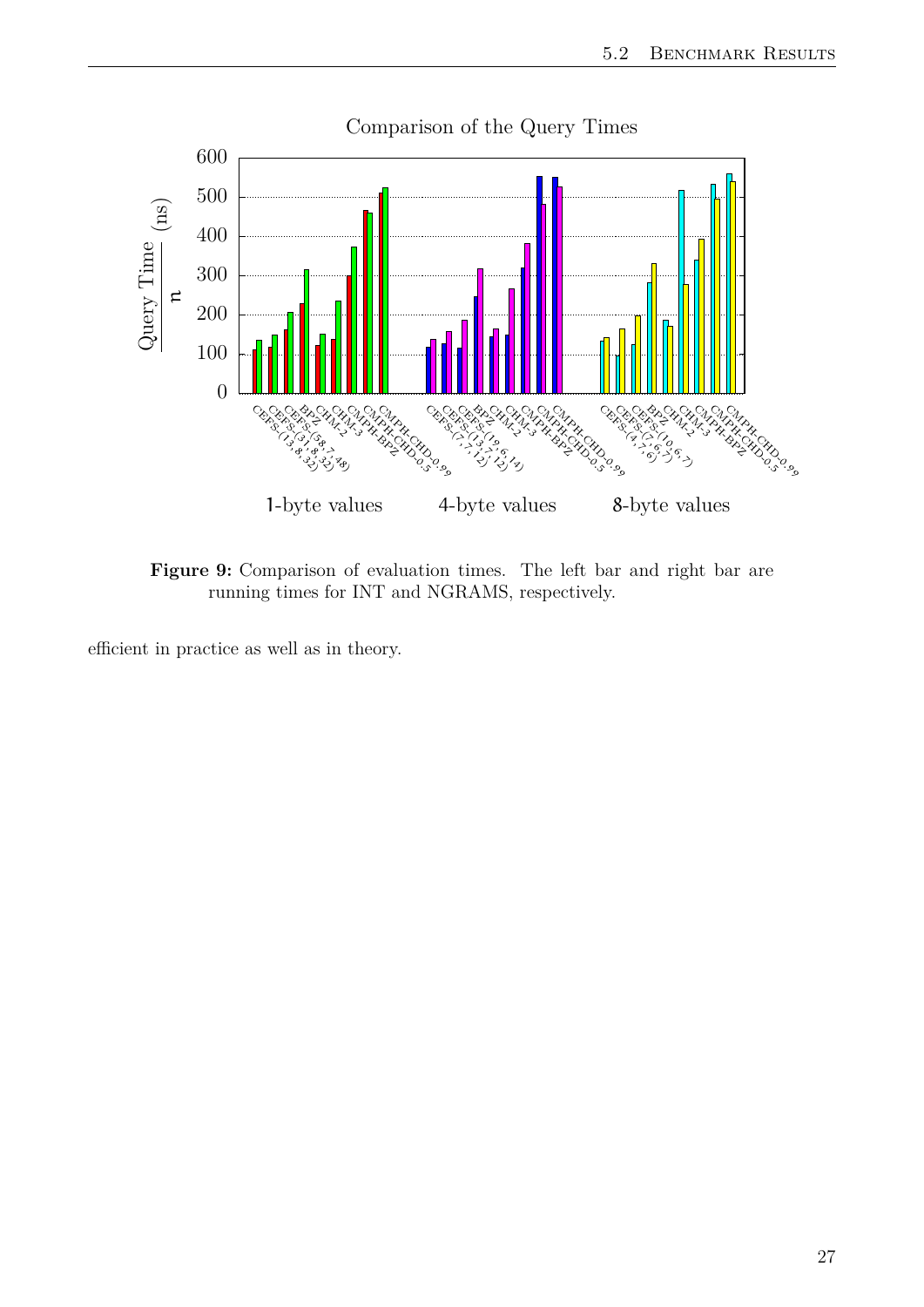## <span id="page-35-0"></span>**6 Conclusion**

## <span id="page-35-1"></span>**6.1 Summary**

In the present thesis a conceptually very simple yet very efficient implementation of function stores has been proposed, i.e. the Cache-Efficient Function Stores (CEFS).

The data structure can be built in  $\mathcal{O}(n)$  expected time for n elements. The building procedure runs faster than any known methods and improves upon known methods by at least a magnitude if the building algorithm is parallelized.

The evaluation takes worst-case constant time. If parameters are properly chosen and a value itself is not too large, the expected number of cache misses per query can be made to just slightly above one with small space overhead. The space requirement apart from the memory required for the values themselves is small. The time and space properties for different parameters can be precisely predicted with the developed formulae in [Section 4](#page-19-0) beforehand.

Experimental results have also demonstrated the efficiency of the new data structure with significant improvement with respect to construction time and evaluation time over other known methods.

## <span id="page-35-2"></span>**6.2 Open Problems for Future Research**

The CEFS, however, also has drawbacks and unsolved problems associated with it. This last section names some of them. The list could serve as a brief list of possible directions for future research.

**Problem 1.** Drawbacks caused by not storing keys.

The keys are not stored along with values, which saves much space and many comparisons. However, there are things that can (possibly) only be solved with keys. For example listing all (key, value) pairs is not possible in a CEFS. Another problem is that we cannot always identify keys that were not present at creation of the CEFS. These problems do not seem resolvable without explicitly storing the keys.

**Problem 2.** Is it possible to make CEFS dynamic?

The data structure is by definition static. No insertion or deletion is allowed. This is no big problem for applications where such updates are rare, but inapplicable if they are not. Note, however, that changing the value of a present key is easy in CEFS as long as the last PHF-level supports that.

**Problem 3.** Can the falling proportion  $p(n, m, a, d)$  be calculated or approximated with simpler expressions?

The formulae in [Section 4](#page-19-0) are exact. This is important in theory because we can precisely predict the performance of the data structure without having to actually build it. However, it is not that useful in practice due to its tediousness and high computational complexity.

**Problem 4.** Can CEFS be sped up for a specific distribution of queries given beforehand?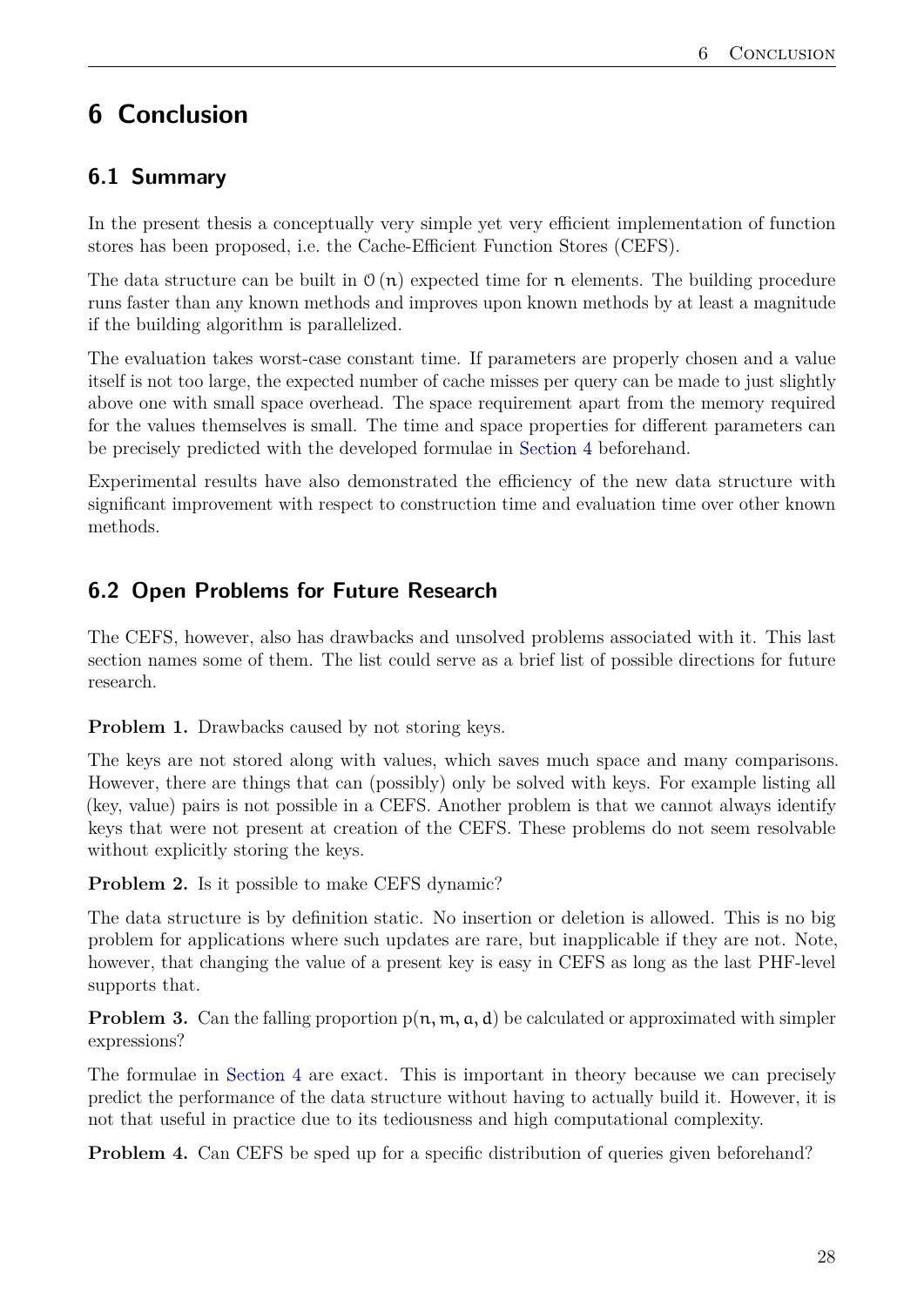<span id="page-36-1"></span>In the analysis of CEFS [\(Section 4\)](#page-19-0), the running time of queries are made independent of the keys themselves due to the random selection of hash functions. The CEFS would offer even better performance if it can smartly distribute all keys into levels according to their access probabilities, i.e. frequently used keys are placed more shallowly.

In fact, this problem can already be partially solved. At the capacity compliance stage in [Section 2.3,](#page-13-0) we actually have certain degree of freedom at choosing elements that shall fall into next levels. Choosing less frequently accessed ones would result in better performance. The problem here is to precisely model the benefit of this strategy.

**Problem 5.** Does it make sense to have different parameters for different levels?

In the CEFS, all levels share the same set of parameters. This has the advantage that parameters do not have to be stored in every level and that the calculation of overall performance involves (almost) only the same falling proportion. But having different parameters according to the number of elements in each level *might* offer better performance.

<span id="page-36-0"></span>**Problem 6.** Can the same idea be applied to other data structures?

An essential idea in the CEFS is to use short signatures to deterministically and correctly identify keys. Such an idea might also be applicable to other data structures like Cuckoo Hashing [\[12,](#page-37-11) [14,](#page-37-13) [13\]](#page-37-12) so that no keys have to be stored along with the values.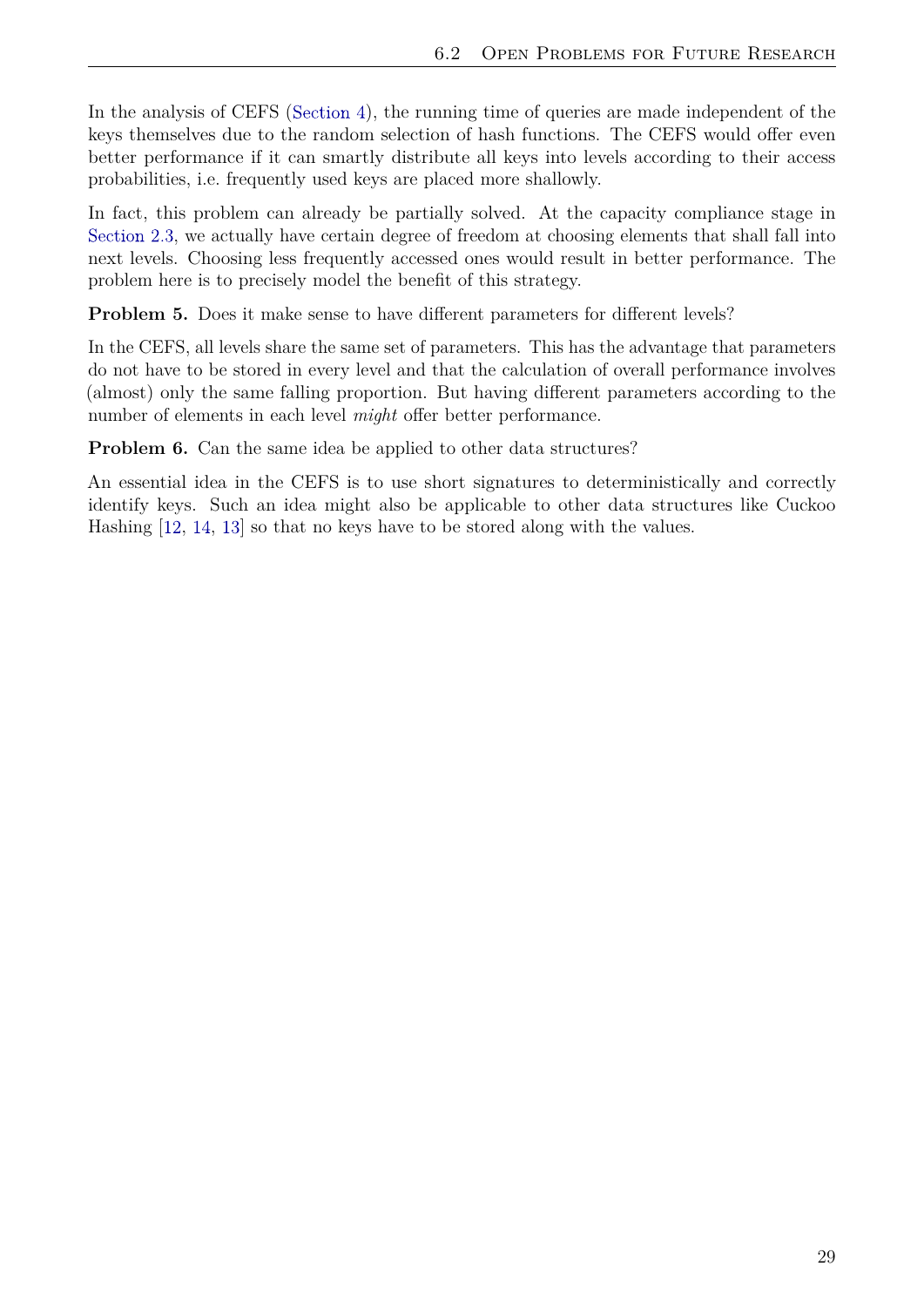### **References**

- <span id="page-37-0"></span>[1] L. Comtet, *Advanced Combinatorics: The Art of Finite and Infinite Expansions*. D. Reidel Publishing Company, 1974. (Pages [iii,](#page-6-0) [14\)](#page-21-1).
- <span id="page-37-1"></span>[2] F. T. Howard, "Associated Stirling numbers," *Fibonacci Quart.*, 1980. (Pages [iii,](#page-6-0) [13,](#page-20-0) [14\)](#page-21-1).
- <span id="page-37-2"></span>[3] OEIS Foundation Inc., "The On-Line Encyclopedia of Integer Sequences," [A008299,](http://oeis.org/A008299) 2011, triangle of associated Stirling numbers of second kind. (Pages [iii,](#page-6-0) [13,](#page-20-0) [14\)](#page-21-1).
- <span id="page-37-3"></span>[4] F. C. Botelho, R. Pagh, and N. Ziviani, "Simple and space-efficient minimal perfect hash functions," in *Algorithms and Data Structures*. Springer, 2007, pp. 139–150. (Pages [iv,](#page-7-0) [2\)](#page-9-1).
- <span id="page-37-4"></span>[5] D. Belazzougui, F. C. Botelho, and M. Dietzfelbinger, "Hash, displace, and compress," in *Algorithms-ESA 2009*. Springer, 2009, pp. 682–693. (Pages [iv,](#page-7-0) [2,](#page-9-1) [8\)](#page-15-3).
- <span id="page-37-5"></span>[6] Z. J. Czech, G. Havas, and B. S. Majewski, "An optimal algorithm for generating minimal perfect hash functions," *Information Processing Letters*, vol. 43, no. 5, pp. 257–264, 1992. (Pages [iv,](#page-7-0) [3\)](#page-10-2).
- <span id="page-37-6"></span>[7] D. de Castro Reis, D. Belazzougui, F. C. Botelho, and N. Ziviani, "CMPH – C Minimal Perfect Hashing Library." [Online]. Available: <http://cmph.sourceforge.net> (Pages [iv,](#page-7-0) [21\)](#page-28-3).
- <span id="page-37-7"></span>[8] Intel Corporation, "Intel® Performance Counter Monitor – a better way to measure cpu utilization." [Online]. Available: <http://www.intel.com/software/pcm> (Page [iv\)](#page-7-0).
- <span id="page-37-8"></span>[9] T. H. Cormen, C. E. Leiserson, R. L. Rivest, and C. Stein, *Introduction to Algorithms*, 3rd ed. MIT Press, 2009. (Pages [1,](#page-8-3) [2\)](#page-9-1).
- <span id="page-37-9"></span>[10] B. Chazelle, J. Kilian, R. Rubinfeld, and A. Tal, "The bloomier filter: an efficient data structure for static support lookup tables," in *Proceedings of the fifteenth annual ACM-SIAM symposium on Discrete algorithms*. Society for Industrial and Applied Mathematics, 2004, pp. 30–39. (Pages [1,](#page-8-3) [3\)](#page-10-2).
- <span id="page-37-10"></span>[11] M. Dietzfelbinger and R. Pagh, "Succinct data structures for retrieval and approximate membership," in *Automata, Languages and Programming*. Springer, 2008, pp. 385–396. (Pages [1,](#page-8-3) [3\)](#page-10-2).
- <span id="page-37-11"></span>[12] R. Pagh and F. Rodler, "Cuckoo hashing," in *Algorithms – ESA 2001*. Springer Berlin Heidelberg, 2001, vol. 2161, pp. 121–133. (Pages [2,](#page-9-1) [29\)](#page-36-1).
- <span id="page-37-12"></span>[13] D. Fotakis, R. Pagh, P. Sanders, and P. Spirakis, "Space efficient hash tables with worst case constant access time," in *In STACS*, 2003, pp. 271–282. (Pages [2,](#page-9-1) [29\)](#page-36-1).
- <span id="page-37-13"></span>[14] M. Dietzfelbinger and C. Weidling, "Balanced allocation and dictionaries with tightly packed constant size bins," in *Automata, Languages and Programming*. Springer Berlin Heidelberg, 2005, vol. 3580, pp. 166–178. (Pages [2,](#page-9-1) [29\)](#page-36-1).
- <span id="page-37-14"></span>[15] B. Jenkins, "Algorithm alley: Hash functions," *Dr. Dobb's Journal*, 1997. (Page [8\)](#page-15-3).
- <span id="page-37-15"></span>[16] F. C. Botelho and N. Ziviani, "External perfect hashing for very large key sets," in *Proceedings of the sixteenth ACM conference on Conference on information and knowledge management*. ACM, 2007, pp. 653–662. (Page [8\)](#page-15-3).
- <span id="page-37-16"></span>[17] M. Dietzfelbinger and M. Rink, "Applications of a splitting trick," in *Automata, Languages and Programming*. Springer, 2009, pp. 354–365. (Page [8\)](#page-15-3).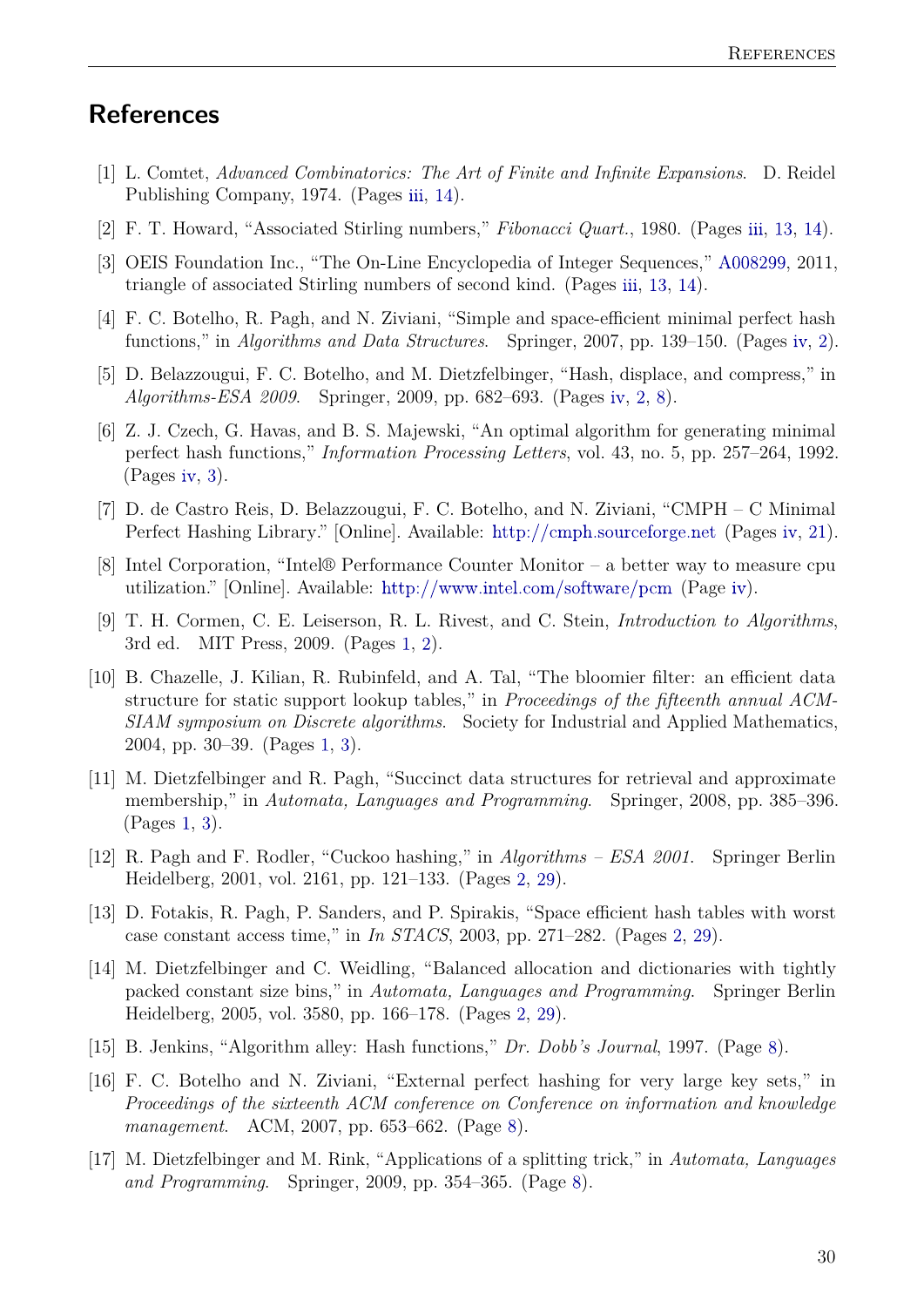- <span id="page-38-0"></span>[18] Intel Corporation, *Intel ®64 and IA-32 Architectures Software Developer's Manual*, 2013. (Pages [9,](#page-16-3) [10\)](#page-17-2).
- <span id="page-38-1"></span>[19] Advanced Micro Devices Inc., *AMD64 Architecture Programmer's Manual*, 2013, vol. 3: General-Purpose and System Instructions. (Page [9\)](#page-16-3).
- <span id="page-38-2"></span>[20] Advanced Micro Devices Inc., *AMD64 Architecture Programmer's Manual*, 2013, vol. 2: System Programming. (Page [10\)](#page-17-2).
- <span id="page-38-3"></span>[21] B. Stroustrup, *The C++ Programming Language : [C++11]*, 4th ed. Addison-Wesley, 2013. (Page [10\)](#page-17-2).
- <span id="page-38-4"></span>[22] Free Software Foundation, *The GNU C++ Library Manual*, 2013. (Pages [11,](#page-18-1) [21\)](#page-28-3).
- <span id="page-38-5"></span>[23] M. H. DeGroot and M. J. Schervish, *Probability and statistics*, 3rd ed., ser. Pearson education. Addison-Wesley, 2002. (Page [15\)](#page-22-2).
- <span id="page-38-6"></span>[24] E. Zakon, B. Lucier, and T. Zakon, *Mathematical Analysis*, ser. The Zakon Series on Mathematical Analysis. Trillia Group, 2004. (Pages [15,](#page-22-2) [17\)](#page-24-3).
- <span id="page-38-7"></span>[25] Google, "Google books Ngram Viewer." [Online]. Available: [http://storage.googleapis.com/](http://storage.googleapis.com/books/ngrams/books/datasetsv2.html) [books/ngrams/books/datasetsv2.html](http://storage.googleapis.com/books/ngrams/books/datasetsv2.html) (Page [22\)](#page-29-2).
- [26] Creative Commons, "Attribution 3.0 Unported License." [Online]. Available: [http:](http://creativecommons.org/licenses/by/3.0) [//creativecommons.org/licenses/by/3.0](http://creativecommons.org/licenses/by/3.0)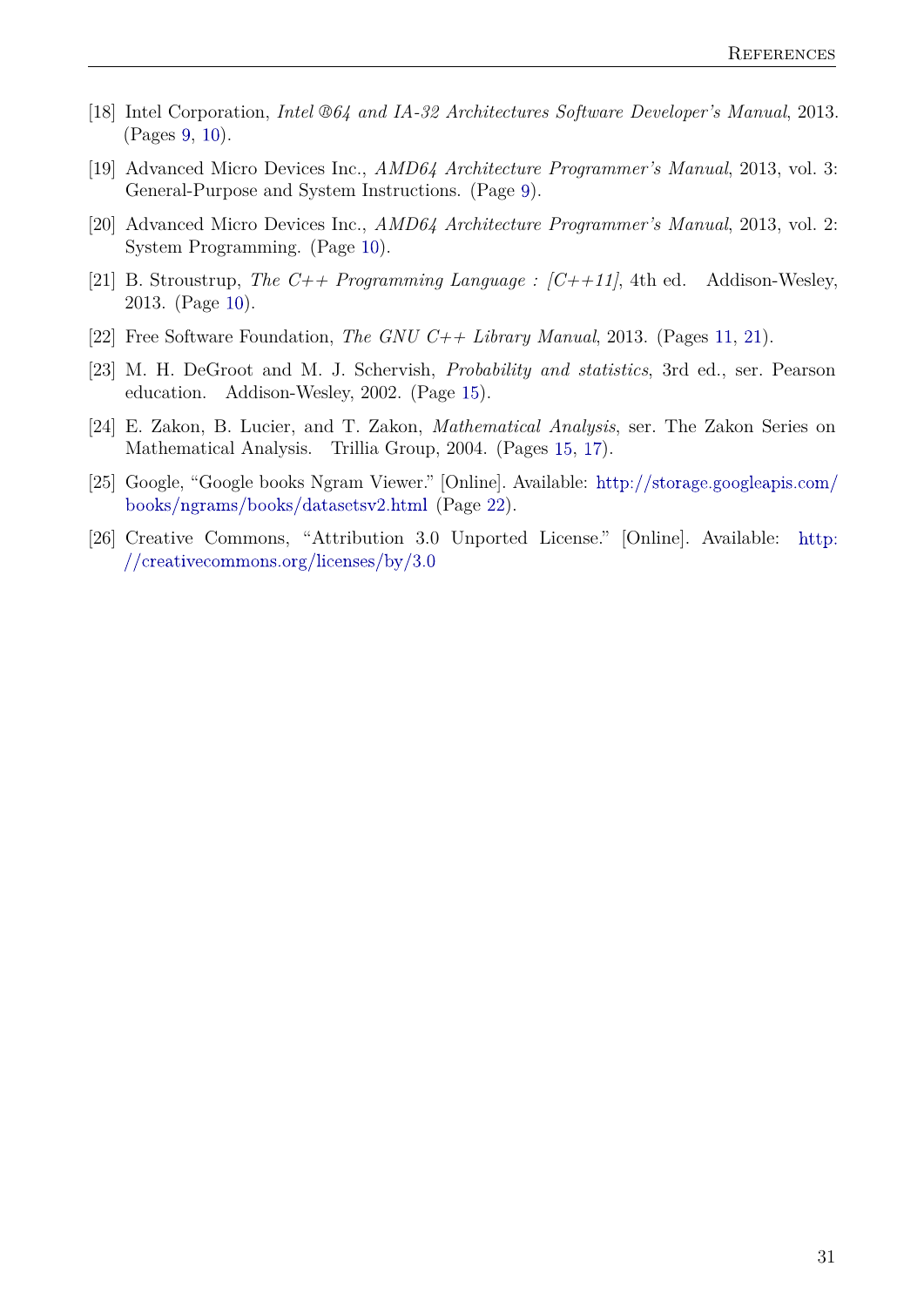## <span id="page-39-0"></span>**Appendix A An Optimal Signature Encoding Scheme**

A simple but relatively efficient method to encode and decode the signatures in a bucket is presented. The encoding scheme is optimal in the sense that every possible signature sequence has a unique encoding, and every possible code represents a signature sequence. That is to say, there exists a bijection between possible codes and sequences of signatures. Only a small table which fits in L1 cache is needed.

The following notations are needed in this section:

- a: bucket capacity.
- k: number of signature bits.
- d: the upper bound of the signatures, defined as  $2^k$ . All signatures fall into  $[0..d-1]$ .
- p: the signature sequence, sorted in ascending order.  $p[i]$  represents the *i*-th element. Indices begin with 0.
- $p_{\text{bin}}$ : The corresponding (length d) binary number to p, produced by treating elements in p as the positions of ones. 0 in the sequence represents the most significant bit.  $p_{\text{bin}}[i]$  is the *i*-th bit of the number, counting from the most significant bit.
	- m: the length of the signature sequence.  $m \leq a$  holds.
- pop(x): the number of ones in binary number x.

#### <span id="page-39-1"></span>**A.1 The Scheme**

All possible signature sequences with up to a elements are sorted according to the following comparator (most significant first):

- (i) The sequence with less elements is listed first.
- (ii) Write the sequences in binary representations as described above. The sequence producing the smaller number is listed first.

<span id="page-39-2"></span>The code for a signature sequence is just its index in the sorted list of all possible sequences. A sample of the encoding for  $a = k = 4$  is presented in [Table A.1.](#page-39-2)

| Code           | Sequence          | <b>Binary Number</b> |
|----------------|-------------------|----------------------|
| 0              |                   | 0000000000000000     |
| 1              | $\left[15\right]$ | 0000000000000001     |
| $\overline{2}$ | [14]              | 0000000000000010     |
| $\ddot{\cdot}$ |                   |                      |
| 15             | $\lceil 1 \rceil$ | 0100000000000000     |
| 16             | [0]               | 1000000000000000     |
| 17             | [14, 15]          | 0000000000000011     |
| 18             | [13, 15]          | 0000000000000101     |
| 19             | [13, 14]          | 0000000000000110     |
| 20             | [12, 15]          | 0000000000001001     |
|                |                   |                      |
| 135            | [0, 2]            | 1010000000000000     |
| 136            | [0, 1]            | 1100000000000000     |
| 137            | [13, 14, 15]      | 0000000000000111     |
| 138            | [12, 14, 15]      | 0000000000001011     |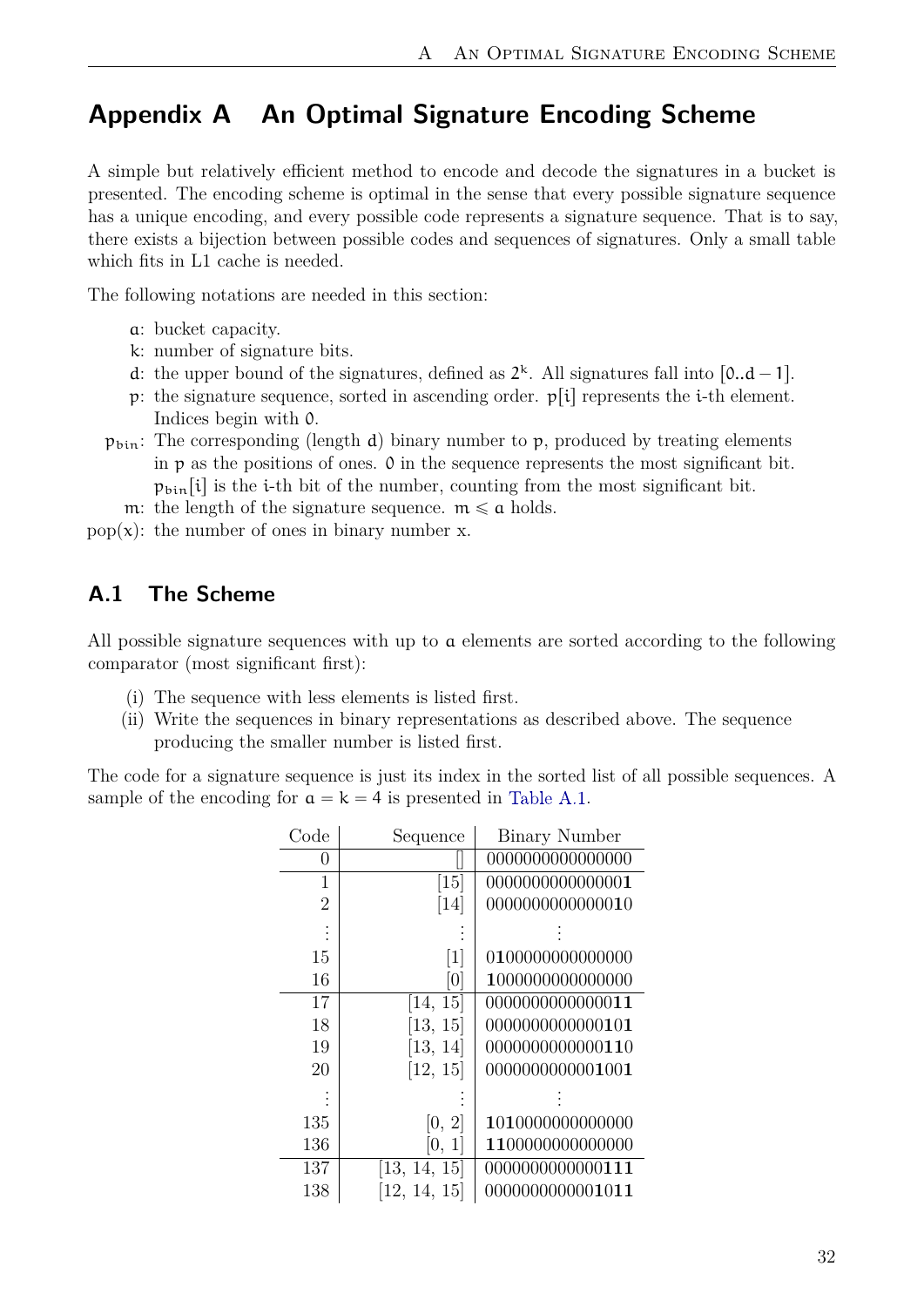| 695  | [0, 1, 3]        | 1101000000000000 |
|------|------------------|------------------|
| 696  | [0, 1, 2]        | 1110000000000000 |
| 697  | [12, 13, 14, 15] | 0000000000001111 |
| 698  | [11, 13, 14, 15] | 0000000000010111 |
|      |                  |                  |
| 2515 | [0, 1, 2, 4]     | 1110100000000000 |
| 2516 | [0, 1, 2, 3]     | 1111000000000000 |

**Table A.1:** Sample encoding

#### <span id="page-40-0"></span>**A.2 The Algorithm**

#### <span id="page-40-1"></span>**A.2.1 Encoding**

The number of sequences with less elements than  $p$  is simply  $\sum_{i=0}^{m-1} {d \choose i}$  $\binom{d}{i}$ , so we focus on getting the index of sequence p among all sequences with exactly m elements. That is to count the number of binary numbers with m ones that are smaller than  $p_{\text{bin}}$ .

Consider a number  $q_{\text{bin}} < p_{\text{bin}}$ . There must be a position  $0 \leqslant pos < d$ , so that  $p_{\text{bin}}$  and  $q_{\text{bin}}$ are identical for the bits before pos and are different at position pos, where  $p_{\text{bin}}[pos] = 1$ ,  $q_{\text{bin}}$  [pos] = 0. Therefore every such  $q_{\text{bin}}$  can be generated by the following method: set  $p_{\text{bin}}[\text{pos}]$  to 0, and then distribute  $(\text{m}-\text{pop}(\text{p}_{\text{bin}}[0..\text{pos}-1]))$  ones<sup>[9](#page-40-3)</sup> freely in positions  $\text{pos} + 1$ to  $d - 1$ . It is also obvious that every generated number is smaller than  $p_{\text{bin}}$ .

For every possible pos (with  $p_{\text{bin}}$   $[pos] = 1$ ), which is by definition an element in p (we call it  $p[i]$ , we count the number of binary numbers having m ones that are the same with  $p_{\text{bin}}$  until position pos (counting from most significant bit). According to the above method, there are exactly  $\binom{d-1-(\text{pos}+1)+1}{m-\text{pop}(\text{p}_{\text{bin}}[0..\text{pos}-1])} = \binom{d-1-\text{p}[i]}{m-i}$  $\binom{n-p[i]}{m-i}$  of such numbers. Summing up those counts gives the number of sequences with  $\mathbf{\hat{m}}$  elements before  $\mathbf{p}$  in the list.

The final code of p is then given by

$$
code(p) = \sum_{i=0}^{m-1} {d \choose i} + \sum_{i=0}^{m-1} {d-1-p[i] \choose m-i}
$$

A direct implementation could use 2m look-ups into a d-by-a table storing the binomial coefficients. This can be reduced to m look-ups by exploiting the fact  $\binom{d}{i}$  $\binom{d}{i} = \binom{d}{i}$  $\frac{d}{i-1}$   $\cdot \frac{d-i+1}{i}$  for  $i > 0$ . So those m look-ups on the left side can be eliminated. This result in an implementation with  $\mathcal{O}(m)$  integer arithmetics and m table look-ups. Whether this is an improvement remains unclear though, because the table is so small that it fits well in L1 cache (a multiplication and a division vs. a table look-up). The look-ups on the right side seem hard to eliminate without taking  $\mathcal{O}(d)$  time.

#### <span id="page-40-2"></span>**A.2.2 Decoding**

Given a code c, we first determine the length  $(=: \mathfrak{m})$  of the encoded signature sequence  $(=: \mathfrak{p})$ . Given a code c, we first determine the length  $(=:\mathfrak{m})$  of the This is done by simply finding the first  $\mathfrak{m}$  such that  $\sum_{i=0}^{\mathfrak{m}} {d \choose i}$  $\binom{d}{i}$  > c. We then determine the bits

<span id="page-40-3"></span><sup>&</sup>lt;sup>9</sup>Because  $q_{\text{bin}}$  has m ones in total, and it has already used pop( $p_{\text{bin}}[0..pos - 1]$ ).